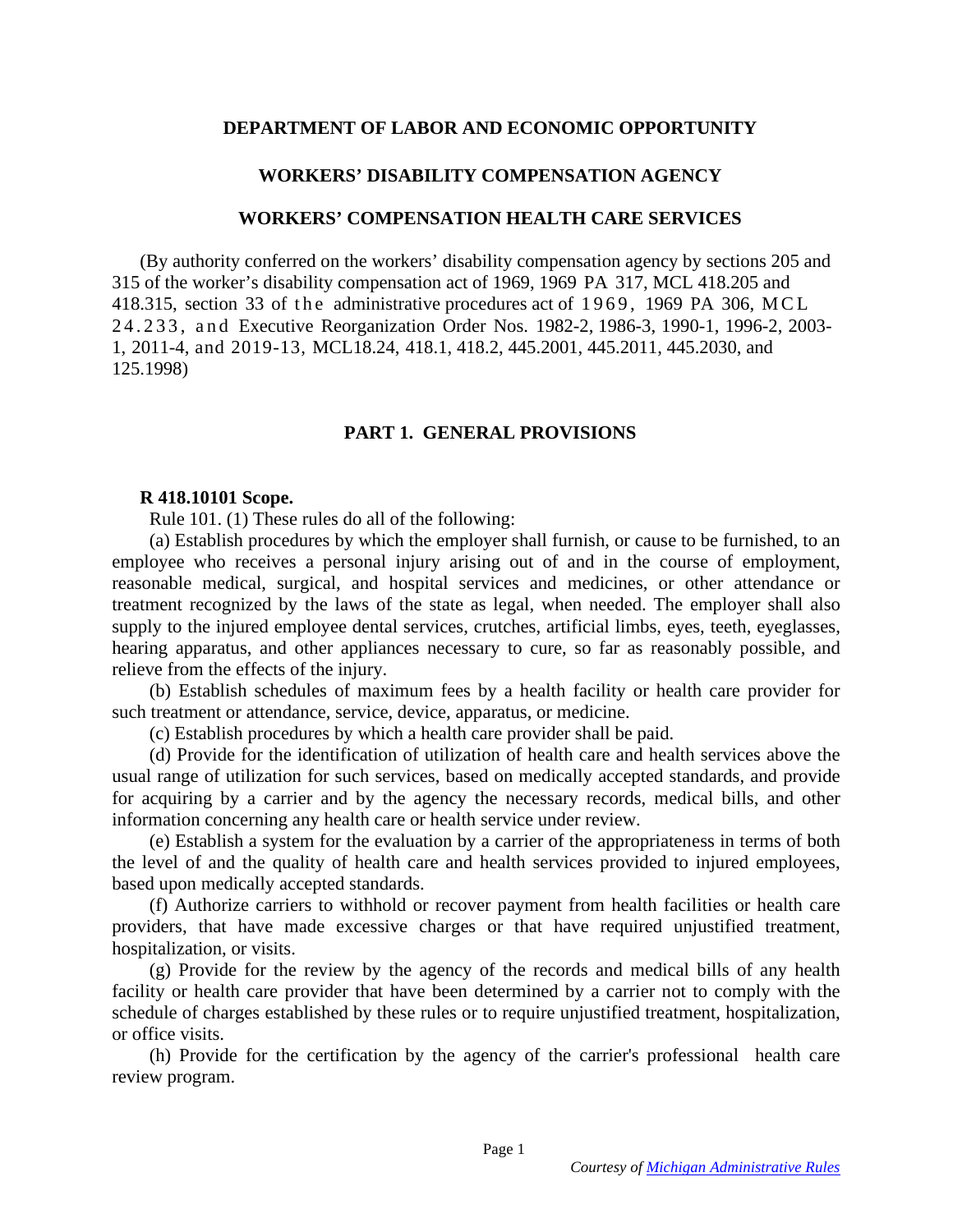(i) Establish that when a health care facility or health care provider provides health care or health care service that is not usually associated with, is longer in duration than, is more frequent than, or extends over a greater number of days than that health care or service usually does with the diagnosis or condition for which the patient is being treated, the health facility or health care provider may be required by the carrier to explain the necessity in writing.

 (j) Provide for the interaction of the agency and the department for the utilization of departmental procedures for the resolution of workers' compensation disputes.

 (k) Are intended for the implementation and enforcement of section 315(2) to (9) of the act, MCL 418.315, and provide for the implementation of the agency's review and decision responsibility vested in it by those statutory provisions. The rules and definitions are not intended to supersede or modify the workers' disability compensation act, the administrative rules of practice of the agency, or court decisions interpreting the act or the agency's administrative rules.

 (2) An independent medical examination is exempt from these rules and may be requested by a carrier or an employee. An independent medical examination, (IME), shall be conducted by a practitioner other than the treating practitioner. Reimbursement for the independent medical evaluation shall be based on a contractual agreement between the provider of the independent medical evaluation and the party requesting the examination.

 (3) These rules and the fee schedule do not pertain to health care services that are rendered by an employer to its employee in an employer-owned and employer-operated clinic.

 (4) Payments made pursuant to a redemption order or a voluntary payment agreement signed by a magistrate, director, or director's representative are subject to these rules and fee schedule.

 (5) If a carrier and a provider have a contractual agreement designed to reduce the cost of workers' compensation health care services below what would be the aggregate amount if the fee schedule were applicable, the contractual agreement shall be exempt from the fee schedule. The carrier shall do both of the following:

(a) Perform technical and professional review procedures.

(b) Provide the annual medical payment report to the agency's health care services division.

History: 1998-2000 AACS; 2005 AACS; 2012 AACS; 2021 MR 20, Eff. Nov. 1, 2021.

#### **R 418.10102 Claim filing limitations.**

 Rule 102. (1) A provider shall bill a carrier within one year of the date of service for consideration of payment.

 (2) The one year filing rule shall not apply if the provider bills after the one year requirement under subrule (1) of this rule due to litigation or subrogation.

History: 1998-2000 AACS.

#### **R 418.10103 Rescinded.**

History: 1998-2000 AACS; 2005 AACS; 2015 AACS.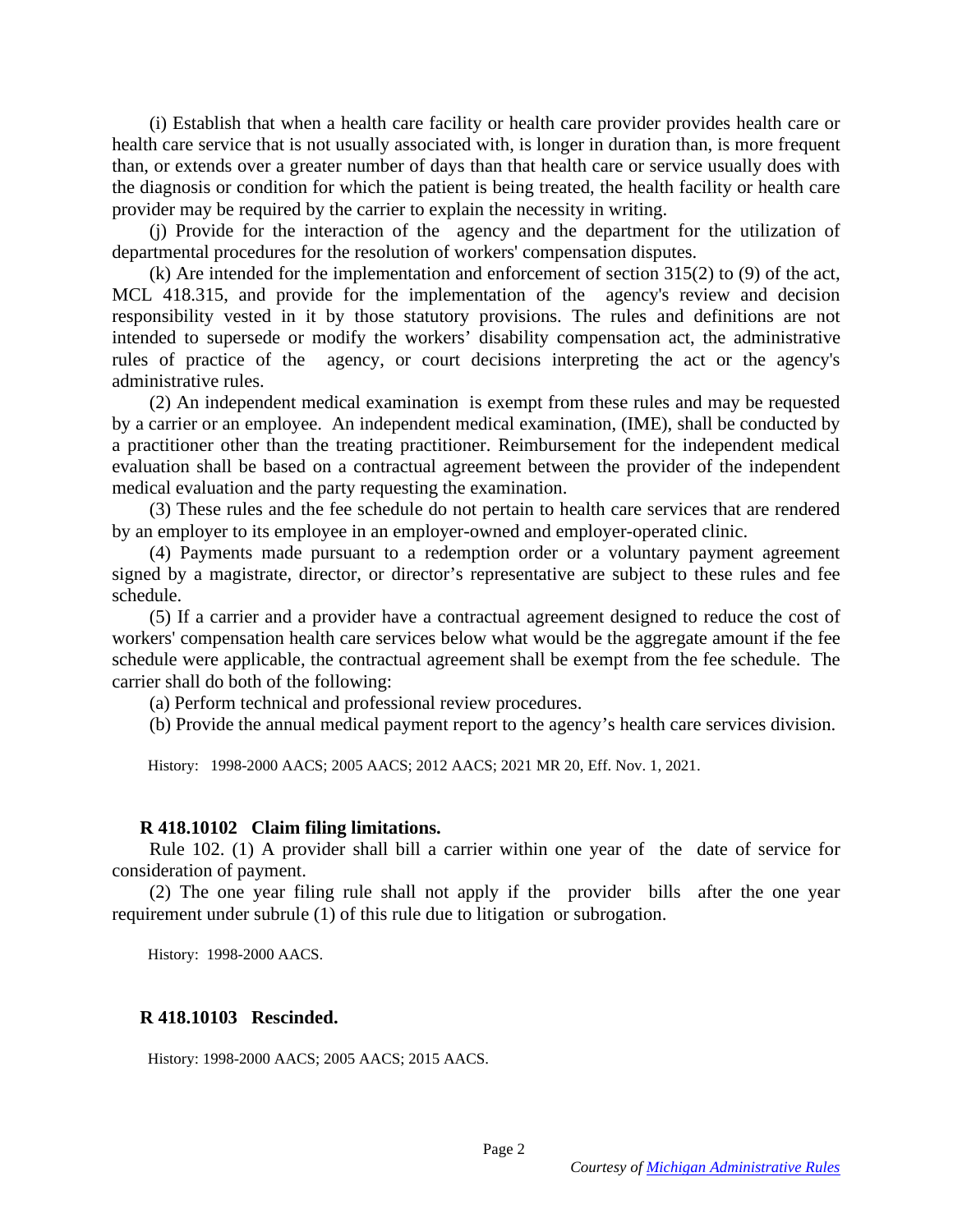## **R 418.10104 Reimbursement to injured worker or to health insurer for compensable medical services.**

 Rule 104. (1) Notwithstanding any other provision of these rules, if an injured worker has paid for a health care service and at a later date a carrier is determined to be responsible for the payment, then the injured worker shall be fully reimbursed by the carrier.

 (2) The injured worker may submit the request for reimbursement on a medical or dental claim form, but shall supply to the carrier a copy of a statement including the provider name, the date of service, the procedure and diagnosis and documentation of the amount paid.

 (3) When a health insurer pays for a medical service to treat an injured worker and subsequently requests reimbursement from the workers' compensation carrier, the health insurer is not required to submit the request on a CMS 1500, or a UB-04 claim form, or other medical or dental claim form. The health insurer shall supply to the workers' compensation carrier, or the carrier's designee, a claim detail showing the date of service, the amount billed and paid, the procedure code and diagnosis for the rendered services.The workers' compensation carrier shall reimburse the health insurer the provider's usual and customary fee or the maximum allowable fee, whichever is less, for the compensable medical services in accordance with these rules.If the health insurer reimbursed the provider less than the amount allowed by these rules, then the workers' compensation carrier shall reimburse the amount paid by the health insurer.

History: 1998-2000 AACS; 2003 AACS; 2005 AACS; 2008 AACS.

#### **R 418.10105 Balance billing amounts in excess of fees.**

 Rule 105. The provider shall not bill the injured worker for any amount for health care services, or for late fees incurred, provided for the treatment of a covered injury or illness when the amount is disputed by the carrier pursuant to its utilization review program or when the amount exceeds the maximum allowable payment established by these rules.

History: 1998-2000 AACS; 2003 AACS.

#### **R 418.10106 Procedure codes; relative value units; other billing information.**

Rule 106. (1) Upon annual promulgation of R 418.10107, the health care services

division of the agency shall provide separate from these rules a manual, tables, and charts containing all of the following information on the agency's website, www.michigan.gov/wca:

 (a) All Current Procedural Terminology (CPT®) procedure codes used for billing health care services.

(b) Medicine, surgery, and radiology procedures and their associated relative value units.

(c) Hospital maximum payment ratios.

(d) Billing forms and instruction for completion.

 (2) The procedure codes and standard billing and coding instructions for medicine, surgery, and radiology services is adopted from the most recent publication entitled "Current Procedural Terminology (CPT®)" as adopted by reference in R 418.10107. However, billing and coding guidelines published in the CPT codebook do not guarantee reimbursement. A carrier shall only reimburse medical procedures for a work-related injury or illness that are reasonable and necessary and are consistent with accepted medical standards.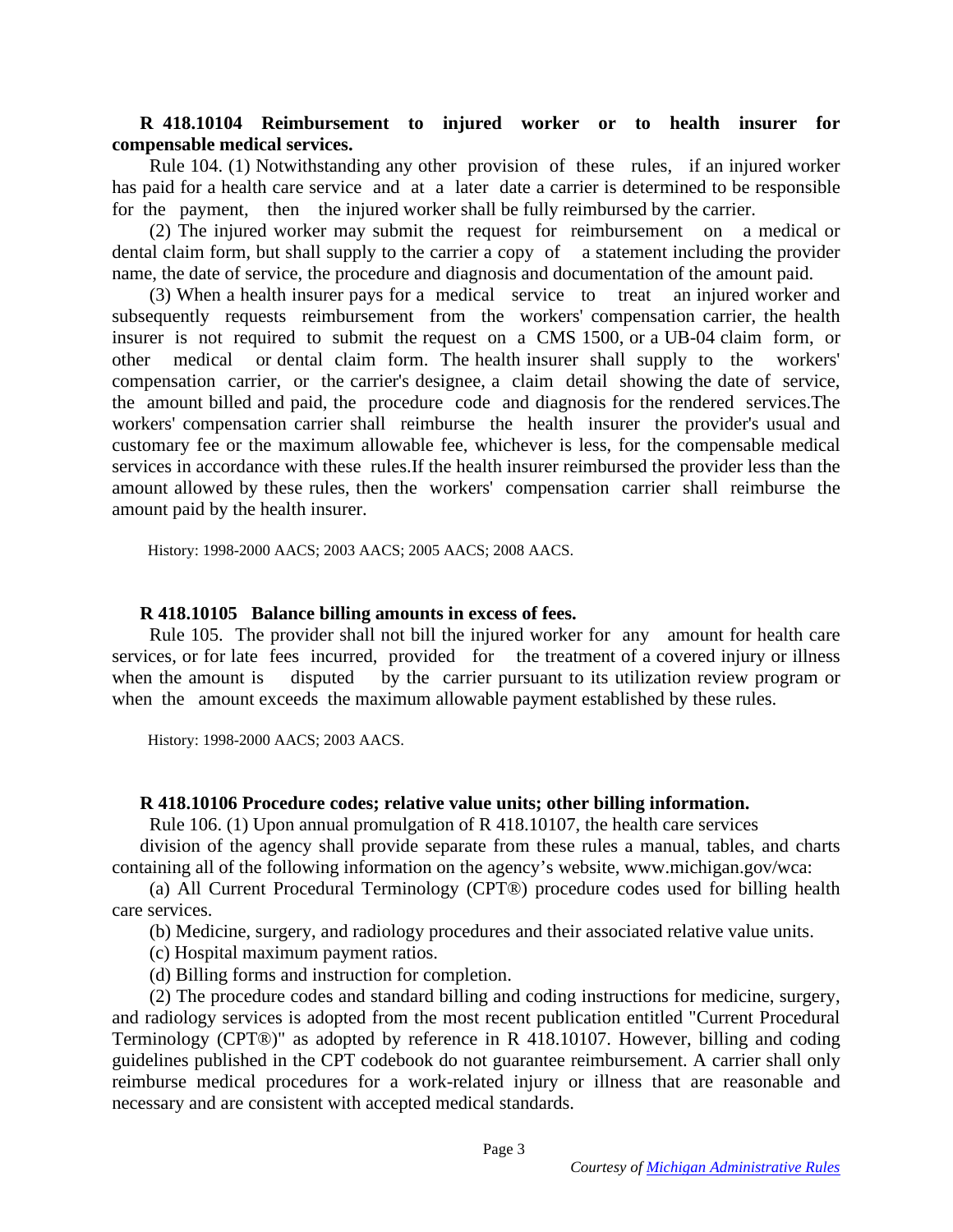(3) The formula and methodology for determining the relative value units is adopted from the "Medicare RBRVS: The Physicians Guide" as adopted by reference in R 418.10107 using geographical information for this state. The geographical information, (GPCI), for these rules is a melded average using 60% of the figures published for the city of Detroit added to 40% of the figures published for the rest of this state.

 (4) The maximum allowable payment for medicine, surgery, and radiology services is determined by multiplying the relative value unit assigned to the procedure times the conversion factor listed in the reimbursement section, part 10, of these rules.

 (5) Procedure codes from "HCPCS 2021 Level II Professional Edition," as adopted by reference in R 418.10107, shall be used to describe all of the following services:

(a) Ambulance services.

- (b) Medical and surgical expendable supplies.
- (c) Dental procedures.
- (d) Durable medical equipment.
- (e) Vision and hearing services.
- (f) Home health services.

 (6) Medical services are considered "By Report" (BR) if a procedure code listed in "HCPCS 2021 Level II Professional Edition" or "Current Procedural Terminology (CPT®) 2021 Professional Edition" as adopted by reference in R 418.10107 does not have an assigned value.

 History: 1998-2000 AACS; 2003 AACS; 2004 AACS; 2014 AACS; 2017 AACS; 2018 AACS; 2019 AACS; 2021 MR 20, Eff. Nov. 1, 2021.

### **R 418.10107 Source documents; adoption by reference.**

 Rule 107. The following documents are adopted by reference in these rules and are available for distribution from the indicated sources, at the cost listed in subdivisions (a) to (h) of this rule:

 (a) "Current Procedural Terminology (CPT®) 2021 Professional Edition," published by the American Medical Association, P.O. Box 74008935, Chicago, Illinois 60674-8935, item #EP054121, 1-800-621-8335. The publication may be purchased at a cost of \$121.95 plus \$16.95 shipping and handling as of the time of adoption of these rules. Permission to use this publication is on file in the workers' compensation agency.

 (b) "HCPCS 2021 Level II Professional Edition," published by the American Medical Association, P.O. Box 74008935, Chicago, Illinois 60674-8935, item #OP231521, customer service 1-800-621-8335. The publication may be purchased at a cost of \$104.95, plus \$16.95 for shipping and handling, as of the time of adoption of these rules.

 (c) "Medicare RBRVS 2021: The Physicians' Guide," published by The American Medical Association, P.O. Box 74008935, Chicago, Illinois 60674-8935, item #OP059621, 1-800-621- 8335. The publication may be purchased at a cost of \$159.95, plus \$19.95 shipping and handling, as of the time of adoption of these rules.

 (d) "International Classification of Diseases, ICD-10-CM 2021: The Complete Official Codebook," American Medical Association, P.O. Box 74008935, Chicago, Illinois 60674-8935, item #OP201421, 1-800-621-8335. The publication may be purchased at a cost of \$110.95, plus \$16.95 shipping and handling, as of the time of adoption of these rules.

 (e) "International Classification of Diseases, ICD-10-PCS 2021: The Complete Official Codebook," American Medical Association, P.O. Box 74008935, Chicago, Illinois 60674-8935,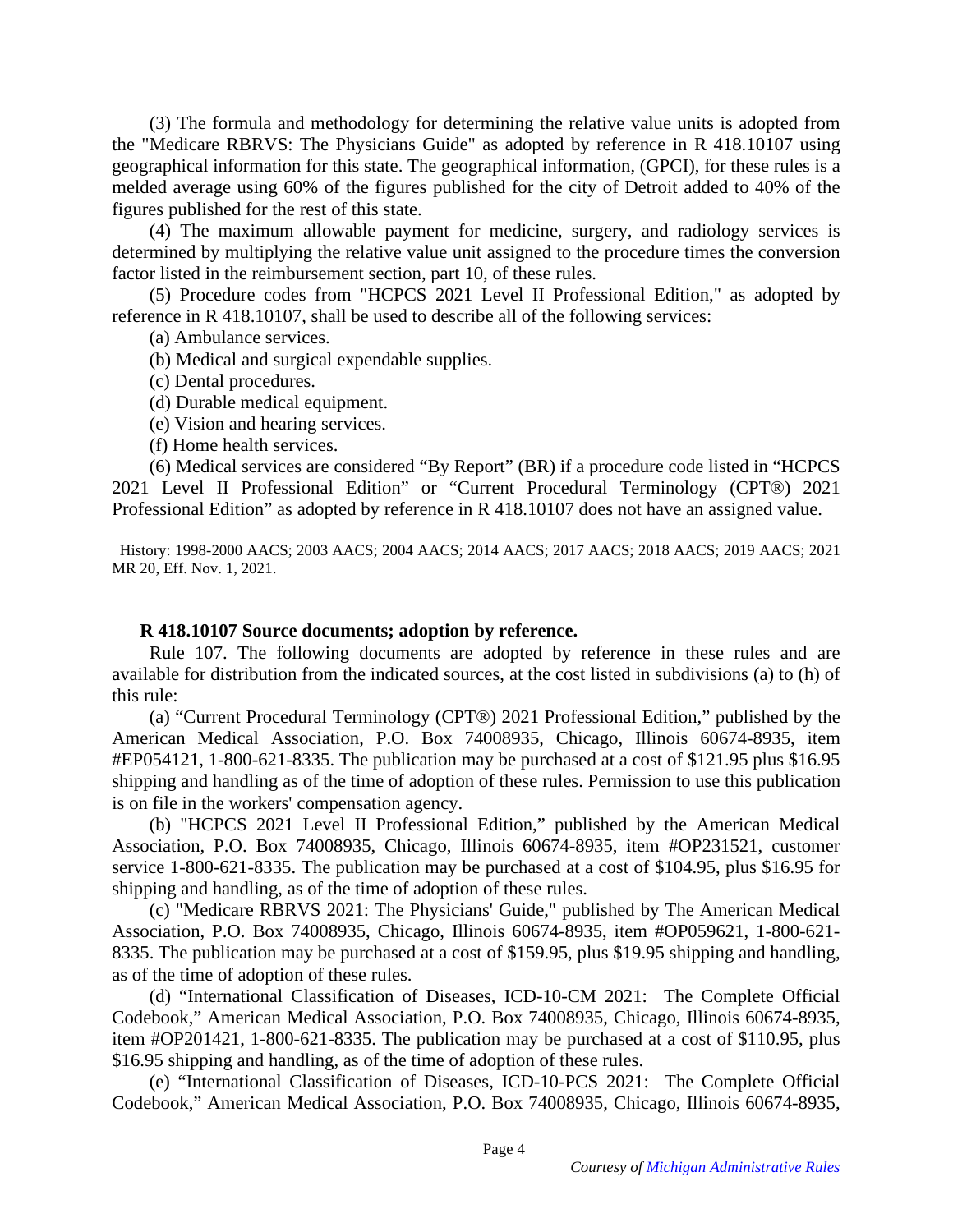item #OP201121, 1-800-621-8335. The publication may be purchased at a cost of \$110.95, plus \$16.95 shipping and handling, as of the time of adoption of these rules.

 (f) Red Book**®** online subscription service of IBM Watson Health, contact: https://www.ibm.com/products/micromedex-red-book or IBM Watson Health, 1 New Orchard Road, Armonk, New York 10504-1722, 1-800-525-9083.

 (g) Medi-Span**®** Drug Information Database, a part of Wolters Kluwer Health, contact: http://www.wolterskluwercdi.com or 1-855-633-0577.

 (h) "Official UB-04 Data Specifications Manual 2022, July 1, 2021" adopted by the National Uniform Billing Committee, © Copyright 2021 American Hospital Association. As of the time of adoption of these rules, the cost of this eBook for a single user is \$160.00 and is available at www.nubc.org.

 History: 1998-2000 AACS; 2001 AACS; 2002 AACS; 2003 AACS; 2004 AACS; 2005 AACS; 2006 AACS; 2006 AACS; 2007 AACS; 2008 AACS; 2009 AACS; 2010 AACS; 2012 AACS; 2014 AACS; 2017 AACS; 2018 AACS; 2019 AACS; 2021 MR 20, Eff. Nov. 1, 2021.

### **R 418.10108 Definitions; A to I.**

Rule 108. As used in these rules:

 (a) "Act" means the worker's disability compensation act of 1969, 1969 PA 317, MCL 418.101 to 418.941.

 (b) "Adjust" means that a carrier or a carrier's agent reduces a health care provider's request for payment to the maximum fee allowed by these rules, to a provider's usual and customary charge, or, when the maximum fee is by report, to a reasonable amount. "Adjust" also means when a carrier re-codes a procedure or reduces payment as a result of professional review.

(c) "Agency" means the workers' disability compensation agency**.**

 (d) "Ambulatory surgical center" (ASC) means an entity that operates exclusively for providing surgical services to patients not requiring hospitalization and has an agreement with the centers for Medicare and Medicaid services (CMS) to participate in Medicare.

 (e) "Appropriate care" means health care that is suitable for a particular person, condition, occasion, or place.

 (f) "Biologics" or "biologicals" include drugs or other products that are derived from life forms. Biologics are biology-based products used to prevent, diagnose, treat, or cure disease or other conditions in humans and animals. Biologics generally include products such as vaccines, blood, blood components, allergenics, somatic cells, genes, proteins, DNA, tissues, skin substitutes, recombinant therapeutic proteins, microorganisms, antibodies, immunoglobins, and others, including, but not limited to, those that are produced using biotechnology and are made from proteins, genes, antibodies, and nucleic acids.

 (g) "BR" or "by report" means that the procedure is not assigned a relative value unit, (RVU) or a maximum fee and requires a written description.

 (h) "Carrier" means an organization that transacts the business of workers' compensation insurance in Michigan and that may be any of the following:

(i) A private insurer.

(ii) A self-insurer.

(iii) One of the funds in chapter 5 of the act, MCL 418.501 to 418.561.

 (i) "Case" means a covered injury or illness that occurs on a specific date and is identified by the worker's name and date of injury or illness.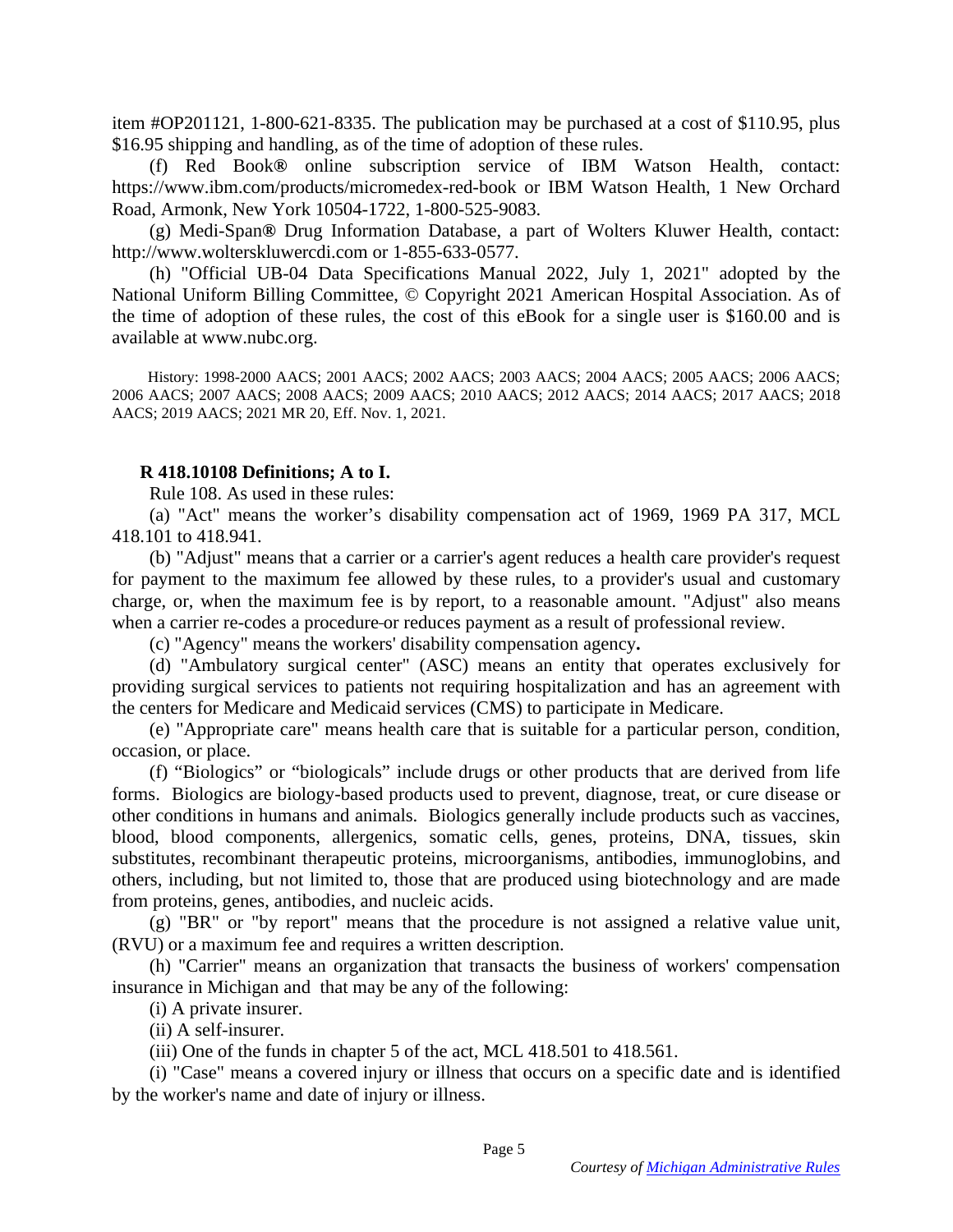(j) "Case record" means the complete health care record that is maintained by a carrier and pertains to a covered injury or illness that occurs on a specific date.

 (k) "Complete procedure" means a procedure that contains a series of steps that are not to be billed separately.

 (l) "Covered injury or illness" means an injury or illness for which treatment is mandated by section 315 of the act, MCL 418.315.

 (m) "Current Procedural Terminology (CPT®)" means a listing of descriptive terms and identifying codes and provides a uniform nationally accepted nomenclature for reporting medical services and procedures. The CPT codebook provides instructions for coding and claims processing.

 (n) "Custom compound" as used in these rules, means a customized topical medication prescribed or ordered by a duly licensed prescriber for the specific patient that is prepared in a pharmacy by a licensed pharmacist in response to a licensed practitioner's prescription or order, by combining, mixing, or altering of ingredients, but not reconstituting, to meet the unique needs of an individual patient.

 (o) "Dispute" means a disagreement between a carrier or a carrier's agent and a health care provider on the application of these rules.

 (p) "Durable medical equipment" means specialized equipment that is designed to stand repeated use, is used to serve a medical purpose, and is appropriate for home use.

 (q) "Emergency condition" means that a delay in treating a patient would lead to a significant increase in the threat to the patient's life or to a body part.

 (r) "Established patient" means a patient whose medical and administrative records for a particular covered injury or illness are available to the provider.

 (s) "Expendable medical supply" means a disposable article that is needed in quantity on a daily or monthly basis.

 (t) "Facility" means an entity licensed by the state pursuant to the public health code, 1978 PA 368, MCL 333.1101 to 333.25211. The office of an individual practitioner is not considered a facility.

 (u) "Focused review" means the evaluation of a specific health care service or provider to establish patterns of use and dollar expenditures.

 (v) "Follow-up days" means the days of care following a surgical procedure that are included in the procedure's maximum allowable payment, but does not include care for complications. The health care services division shall provide the follow-up days for surgical procedures separate from these rules on the agency's website, www.michigan.gov/wca.

 (w) "Free standing outpatient facility" (FSOF) means a facility, other than the office of a physician, dentist, podiatrist, or other private practice, offering a surgical procedure and related care that in the opinion of the attending physician can be safely performed without requiring overnight inpatient hospital care.

 (x) "Health care organization" means a group of practitioners or individuals joined together to provide health care services and includes any of the following:

(i) Health maintenance organization.

(ii) Industrial or other clinic.

- (iii) Occupational health care center.
- (iv) Home health agency.
- (v) Visiting nurse association.

(vi) Laboratory.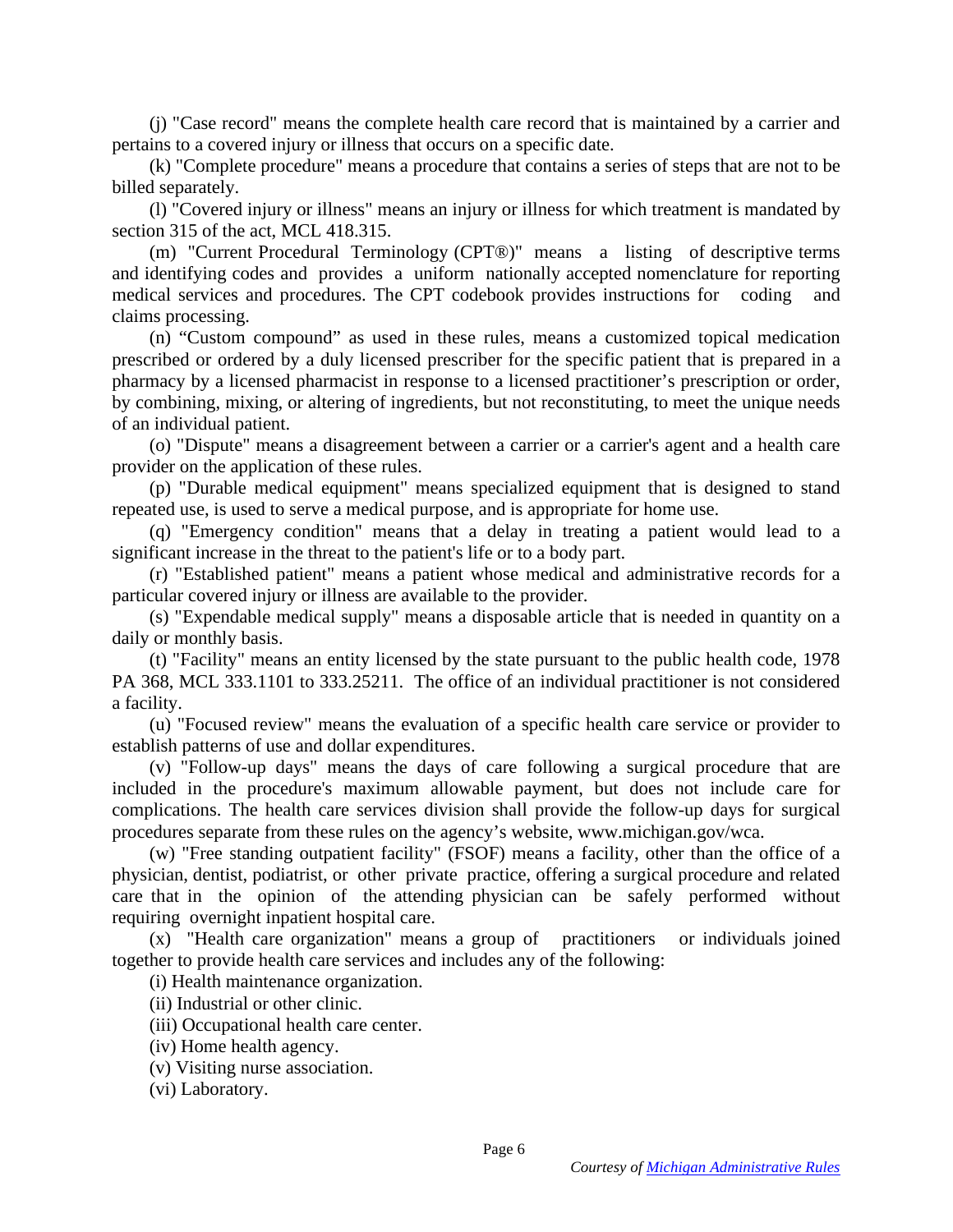(vii) Medical supply company.

(viii) Community mental health board.

 (y) "Health care review" means the review of a health care case or bill, or both, by a carrier, and includes technical health care review and professional health care review.

 (z) "Incidental surgery" means a surgery that is performed through the same incision, on the same day, by the same doctor of dental surgery, doctor of medicine, doctor of osteopathy, or doctor of podiatry and that is not related to diagnosis.

 (aa) "Independent medical examination" means an examination and evaluation that is requested by a carrier or an employee and that is conducted by a different practitioner than the practitioner who provides care.

 (bb) "Industrial medicine clinic," also referred to as an "occupational health clinic," means an organization that primarily treats injured workers. The industrial medicine clinic or occupational clinic may be a health care organization as defined by these rules or may be a clinic owned and operated by a hospital for the purposes of treating injured workers.

 (cc) "Insured employer" means an employer who purchases workers' compensation insurance from an insurance company that is licensed to write insurance in this state.

 History: 2000 AACS; 2001 AACS; 2003 AACS; 2005 AACS; 2010 AACS; 2012 AACS; 2014 AACS; 2017 AACS; 2021 MR 20, Eff. Nov. 1, 2021.

### **R 418.10109 Definitions; M to U.**

Rule 109. As used in these rules:

 (a) "Maximum allowable payment" means the maximum fee for a procedure that is established by these rules, a reasonable amount for a "by report" procedure, or a provider's usual and customary charge, whichever is less.

(b) "Medical only case" means a case that does not involve wage loss compensation.

 (c) "Medical rehabilitation" means, to the extent possible, the interruption, control, correction, or amelioration of a medical or a physical problem that causes incapacity through the use of appropriate treatment disciplines and modalities that are designed to achieve the highest possible level of post-injury function and a return to gainful employment.

 (d) "Medically accepted standards" means a measure that is set by a competent authority as the rule for evaluating quantity or quality of health care or health care services ensuring that the health care is suitable for a particular person, condition, occasion, or place.

(e) "Morbidity" means the extent of illness, injury, or disability.

(f) "Mortality" means the likelihood of death.

 (g) "New patient" means a patient who is new to the provider for a particular covered injury or illness and who needs to have medical and administrative records established.

 (h) "Nursing home" means a nursing care facility, including a county medical care facility, created pursuant to section 20109 of the public health code, 1978 PA 368, MCL 333.20109.

 (i) "Opioid drugs" as used in these rules, refers to opiate analgesics, narcotic analgesics, or any other Schedule C (II-III) controlled substance as identified in United States Code Controlled Substances Act of 1970, 21. U.S.C. §812. Opioid analgesics are the class of drugs, such as morphine, codeine, and methadone, that have the primary indication for the relief of pain.

 (j) "Orthotic equipment" means an orthopedic apparatus that is designed to support, align, prevent, or correct deformities of, or improve the function of, a movable body part.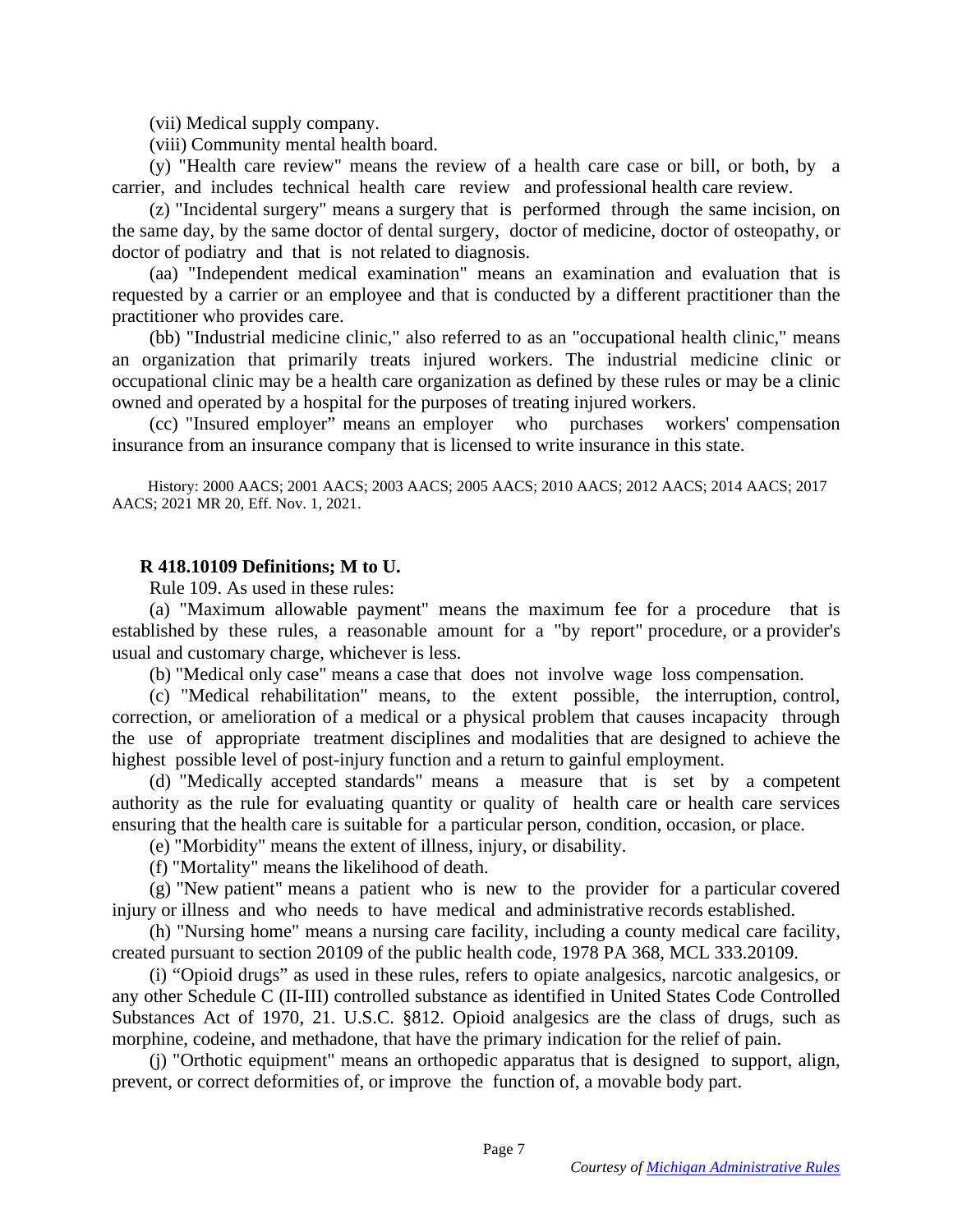(k) "Pharmacy" means the place where the science, art, and practice of preparing, preserving, compounding, dispensing, and giving appropriate instruction in the use of drugs is practiced.

 (l) "Practitioner" means an individual who is licensed, registered, or certified as used in the public health code, 1978 PA 368, MCL 333.1101 to 333.25211.

 (m) "Primary procedure" means the therapeutic procedure that is most closely related to the principal diagnosis and has the highest assigned relative value unit (RVU).

 (n) "Properly submitted bill" means a request by a provider for payment of health care services that is submitted to a carrier on the appropriate completed claim form with attachments as required by these rules.

 (o) "Prosthesis" means an artificial substitute for a missing body part. A prosthesis is constructed by a "prosthetist", a person who is skilled in the construction and application of a prosthesis.

(p) "Provider" means a facility, health care organization, or a practitioner.

 (q) "Reasonable amount" means a payment based upon the amount generally paid in the state for a particular procedure code using data available from the provider, the carrier, or the workers' compensation agency, health care services division.

 (r) "Restorative" means that the patient's function will demonstrate measurable improvement in a reasonable and generally predictable period of time and includes appropriate periodic care to maintain the level of function.

 (s) "Secondary procedure" means a surgical procedure that is performed to ameliorate conditions that are found to exist during the performance of a primary surgery and is considered an independent procedure that may not be performed as a part of the primary surgery or for the existing condition.

 (t) "Separate procedure" means procedures or services listed in the CPT code set that are commonly carried out as an integral component of a total service or procedure have been identified by the inclusion of a term "separate procedure."

 (u) "Specialist" means any of the following entities that are board-certified, boardeligible, or otherwise considered an expert in a particular field of health care by virtue of education, training, and experience generally accepted in that particular field:

(i) A doctor of chiropractic.

(ii) A doctor of dental surgery.

(iii) A doctor of medicine.

(iv) A doctor of optometry.

(v) A doctor of osteopathic medicine and surgery.

(vi) A doctor of podiatric medicine and surgery.

 (v) "Subrogation" means substituting 1 creditor for another. An example of subrogation in workers' compensation is when a case is determined to be workers' compensation and the health benefits plan has already paid for the service and is requesting the workers' compensation carrier or the provider to refund the money that the plan paid on behalf of the worker.

 (w) "Technical surgical assist" means that additional payment for an assistant surgeon, referenced in R 418.10416, is allowed for certain designated surgical procedures.

 (x) "Telemedicine" means the use of an electronic media to link patients with health care professionals in different locations. To be considered telemedicine, the health care professional must be able to examine the patient via a real-time, interactive audio and video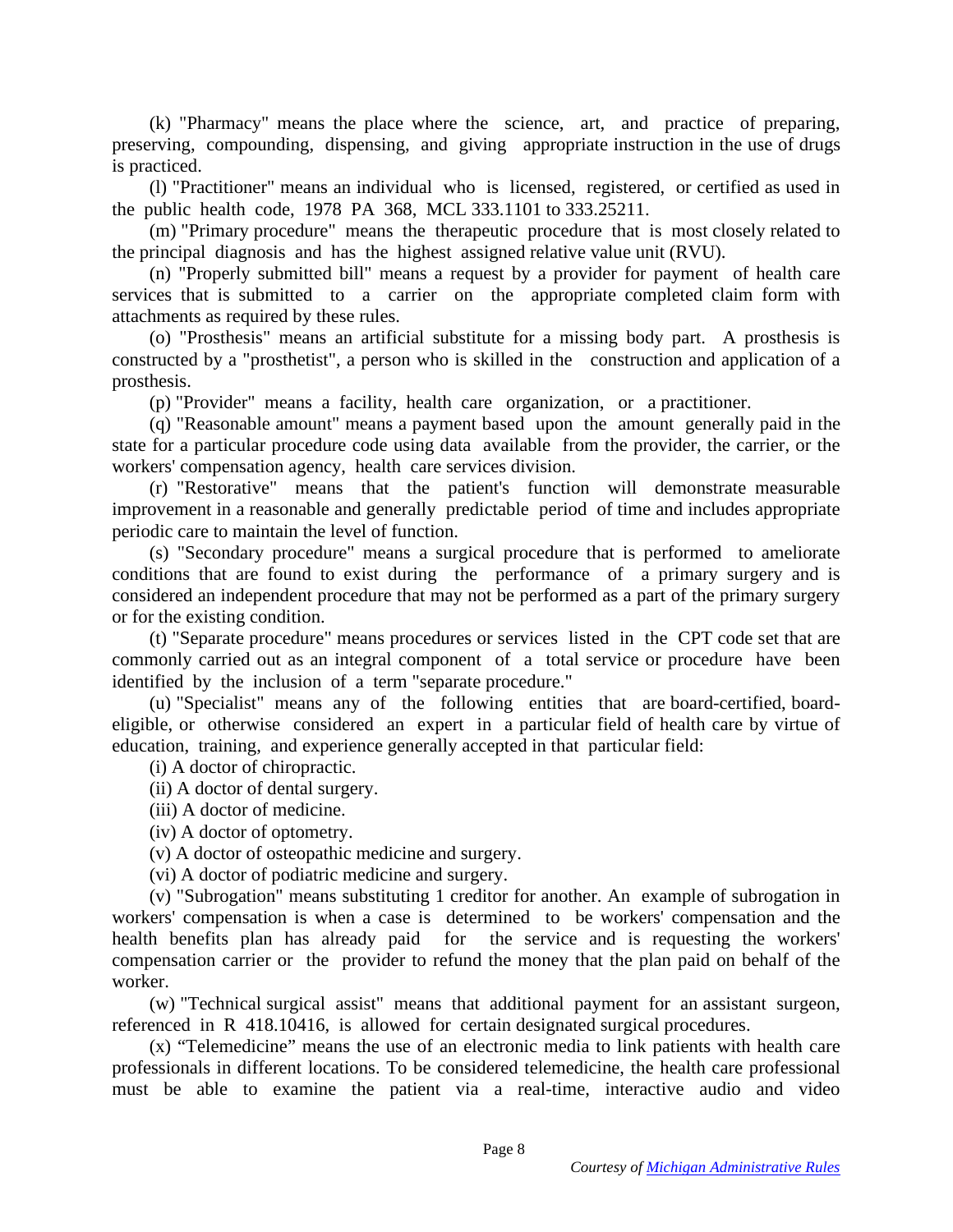telecommunications system, and the patient must be able to interact with the off-site health care professional at the time the services are provided.

 (y) "Treatment plan" means a plan of care for restorative physical treatment services that indicates the diagnosis and anticipated goals.

 (z) "Usual and customary charge" means a particular provider's average charge for a procedure to all payment sources, and includes itemized charges which were previously billed separately and which are included in the package for that procedure as defined by these rules. A usual and customary charge for a procedure shall be calculated based on data beginning January 1, 2000.

 (aa) "Utilization review" means the initial evaluation by a carrier of the appropriateness in terms of both the level and the quality of health care and health services provided an injured employee, based on medically accepted standards.

 History: 1998-2000 AACS; 2004 AACS; 2005 AACS; 2009 AACS; 2010 AACS; 2014 AACS; 2017 AACS; 2019 AACS.

#### **R 418.10110 Rescinded.**

History: 1998-2000 AACS; 2005 AACS; 2015 AACS.

#### **R 418.10111 Advisory committee.**

 Rule 111. The director of the workers' compensation agency shall appoint an advisory committee from names solicited from provider, carrier, and employee organizations. The advisory committee shall include 5 advocates for the concerns of providers, 5 advocates for the concerns of employees, and 5 advocates for the concerns of carriers. The director of the workers' compensation agency shall appoint a sixteenth member to act as chair without a vote. The advisory committee shall meet not less than twice a year. Additional meetings shall be scheduled if requested by the workers' compensation agency, the chair, or a majority of the committee. Members may be removed by the director of the workers' compensation agency for cause or for missing more than one-half of the meetings in a year. The advisory committee shall perform general program oversight and assist the workers' compensation agency with the following:

(a) Annual review of the rules and the fee schedule.

 (b) Development of proposed amendments to the rules and fee schedule, including payment methodologies.

(c) Review of data reports and data analyses.

History: 1998-2000 AACS; 2005 AACS; 2017 AACS.

### **R 418.10112 Missed appointment.**

 Rule 112. A provider shall not receive payment for a missed appointment unless the appointment was arranged by the carrier or the employer. If the carrier or employer fails to cancel the appointment not less than 72 hours in advance and the provider is unable to arrange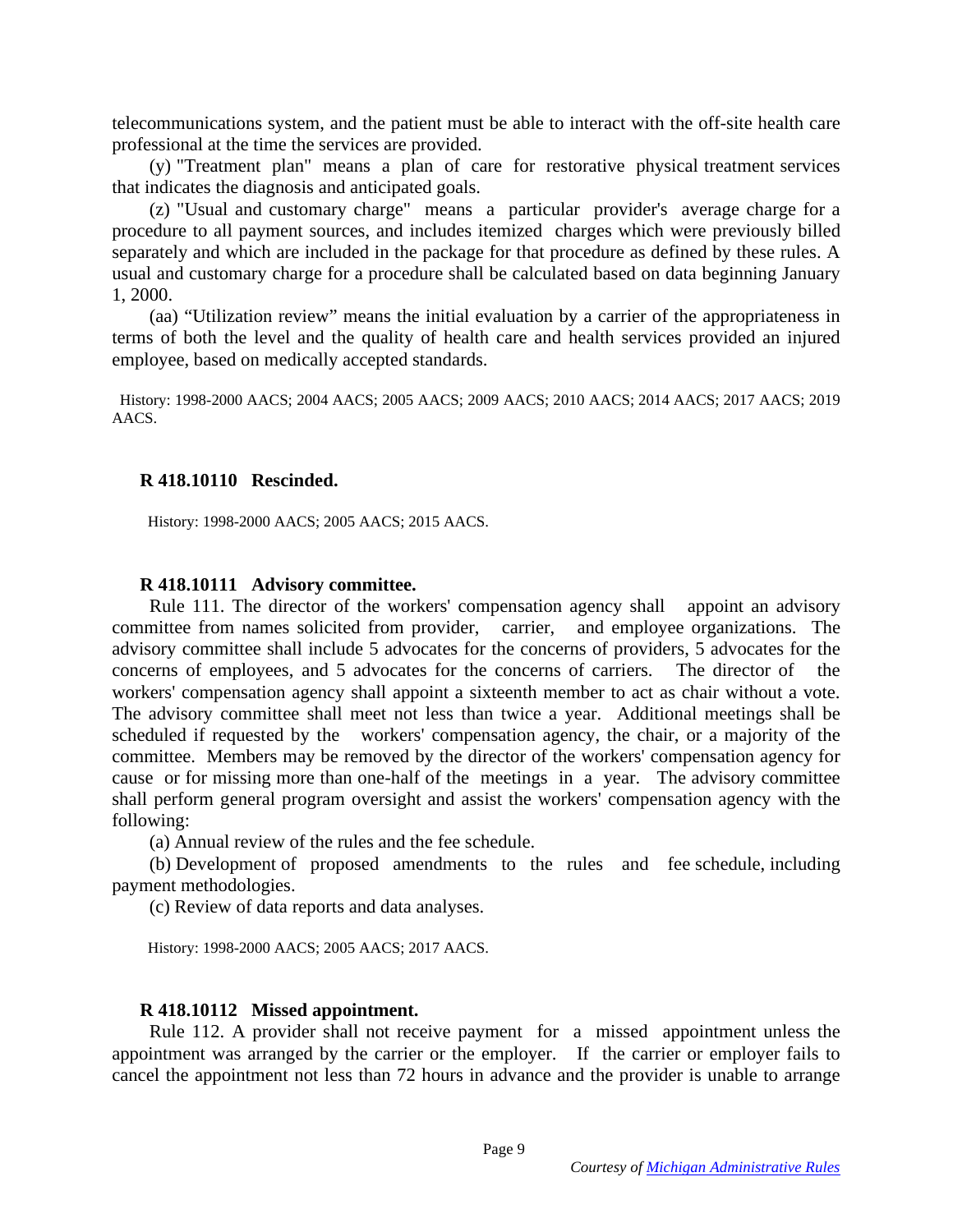for a substitute appointment for that time, then the provider may bill the carrier for the missed appointment using procedure code 99199 with a maximum fee of BR.

History: 1998-2000 AACS.

## **R 418.10113 Initial evaluation and management service; medical report other than inpatient hospital care.**

 Rule 113. (1) Except as provided in subrule (2) of this rule, and for other than inpatient hospital care, a provider shall furnish the carrier, at no additional charge, with a medical report for the initial visit, all information pertinent to the covered injury or illness if requested at reasonable intervals, and a progress report for every 60 days of continuous treatment for the same covered injury or illness.

 (2) If the provider continues to treat an injured or ill employee for the same covered injury or illness at intervals which exceed 60 days, then the provider shall provide a progress report following each treatment that is at intervals exceeding 60 days.

 (3) The medical report of the initial visit and the progress report shall include all of the following information:

 (a) Subjective complaints and objective findings, including interpretation of diagnostic tests.

 (b) For the medical report of the initial visit, the history of the injury, and for the progress report, significant history since the last submission of a progress report.

(c) The diagnosis.

 (d) As of the date of the medical report or progress report, the projected treatment plan, including the type, frequency, and estimated length of treatment.

(e) Physical limitations.

(f) Expected work restrictions and length of time if applicable.

History: 1998-2000 AACS.

## **R 418.10114 Requests for existing medical records and reports.**

 Rule 114. (1) Nothing in these rules shall preclude a carrier, a carrier's agent, an employee, or an employee's agent from requesting additional existing medical records and reports related to a specific date of injury, in addition to those specified in R 418.10113, or those required for proper submission of a bill from a provider.

 (2) If a provider is requested by the carrier to prepare and submit a special written report in addition to the medical records required by R 418.10113, R 418.10203, R 418.10204, and R 418.10901, then the provider shall bill the special report using procedure code 99199-32. For special reports up to 3 pages in length, the carrier shall reimburse the provider at \$25.00 PER PAGE.

 (a) Complex reports greater than 3 pages in length or record reviews shall be reimbursed on a contractual basis between the carrier and the provider.

History: 1998-2000 AACS.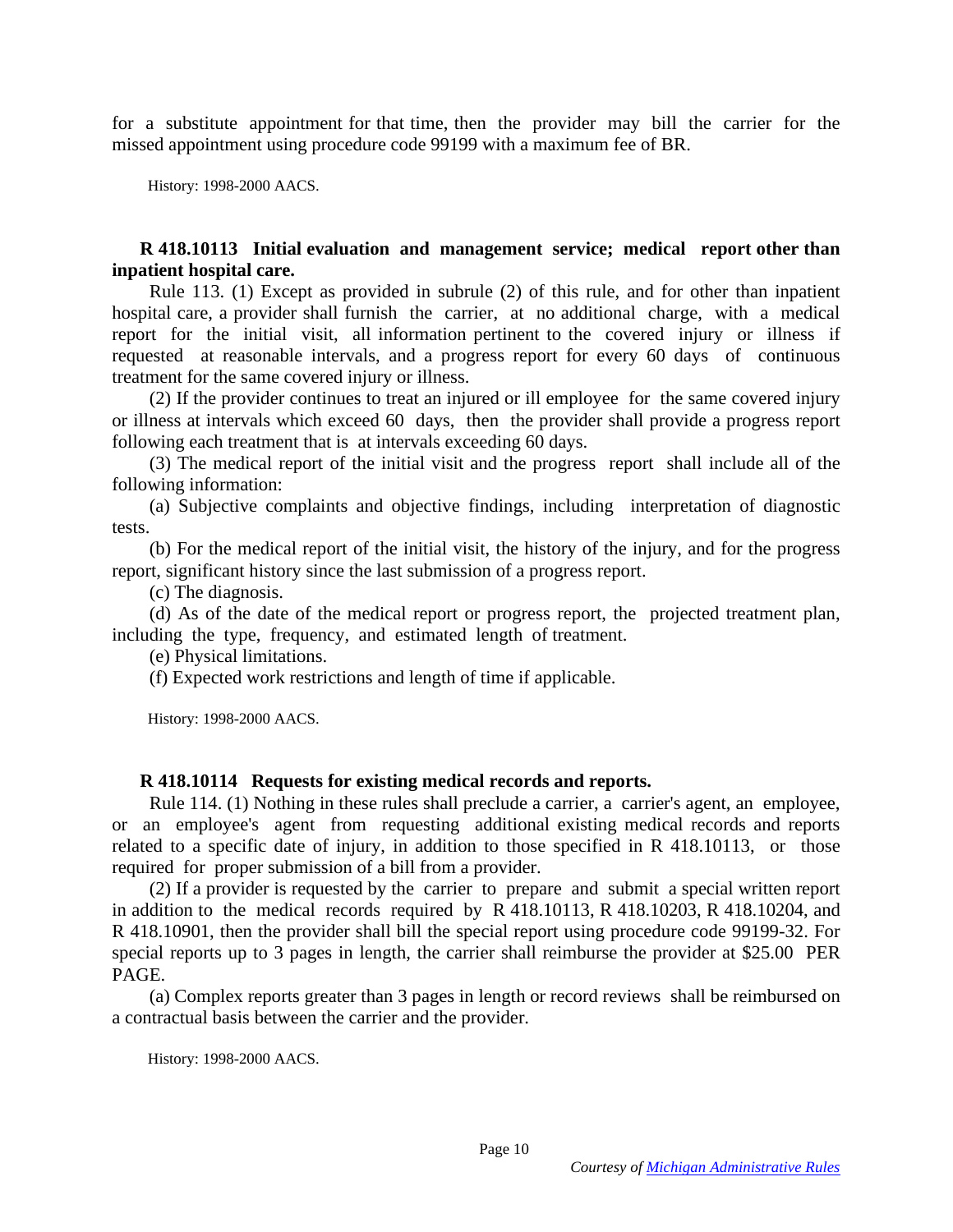#### **R 418.10115 Responsibilities of insured employer or self-insurer.**

Rule 115. (1) An insured employer shall do all of the following:

 (a) Promptly file form 100, employer's basic report of injury, to report an injury that results in 7 or more days of disability, specific loss, or death, with the workers' compensation agency and its insurer.

 (b) Promptly notify its insurer of the cases that do not result in 7 or more days of disability, specific loss, or death.

 (c) Promptly inform the provider of the name and address of its insurer or the designated agent of the insurer to whom health care bills should be sent.

 (d) If an insured employer receives a bill, then the insured employer shall promptly transmit the provider's bill and documentation to the insurer or the designated agent of the insurer regarding a related injury or illness.

 (2) For the purposes of this rule, a self-insurer shall promptly report all employee workrelated injuries to their designated agent, unless they are self-administered.

 (a) Unless self-administered, a self-insurer receiving a bill for a medical service shall forward the bill to their designated agent for processing and shall inform the medical provider of the address where future bills shall be sent.

History: 1998-2000 AACS; 2002 AACS; 2005 AACS.

#### **R 418.10116 Provider responsibilities.**

 Rule 116. (1) When a licensed facility or practitioner licensed in this state treats an injured worker for a compensable work-related injury or illness and bills the workers' compensation carrier, the carrier shall reimburse the licensed provider or facility the maximum allowable payment, or the providers' usual and customary charge, whichever is less, pursuant to these rules. A provider shall do both of the following:

(a) Promptly bill the carrier or the carrier's designated agent after the date of service.

 (b) Submit the bill for the medical services provided to treat an injured worker on the proper claim form, to the workers' compensation carrier or the carrier's designated agent and attach the documentation required in part 9 of these rules.

 (2) If the provider has not received payment within 30 days of submitting a bill, then the provider shall resubmit the bill to the carrier and add a 3% late fee.

(3) Only the provider shall alter or change in any way the provider's original bill.

History: 1998-2000 AACS; 2002 AACS; 2003 AACS; 2021 MR 20, Eff. Nov. 1, 2021.

#### **R 418.10117 Carrier responsibilities.**

 Rule 117. (1) The carrier or its designated agent shall assure that a billing form is completed properly before making payment to the licensed provider or licensed facility.

 (2) A carrier may designate a third party to receive provider bills on its behalf. If a carrier instructs the provider to send the medical bills directly to the third party, then the 30-day limit of this rule begins when the third party receives the bill. The carrier is responsible for forwarding bills and medical documentation when there is a third party reviewing medical bills for the carrier.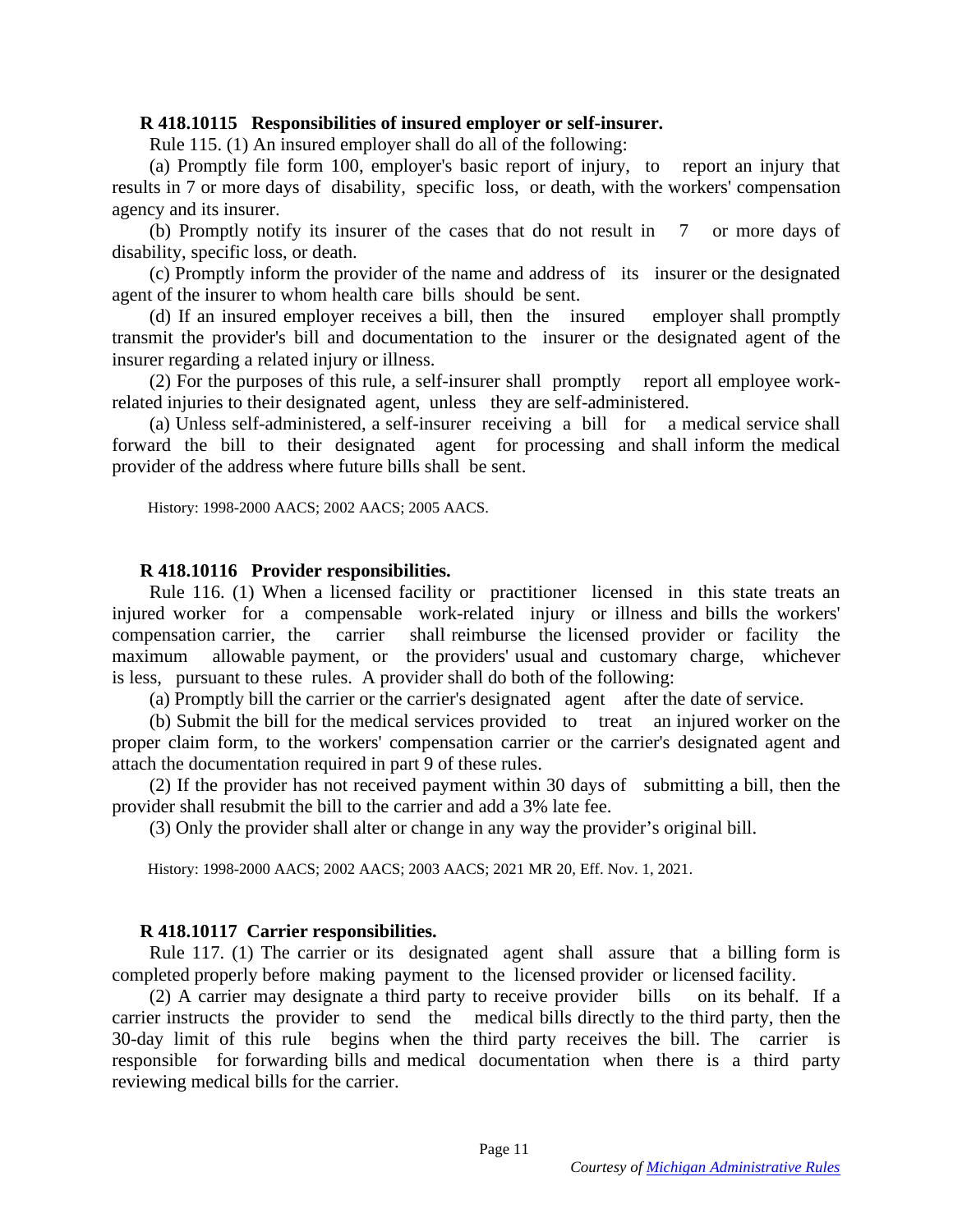(3) A carrier or designated agent shall make payment of an unadjusted and properly submitted bill within 30 days of receipt of a properly submitted bill or shall add a selfassessed 3% late penalty to the maximum allowable payment or the provider's charge, whichever is less, as required by these rules.

 (4) A carrier or designated agent shall record payment decisions on a form entitled "Carrier's Explanation of Benefits" using a format approved by the workers' compensation agency. The carrier or designated agent shall keep a copy of the explanation of benefits and shall send a copy to the provider and to the injured worker. The carrier's explanation of benefits shall list a clear reason for the payment adjustment or amount disputed and shall notify the provider what information is required for additional payment.

 (5) A carrier or designated agent shall make payment of an adjusted bill or portion of an adjusted bill within 30 days of receipt of the properly submitted bill. If a carrier or designated agent rejects a bill in its entirety, then the carrier or designated agent shall notify the provider of the rejection within 30 days after receipt of a properly submitted bill.

 (6) If a carrier requests the provider to send duplicated copies of the documentation required in part 9 or additional medical records not required by these rules, then the carrier shall reimburse the provider for the copying charges in accord with R 418.10118.

 (7) When the carrier has disputed a case and has not issued a copy of the formal notice of dispute to the medical provider, then the carrier's explanation of benefits shall be sent in response to the provider's initial bill. The carriers' explanation of benefits shall serve as notice to the provider that nonpayment of the bill is due to the dispute.

History: 1998-2000 AACS; 2002 AACS; 2003 AACS; 2005 AACS; 2009 AACS; 2019 AACS.

## **R 418.10118 Practitioner, facility, and health care organization copying charge for medical records.**

 Rule 118. (1) A practitioner, facility, or health care organization shall, at the request of the carrier, the carrier's agent, the employee, or the employee's agent, furnish copies of the case record for a particular covered injury or illness to the carrier, the carrier's agent, the employee, or the employee's agent. The maximum fee for providing copies shall be 45 cents per page, plus the actual cost of mailing. In addition, an administration charge for the staff's time to retrieve and copy the records shall be paid as follows:0-15 minutes \$2.50 Each additional 15 minute increment \$2.50The copying and handling charge shall apply to all reports and records, other than the original copy required pursuant to the provisions of R 418.10113, and all other reports required by these rules. The party who requests the records shall pay the copying charge.

 (2) The copying charge for each x-ray film requested by the carrier or the carrier's agent shall be reimbursed at \$15.00, which includes mailing and handling.

 (3) If an agent of a carrier or an employee requests a copy of the case record, then the agent shall indicate the date of injury. Only the records for a specific date of injury covered by the act and these rules are available as specified in subrule (1) of this rule.

History: 1998-2000 AACS; 2005 AACS.

R 418.10119 Rescinded.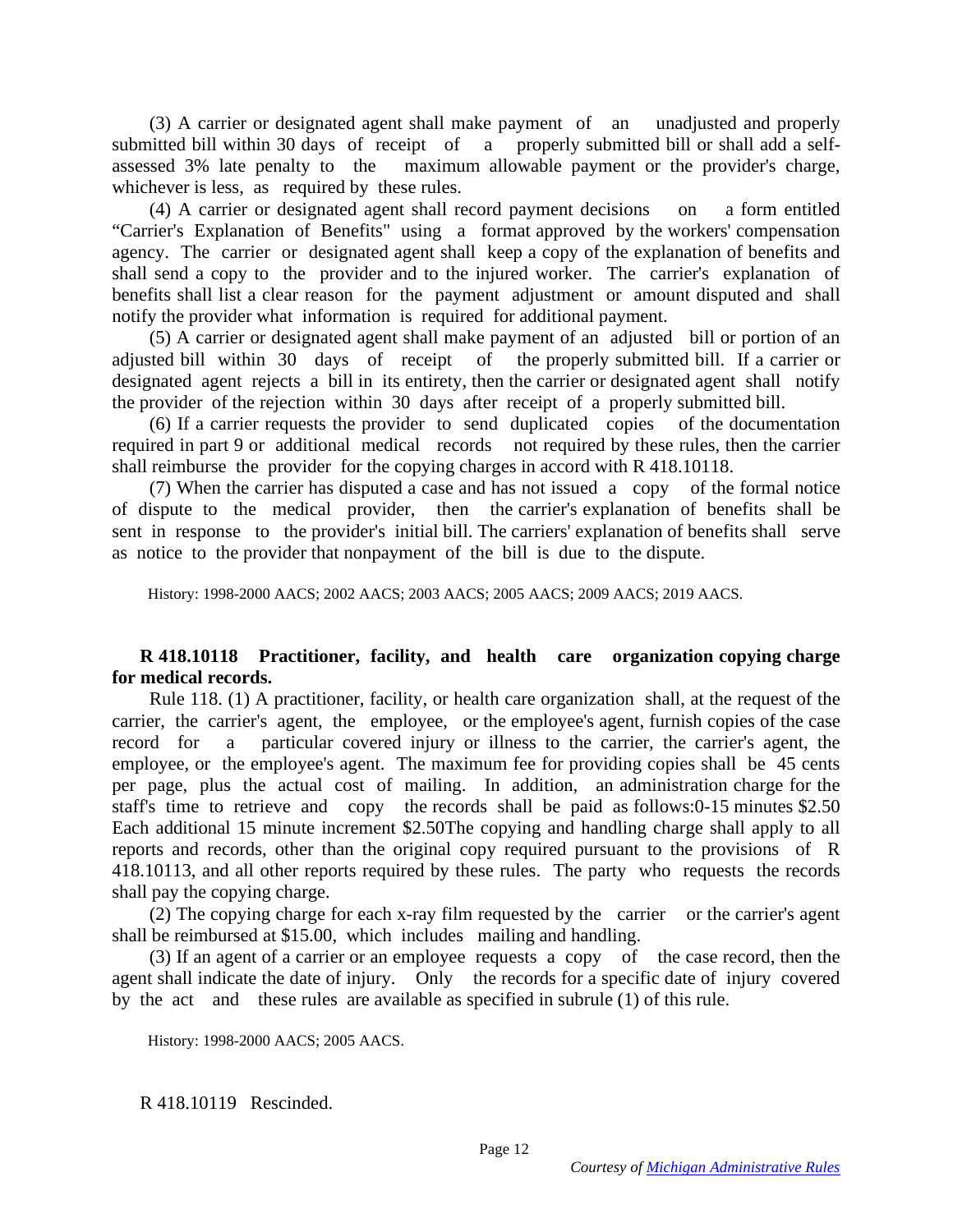## **R 418.10120 Recovery of payment.**

 Rule 120. (1) Nothing in this rule shall preclude the recovery of payment for services and bills which may later be found to have been medically inappropriate or paid at an amount that is more than the maximum allowable payment.

 (2) If the carrier makes a request to the provider for the recovery of a payment within 1 year of the date of payment and includes a statement of the reasons for the request, then the carrier may recover a payment. The carrier may recover a payment made by an employee or the carrier.

 (3) Within 30 days of receipt of the carrier's request for recovery of the payment, the provider shall do either of the following:

 (a) If the provider is in agreement with the request, then the provider shall refund the payment to the carrier.

 (b) If the provider is not in agreement with the request, then the provider shall supply the carrier with a written detailed statement of the reasons for its disagreement, together with a refund of the portion, if any, of the payment that the provider agrees should be refunded.

 (4) If the carrier does not accept the reason for disagreement supplied by the provider, then the carrier may file an application for mediation or hearing as provided for in R 418.101303 and R 418.101304. Within 30 days of receipt of the provider's statement of disagreement, the carrier shall file the application for mediation or hearing with the workers' compensation agency and the carrier shall mail a copy to the provider.

 (5) If, within 60 days of the carrier's request for recovery of a payment, the carrier does not receive either a full refund of the payment or a statement of disagreement, then, at the option of the carrier, the carrier may do either or both of the following:

(a) File an application for mediation or hearing and mail a copy to the provider.

 (b) Reduce the payable amount on the provider's subsequent bills to the extent of the request for recovery of payment.

 (6) If, within 30 days of a final order of a magistrate, the appellate commission, or the courts, a provider does not pay in full any refund ordered, then the carrier may reduce the payable amount on the provider's subsequent bills to the extent of the request for recovery of payment.

History: 1998-2000 AACS; 2005 AACS.

## **R 418.10121 Rehabilitation nurse or nurse case manager visits; additional services.**

 Rule 121. (1) If a carrier assigns a rehabilitation nurse or nurse case manager to an injured worker's case, and the carrier requires that the nurse accompany the injured worker to provider visits, then the carrier shall reimburse the provider for the additional time.

 (2) The provider may bill the rehabilitation nurse or nurse case manager visit in addition to the evaluation and management service using code RN001. The carrier shall reimburse the provider \$25.00 for RN001.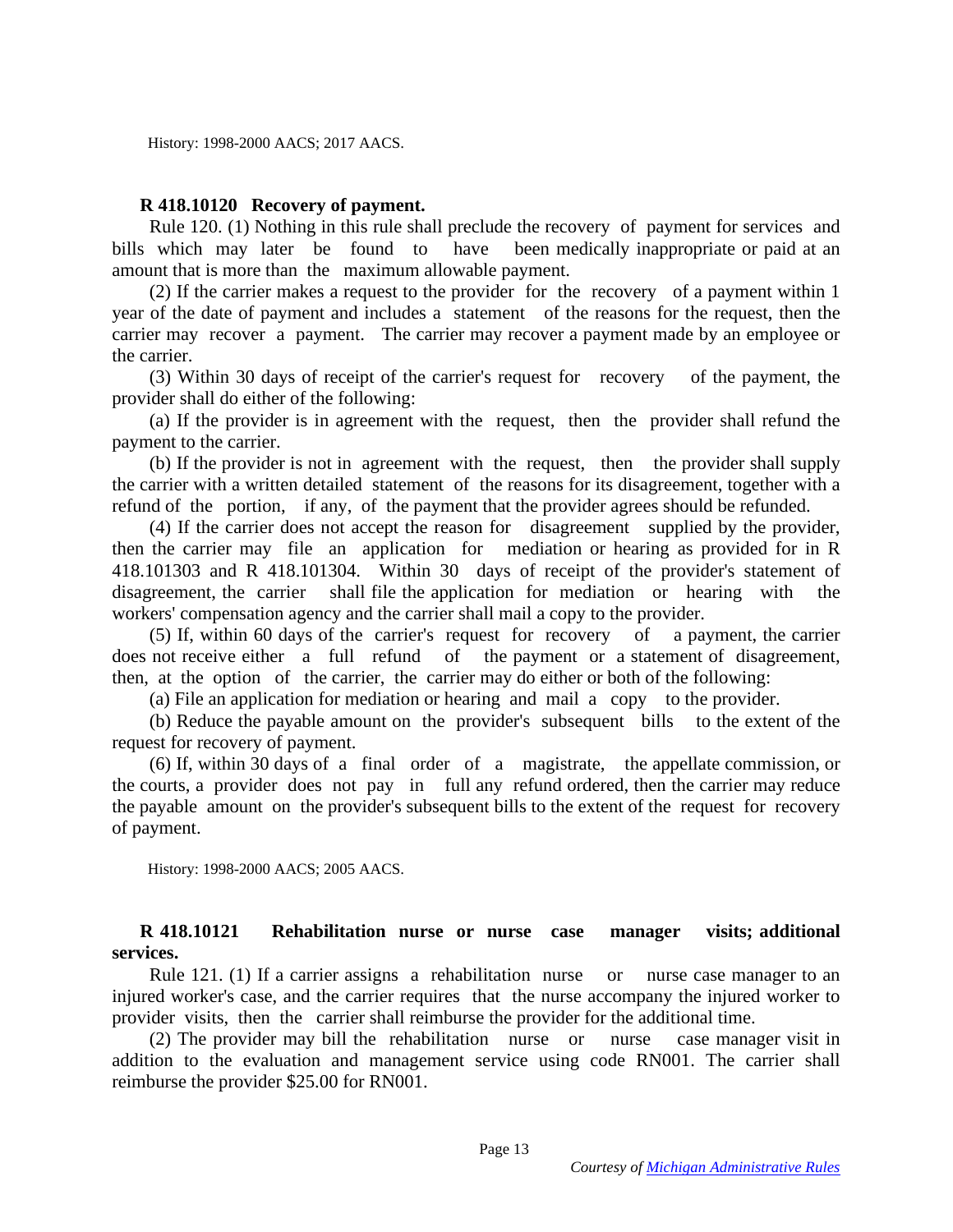(3) Procedure code RN001 shall be reimbursed at the maximum allowable fee if the provider bills the procedure during the global period for a surgical service.

History: 1998-2000 AACS; 2003 AACS.

## **PART 2. MEDICINE**

### **R 418.10201 Medicine services; description.**

Rule 201. Medicine services shall be described with procedure codes 90281-99199.

History: 1998-2000 AACS.

#### **R 418.10202 Evaluation and management services.**

 Rule 202. (1) The evaluation and management procedure codes from "Current Procedural Terminology, CPT®", as adopted by reference in R 418.10107, shall be used on the bill to describe office visits, hospital visits, and consultations. These services are divided into subcategories of new patient and established patient visits. The services are also classified according to complexity of the services. For the purposes of workers' compensation, a treating practitioner, for each new case or date of injury, shall use a new patient visit to describe the initial visit. A treating physician may not use procedures 99450 or 99455-99456 to bill for services provided to an injured worker. When a practitioner applies a hot or cold pack during the course of the office visit, the carrier is not required to reimburse this as a separate charge.

 (2) Minor medical and surgical supplies routinely used by the practitioner or health care organization in the office visit shall not be billed separately. The provider may bill separately for supplies, or other services, over and above those usually incidental to the evaluation and management service using appropriate CPT® or HCPCS procedure codes.

 (3) When a specimen is obtained and sent to an outside laboratory, the provider may add 99000 to the bill to describe the handling/conveyance of the specimen. The carrier shall reimburse \$5.00 for this service in addition to the evaluation and management service.

 (4) Appropriate procedures from "Current Procedural Terminology, CPT®" or the HCPCS Level II codebook, as adopted by reference in R 418.10107, may be billed in addition to the evaluation and management service. If an office visit is performed outside of the provider's normal business hours, the provider may bill the add on procedure code, 99050, describing an office visit performed after hours or on Sundays or holidays and shall be reimbursed \$12.00 in addition to the evaluation and management. The carrier shall only reimburse the miscellaneous add-on office procedures when the services are performed outside of the provider's normal hours of business.

 (5) A procedure that is normally part of an examination or evaluation shall not be unbundled and billed independently. Range of motion shall not be reimbursed as a separate procedure in addition to the evaluation and management service unless the procedure is medically necessary and appropriate for the injured worker's condition and diagnosis.

 (6) The maximum allowable payment for the evaluation and management service shall be determined by multiplying the relative value unit, RVU, assigned to the procedure code, times the conversion factor listed in the reimbursement section of these rules.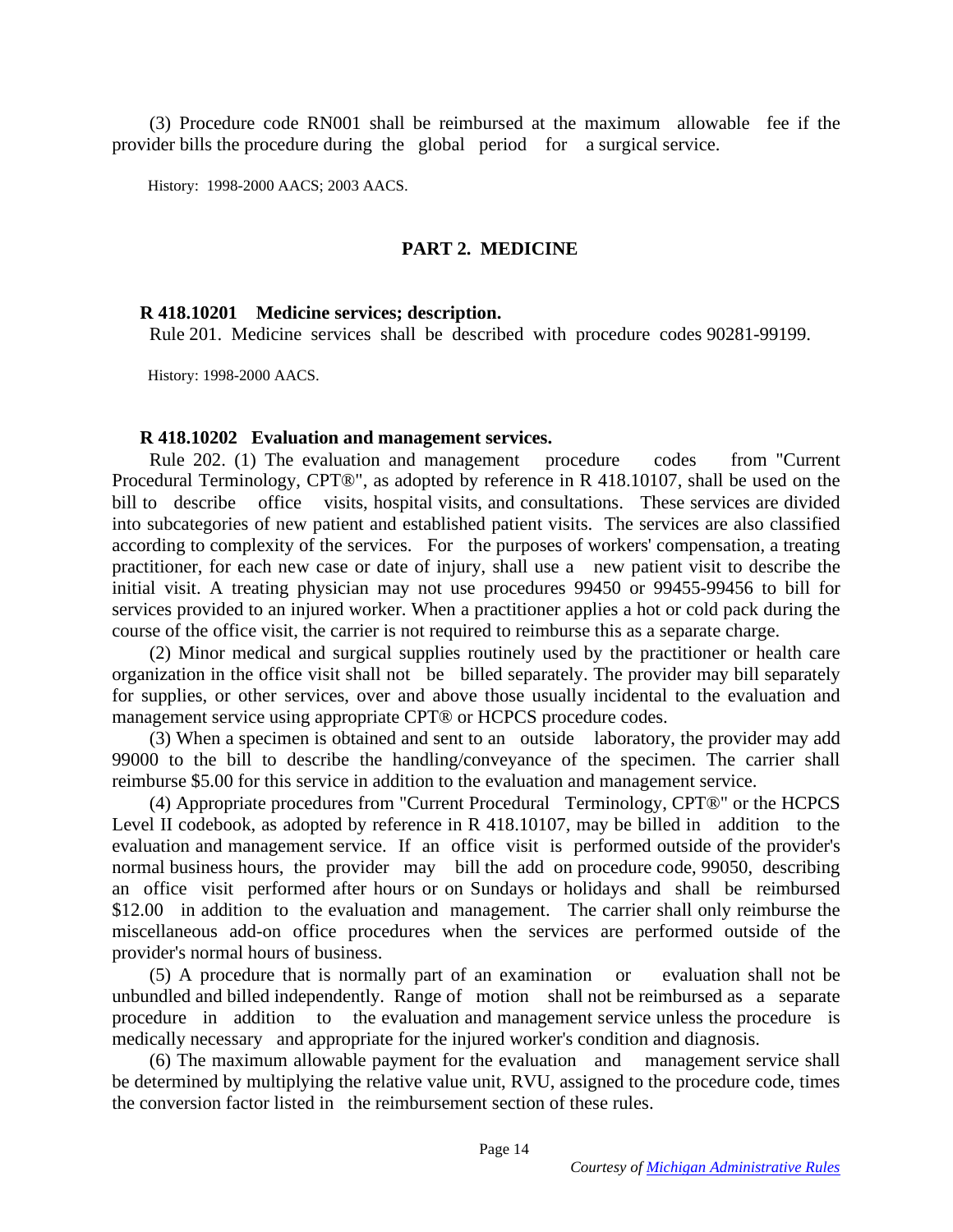(7) The level of an office visit or other outpatient visit for the evaluation and management of a patient is not guaranteed and may change from session to session. The level of service shall be consistent with the type of presenting complaint and supported by documentation in the record.

 (8) When a provider bills for an evaluation and management service, a separate drugadministration charge shall not be reimbursed by the carrier, since this is considered a bundled service inclusive with the visit. The drug administration charges may be billed and paid when the evaluation and management service is not performed and billed for a date of service. The provider shall bill the medication separate and be paid pursuant to the reimbursement provisions of these rules. The provider shall use the NDC or national drug code for the specific drug and either 99070, the unlisted drug and supply code or the specific J-code listed in HCPCS to describe the medication administered.

 (9) When a provider administers a vaccine during an evaluation and management service, both the vaccine and the administration of the vaccine are billed as separate service in addition to the evaluation and management visit according to language in CPT®. Both the administration of the vaccine and the vaccine shall be reimbursed pursuant to the reimbursement provisions of these rules in addition to the visit.

 (10) Procedure code 76140, x-ray consultation, shall not be paid to the provider in addition to the evaluation and management service, to review x-rays taken elsewhere. The carrier shall not pay for review of an x-ray by a practitioner other than the radiologist providing the written report or the practitioner performing the complete radiology procedure.

 History: 1998-2000 AACS; 2002 AACS; 2003 AACS; 2004 AACS; 2007 AACS; 2017 AACS; 2021 MR 20, Eff. Nov. 1, 2021.

## **R 418.10203 Office visit or other outpatient visit for evaluation and management of patient in conjunction with ongoing osteopathic manipulative treatment or chiropractic manipulative treatment.**

 Rule 203. (1) The carrier shall reimburse for the initial evaluation and management examination billed by the provider before initiating chiropractic or osteopathic manipulation. The carrier shall also reimburse for osteopathic manipulative treatment or chiropractic manipulative treatment if the treatment is initiated on the same date of service.

 (2) All of the following provisions apply to ongoing osteopathic manipulative treatment:

 (a) Osteopathic manipulative treatment procedure codes include pre-manipulative patient evaluation. The physician may bill a separate evaluation and management service using modifier code -25. The carrier shall only reimburse the service if the documentation provided supports significant change of signs and symptoms or the evaluation of another work related problem not included in the procedure or service that required the encounter. The physician shall document the rationale for the significant other service in the record.

(b) Osteopathic manipulations are to be billed using procedure codes 98925-98929.

 (3) All of the following provisions apply to ongoing chiropractic manipulative treatment:

 (a) The chiropractic manipulative treatment codes include a pre-manipulation patient evaluation. The provider may report a separate evaluation and management service using modifier -25 to designate a separate identifiable service. The carrier shall reimburse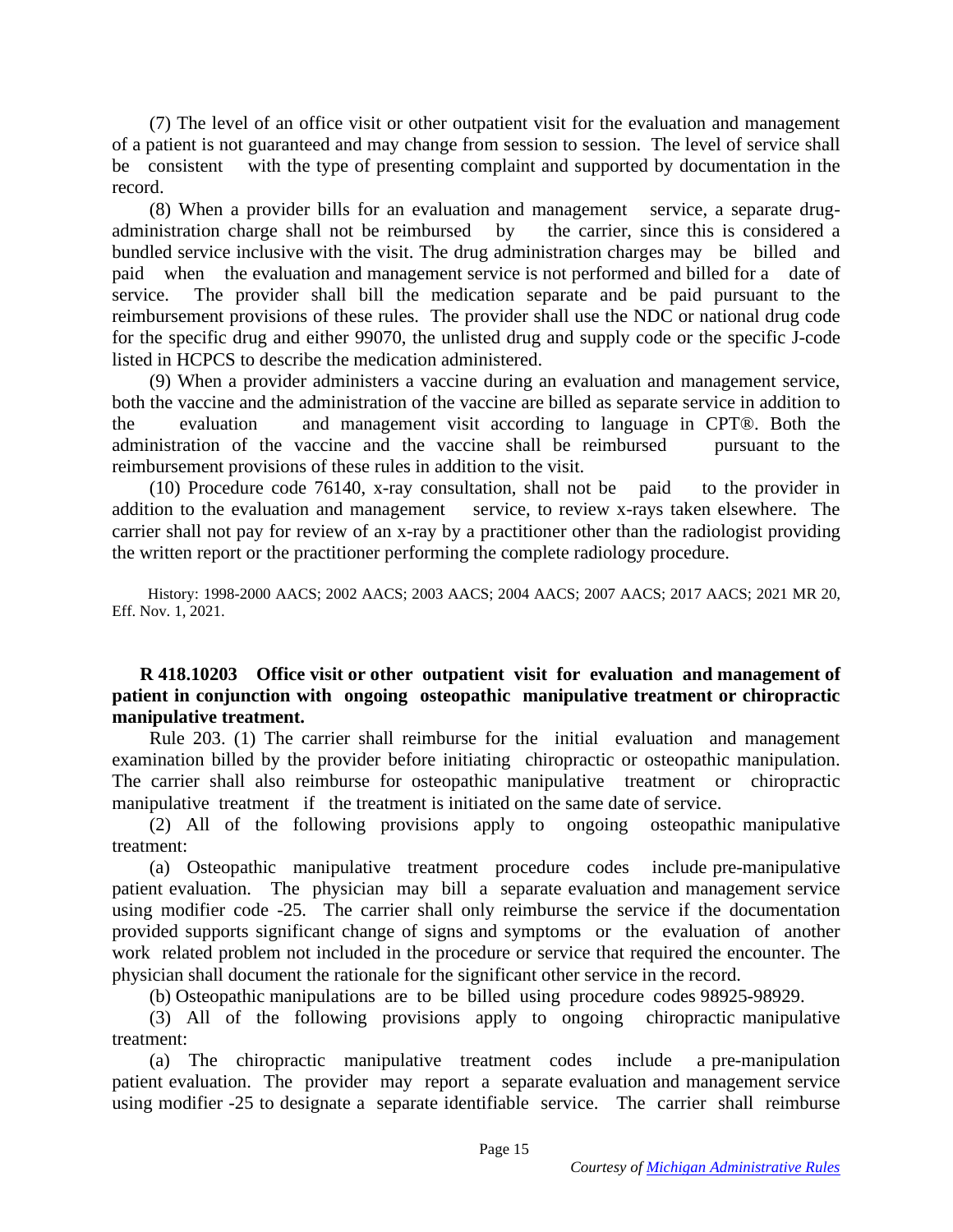the evaluation and management service only when the provider documents significant change of signs and symptoms or the evaluation of another work related problem not included in the procedure or service that required the encounter. The provider shall document the rationale for the significant other service in the record. (b) The carrier shall reimburse chiropractic manipulative treatment when the provider bills the service with procedure codes 98940-98942.

 (4) If either a doctor of osteopathy or a doctor of chiropractic, conducts a periodic reevaluation, then a report of the evaluation shall accompany the bill. A periodic re-evaluation report shall include all of the following information:

 (a) A description of the evaluation of function in measurable terms based on physical findings and problem identification.

(b) A goal statement.

(c) A treatment plan.

 (d) Physical and functional improvement in measurable terms that has occurred in relationship to the diagnosis for which the treatment was prescribed.

(e) The likelihood of continued improvement if treatment is continued.

History: 1998-2000 AACS.

## **R 418.10204 Office visit or other outpatient visit; evaluation and management of patient's progress in physical treatment.**

 Rule 204. (1) An office visit or other outpatient visit for the evaluation and management of a patient's progress in physical treatment shall only be billed when there is a change of signs or symptoms and when the referring or treating practitioner provides supporting documentation as described in subrule (2) of this rule. The supporting documentation shall indicate that it is medically appropriate for the practitioner to make the evaluation. (2) Documentation shall include the referring or treating practitioner's statement that an office visit was medically necessary. In addition, a report shall state that an examination was conducted and shall set forth the specific findings by the practitioner, including all of the following:

 (a) A description of the evaluation of function in measurable terms based on physical findings and problem identification.

(b) A goal statement.

(c) A treatment plan.

 (d) Physical and functional improvement in measurable terms that has occurred in relationship to the diagnosis for which physical medicine treatment was prescribed.

 (e) The likelihood of continued improvement if physical medicine treatment were continued.

 (3) The report required pursuant to subrule (2) of this rule may be used to meet the reporting requirements of physical medicine services provided in these rules.

 (4) The office visit or other outpatient visit for the evaluation and management of a patient shall include the evaluation procedures that are appropriate to the diagnosis.

 (5) Nothing in this rule pertains to office visits or other outpatient visits for the evaluation and management of a patient that are not related to physical treatment.

History: 1998-2000 AACS.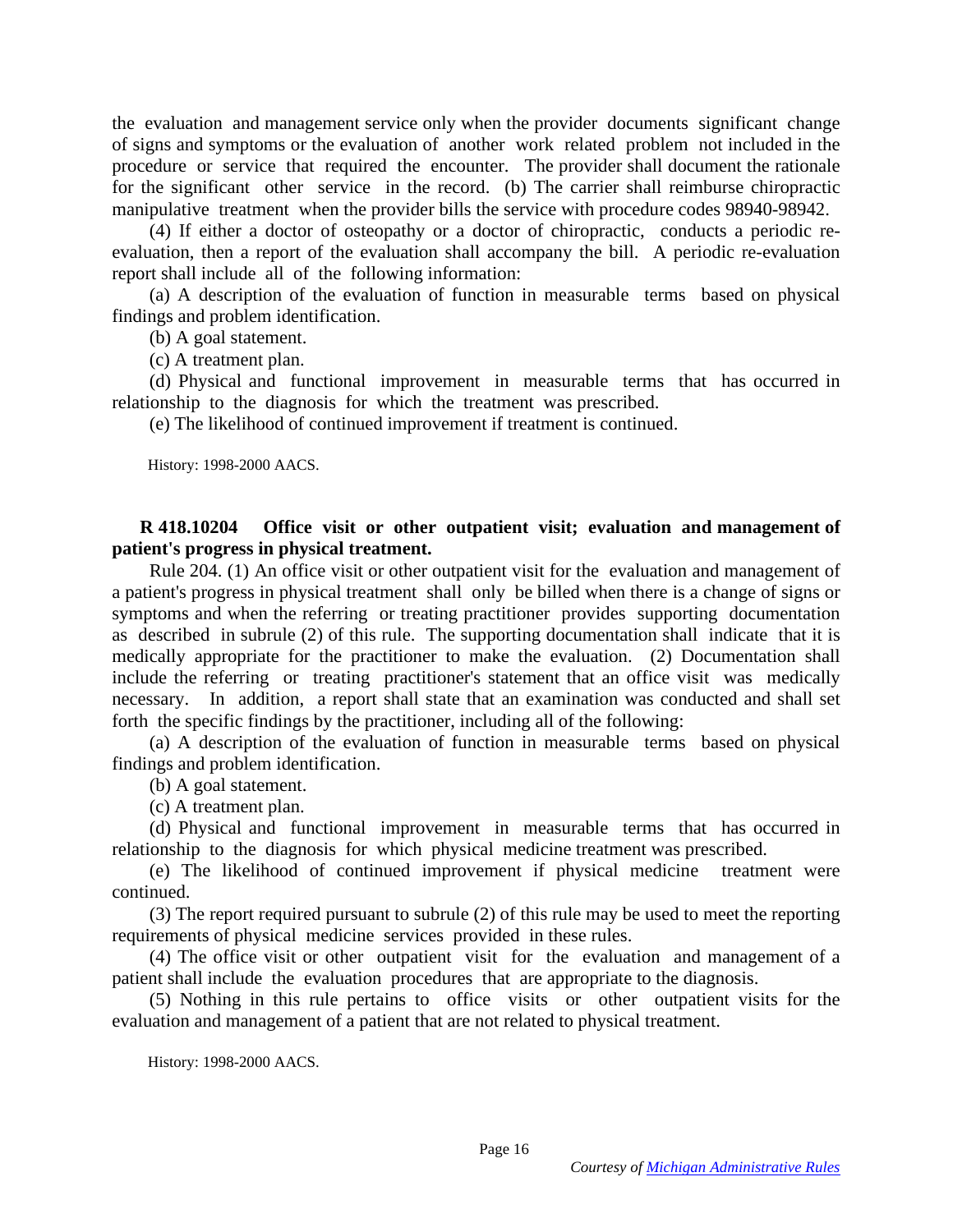### **R 418.10205 Consultation services.**

 Rule 205. (1) An attending physician, carrier, third-party administrator, or the injured worker may request a consultation. Codes 99241-99245 and 99251-99255 shall not be used for consultation examinations. Providers shall use the evaluation code that most accurately reflects the service rendered.

 (2)If a specialist performs diagnostic procedures or testing in addition to the evaluation, then the specialist shall bill the appropriate procedure code from "Physicians' Current Procedural Terminology (CPT®). The carrier shall reimburse the testing procedures in accordance with these rules.

History: 2000 AACS; 2002 AACS; 2010 AACS.

#### **R 418.10206 Emergency department evaluation and management visit.**

 Rule 206. An emergency physician shall use emergency department evaluation and management service procedure codes to report an emergency department visit.

History: 1998-2000 AACS.

#### **R 418.10207 Mental health services.**

 Rule 207. (1) A psychiatrist only, shall use procedure code 90792 to describe a psychiatric diagnostic evaluation with medical services, or shall use a new patient evaluation and management code instead of 90792 to describe a psychiatric diagnostic evaluation. A psychologist shall use procedure code 90791 to describe a diagnostic evaluation without medical services. Procedure codes 90791 and 90792 shall not be reported on the same day as a psychotherapy or evaluation and management service procedure code.

 (2) A psychiatrist only, shall use add on procedure codes 90833, 90836 and 90838, which shall be reported in conjunction with an evaluation and management services code.

 (3) An individual performing psychological testing shall report the services using procedure codes 96105-96146.

 (4) Mental health providers shall use the following modifiers to describe the practitioner providing the health services:

(a) -AH, for services provided by a licensed psychologist.

(b) -AL, for services provided by a limited licensed psychologist.

(c) -AJ, for services provided by a certified social worker.

(d) -LC, for services provided by a licensed professional counselor.

(e) -CS, for services provided by a limited licensed counselor.

(f) -MF, for services provided by a licensed marriage and family therapist.

(g) -ML, for services provided by a limited licensed marriage and family therapist

History: 2000 AACS; 2001 AACS; 2014 AACS; 2018 AACS; 2021 MR 20, Eff. Nov. 1, 2021.

#### **R 418.10208 Vision services.**

 Rule 208. (1) A medical diagnostic eye evaluation by a practitioner is an integral part of all vision services.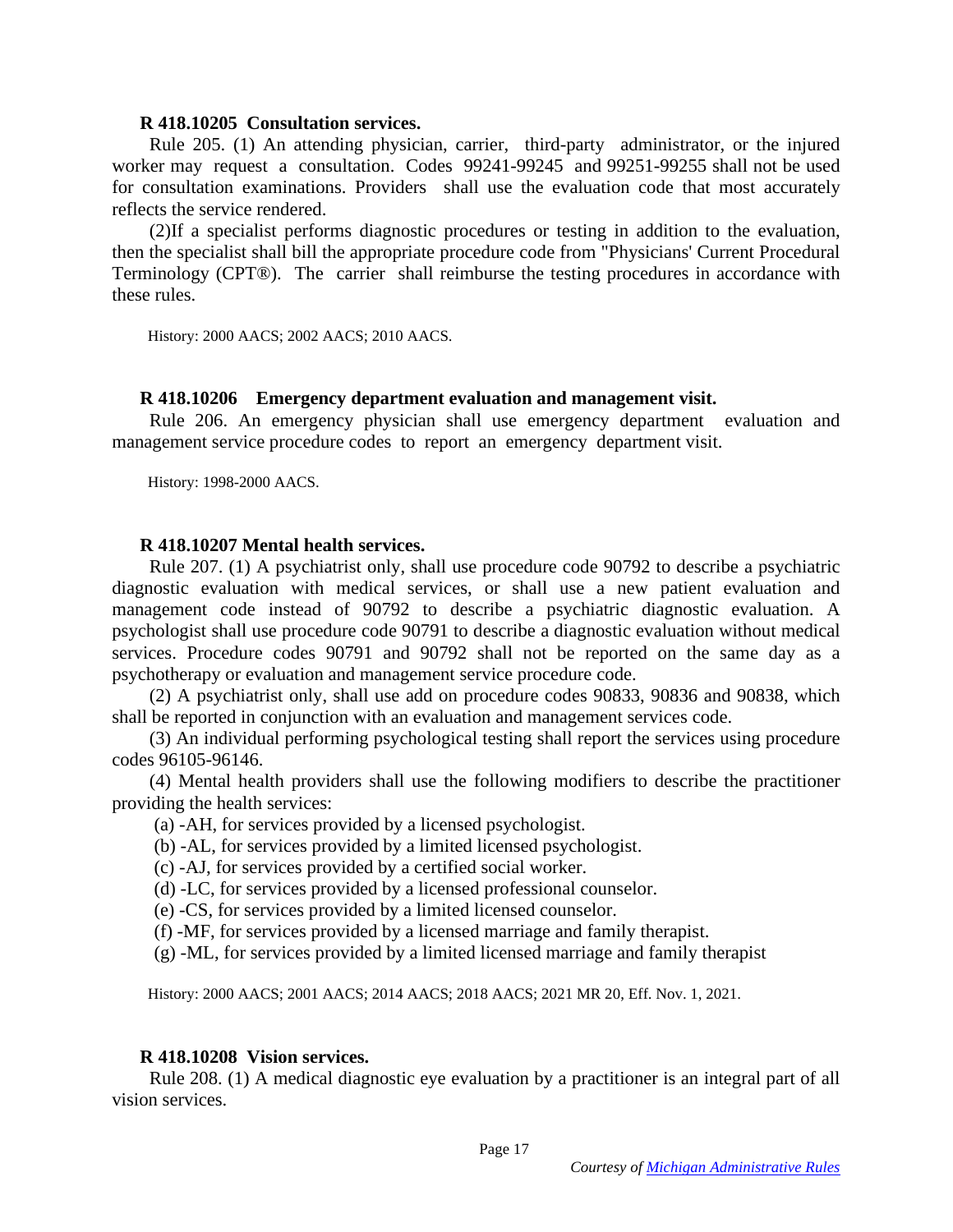(2) Intermediate and comprehensive ophthalmological services include medical diagnostic eye evaluation and services, such as slit lamp examination, keratometry, ophthalmoscopy, retinoscopy, tonometry, or motor evaluation. These procedures shall not be billed in conjunction with procedure codes 92002, 92004, 92012, and 92014.

 (3) Only an ophthalmologist or a doctor of optometry shall use procedure codes 92002, 92004, 92012, and 92014.

 (4) An employer is not required to reimburse or cause to be reimbursed charges for an optometric service unless that service is included in the definition of practice of optometry under section 17401 of the public health code, 1978 PA 368, MCL 333.17401, as of May 20, 1992.

 (5) Suppliers of vision and prosthetic optical procedures shall use the appropriate procedure code V0000-V2999 listed in the HCPCS Level II codebook, as adopted by reference in 418.10107, to describe services provided.

(6) Payment shall be made as follows for the following vision CPT codes:

(a) \$50.00 for V2744, V2750, and V2760.

(b) \$25.00 for V2715.

(c) \$160.00 for V2020.

History: 1998-2000 AACS; 2012 AACS; 2018 AACS; 2021 MR 20, Eff. Nov. 1, 2021.

#### **R 418.10209 Hearing services.**

Rule 209. (1) A provider performing a comprehensive otorhinolaryngologic

evaluation shall report the service using the appropriate evaluation and management service.

 (2) A provider shall not report an otoscope, a rhinoscopy, or a tuning fork test in addition to a comprehensive ear evaluation or office visit.

 (3) A provider performing special otorhinolaryngologic procedures, in addition to the evaluation, shall report those services using procedure codes 92502-92700.

 (4) An audiologist, speech therapist, and a speech and hearing center shall use appropriate procedure codes from "Current Procedural Terminology, (CPT®)" or the HCPCS Level II codebook, as adopted by reference in R 418.10107, to describe services provided.

 (5) Hearing aid suppliers shall use the appropriate procedure code listed in the HCPCS Level II codebook, as adopted by reference in R 418.10107 to describe services provided.

 (6) When requesting payment for hearing aids a minimum of 2 comparable written quotations shall be required for hearing aids that exceed \$1,500 per hearing aid, including related services such as orientation, fitting, ear molds, support, adjustment, conformity check, batteries, warranties and follow-up. Only a single price quotation shall be required for hearing aids, including related services, that cost \$1,500 or less per hearing aid.

History: 1998-2000 AACS; 2012 AACS; 2017 AACS.

## **R 418.10212 Physical and occupational therapy; physical medicine services; physical treatment.**

 Rule 212. (1) For the purposes of workers' compensation, physical medicine services, procedure codes 97010-97799, shall be referred to as "physical treatment" when the services are provided by a practitioner other than a physical therapist or an occupational therapist.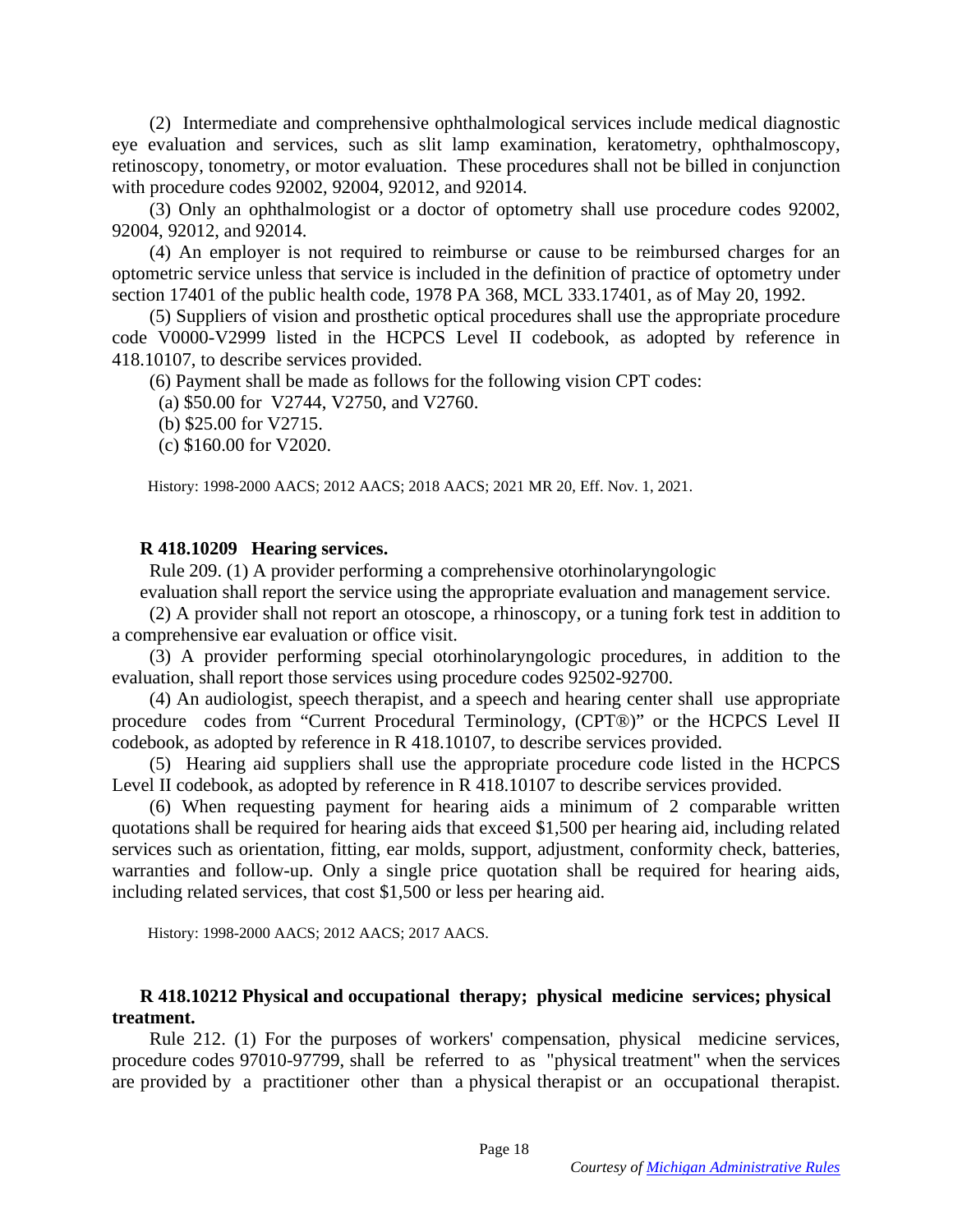Physical therapy means physical treatment provided by a licensed physical therapist. Occupational therapy means physical treatment provided by an occupational therapist.

 (2) Physical medicine services shall be restorative. If documentation does not support the restorative nature of the treatment, then the service shall not be reimbursed.

 (3) Any of the following may provide physical treatment, to the extent that licensure, registration, or certification law allows:

(a) A doctor of medicine.

(b) A doctor of osteopathic medicine and surgery.

(c) A doctor of dental surgery.

(d) A doctor of chiropractic.

(e) A doctor of podiatric medicine and surgery.

(f) A physical therapist.

(g) An occupational therapist.

 (4) Only a licensed physical therapist, licensed occupational therapist, or licensed practitioner may use procedure codes 97161-97168 to describe the physical medicine and rehabilitation evaluation services. Job-site evaluations may be paid to a licensed occupational therapist, a licensed physical therapist, or a physician. Job-site evaluations for workers' compensation are by report and are described on the bill using codes WC500- WC600.

 (5) If a practitioner performs and bills for physical treatment, then the practitioner shall do all of the following:

(a) Perform an initial evaluation.

(b) Develop a treatment plan.

(c) Modify the treatment as necessary.

 (d) Perform a discharge evaluation. The practitioner shall provide the carrier with an initial evaluation and a progress report every 30 calendar days and at discharge. Documentation requirements are the same as the requirements in R 418.10204(2).

 (6) A provider shall report procedure code 97750 to describe a functional capacity evaluation. The carrier shall reimburse a maximum of 24 units or 6 hours for the initial evaluation. Not more than 4 additional units shall be billed for a re-evaluation occurring within 2 months.

 (7) Physical medicine modalities are those agents applied to produce therapeutic changes to tissue and include, but are not limited to, thermal, acoustic, light, mechanical, or electric energy. Both of the following apply:

 (a) Supervised modalities include procedure codes 97010-97028. These codes do not require direct 1-on-1 patient contact by the provider. These modalities shall be performed in conjunction with a therapeutic procedure including manipulative services or the modalities shall not be reimbursed.

 (b) Constant attendance modalities are those procedure codes 97032-97039 that require direct 1-on-1 patient contact by the provider.

 (8) Therapeutic procedure codes 97110-97546 are procedures that effect change through the application of clinical skills and services that attempt to improve function. The physician or therapist shall have direct 1-on-1 patient contact.

(9) The following provisions apply to the listed modality services:

 (a) Whirlpool shall only be reimbursed when done for debridement or as part of a restorative physical treatment program.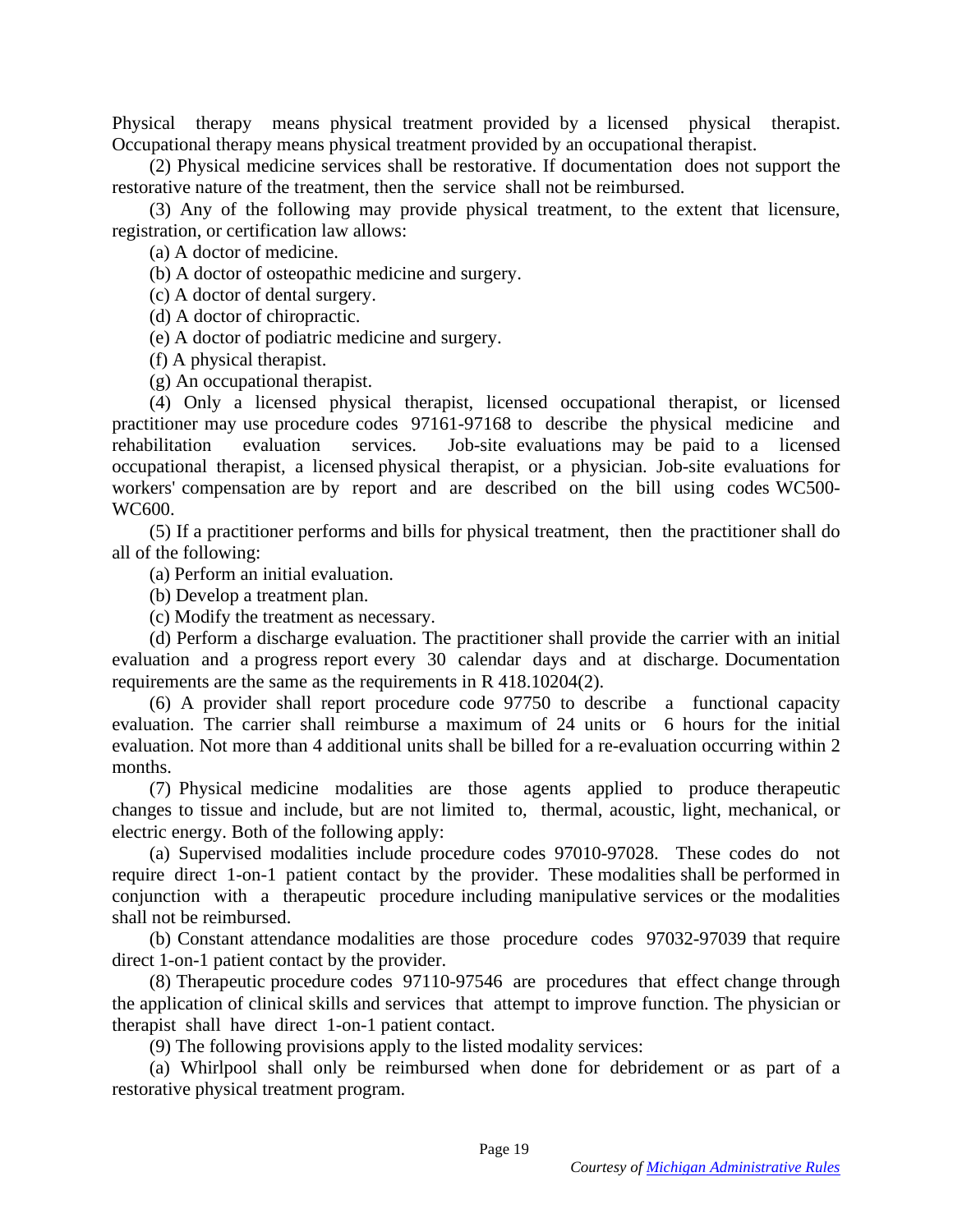(b) Procedure 97010 is a bundled procedure code and shall not be reimbursed separately.

 (c) Not more than 1 deep heat procedure shall be billed on the same date of service for the same diagnosis. Deep heat procedures include diathermy, microwave, ultrasound, and phonophoresis.

 (d) Phonophoresis shall be billed using procedure code 97035 with modifier code -22 and shall be reimbursed at the same rate as procedure code 97035, plus \$2.00 for the active ingredient used in the process.

(e) Iontophoresis shall include the solution, medication, and the electrodes.

(f) Electrical stimulation shall include the electrodes.

 (g) Procedure codes 97032, 97033, and 97035 shall not be reimbursed to a doctor of chiropractic.

(h) Fluidotherapy, a dry whirlpool treatment, shall be reported using code 97022.

History: 1998-2000 AACS; 2006 AACS; 2009 AACS; 2010 AACS; 2018 AACS.

## **R 418.10213 Rescinded.**

History: 1998-2000 AACS; 2009 AACS.

## **R 418.10214 Orthotic and prosthetic equipment.**

 Rule 214. (1) A copy of a prescription by 1 of the following is required for prosthetic and orthotic equipment:

(a) A doctor of medicine.

(b) A doctor of osteopathic medicine and surgery.

(c) A doctor of chiropractic.

(d) A doctor of podiatric medicine and surgery.

(2) Orthotic equipment may be any of the following:

(a) Custom-fit.

(b) Custom-fabricated.

(c) Non-custom supply that is prefabricated or off-the-shelf.

 (3) A non-custom supply shall be billed using procedure code 99070, appropriate L-codes or A4570 for a prefabricated orthosis.

 (4) An orthotist or prosthetist that is certified by the American board for certification in orthotics and prosthetics shall bill orthosis and prostheses that are custom-fabricated, molded to the patient, or molded to a patient model. Licensed physical and licensed occupational therapists may bill orthoses using L-codes within their discipline's scope of practice. In addition, a doctor of podiatric medicine and surgery may bill for a custom fabricated or custom-fit, or molded patient model foot orthosis using procedure codes L3000-L3649.

(5) If a licensed occupational therapist or licensed physical therapist constructs an extremity

orthosis that is not adequately described by another L-code, then the therapist shall bill the service using an unlisted or "not otherwise specified" L-code.The carrier shall reimburse this code as a "by report" or "BR" procedure. The provider shall include the following information with the bill:

(a) A description of the orthosis.

(b) The time taken to construct or modify the orthosis.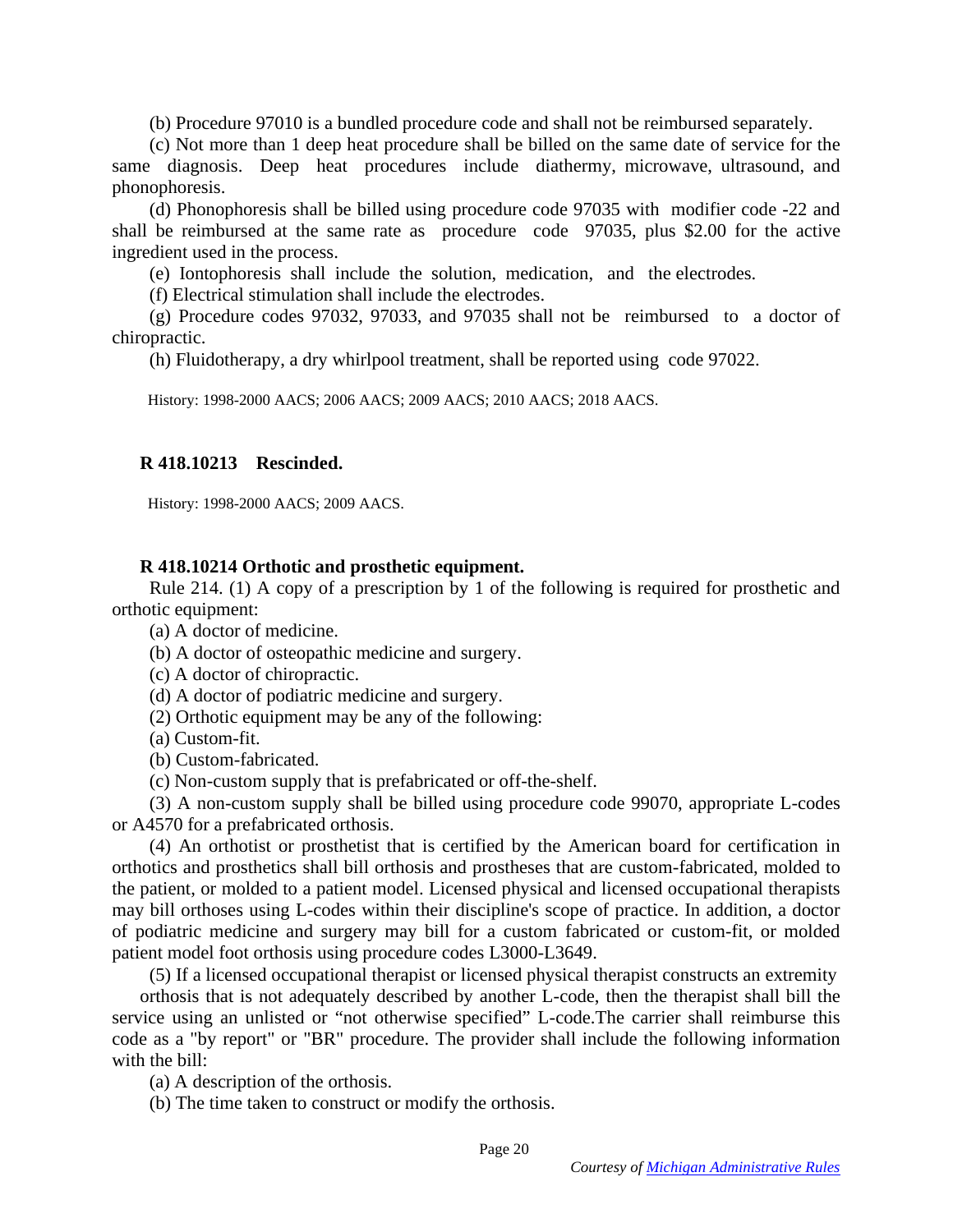(c) The charge for materials, if applicable.

(6) L-code procedures shall include fitting and adjustment of the equipment.

 (7) The health care services division shall provide the maximum allowable payments for Lcode procedures separate from these rules on the agency's website, www.michigan.gov/wca. If an L-code procedure does not have an assigned maximum allowable payment, then the procedure shall be by report, "BR."

 (8) A provider may not bill more than 4 dynamic prosthetic test sockets without documentation of medical necessity. If the physician's prescription or medical condition requires utilization of more than 4 test sockets, then a report shall be included with the bill that outlines a detailed description of the medical condition or circumstances that necessitate each additional test socket provided.

History: 2000 AACS; 2004 AACS; 2009 AACS; 2010 AACS; 2014 AACS; 2018 AACS.

### **PART 4. SURGERY**

### **R 418.10401 Global surgical procedure; services included.**

 Rule 401. (1) The surgical procedures in the CPT code set as adopted in R 418.10107 always include the following list of specific services in addition to the surgical procedure.

(a) Local infiltration, metacarpal/metatarsal/digital block or topical anesthesia.

 (b) Subsequent to the decision for surgery, 1 related evaluation and management encounter on the date immediately prior to or on the date of the procedure is included. However, when an initial evaluation and management encounter occurs and a decision for surgery is made at that encounter, the evaluation and management service is payable in addition to the surgical procedure.

 (c) Immediate postoperative care, including dictating operative notes, talking with the family and other physicians.

 (d) Writing postoperative surgical orders in the patient's chart and dictating an operative report.

(e) Evaluating the patient in the postanesthesia recovery area.

(f) Typical, routine, normal postoperative follow-up care, including suture removal, during

the global period. The global period or follow-up days shall be provided separate from the rules on the agency website, [www.michigan.gov/wca.](http://www.michigan.gov/wca)

 (2) Intra-operative procedures required to perform the surgical service shall not be billed separately.

History: 1998-2000 AACS; 2007 AACS; 2014 AACS.

## **R 418.10403 Complication, exacerbation, recurrence, or presence of other disease or injury.**

 Rule 403. (1) If a complication, exacerbation, recurrence, or the presence of other disease or injury exists that requires additional services, then the services shall be reported and identified by the appropriate procedure code.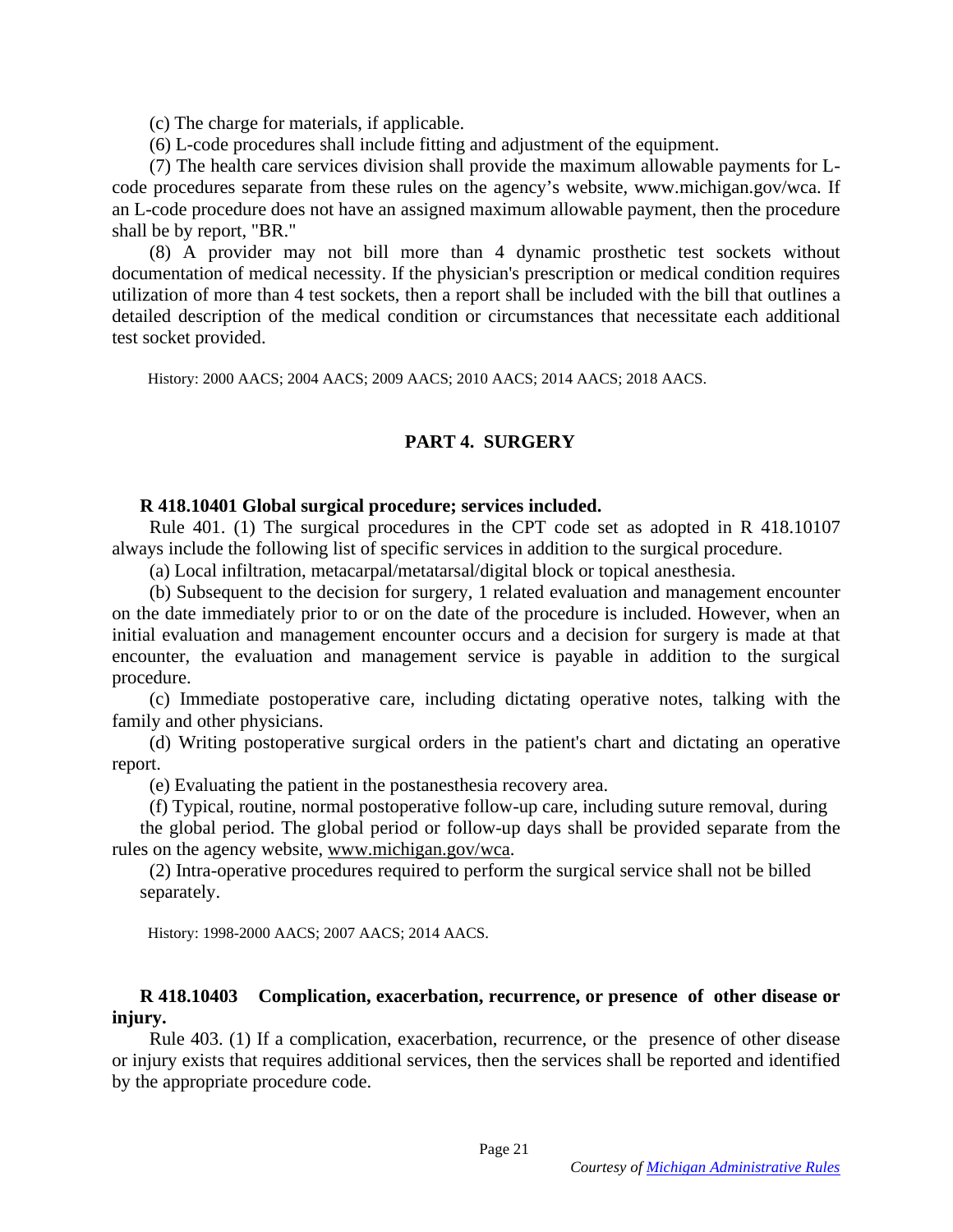(2) Reimbursement shall only be made for services related to, or resulting from, the covered work injury.

History: 1998-2000 AACS.

#### **R 418.10404 Follow-up care occurring during global service.**

 Rule 404. (1) Follow-up care for a diagnostic procedure shall refer only to the days required to recover from the diagnostic procedure and not the treatment of the underlying condition.

 (2) Follow-up care for therapeutic surgical procedures includes only that care that is usually part of the surgical service. Complications, exacerbations, recurrence, or the presence of other compensable diseases or injuries requiring additional services should be reported with the identification of appropriate procedures. The follow-up days for the surgical procedures are adopted from the "Medicare RBRVS: The Physicians Guide," as referenced in R 418.10107. The follow-up days for each surgical procedure are provided separate from these rules on the agency website, www.michigan.gov/wca. All of the following apply to the global service provider:

 (a) If a carrier requests the surgeon to see an injured worker during the global service period for the purpose of job restrictions, job adjustments, or return to work, then the visit shall not be considered part of the global surgery package. If the carrier requests the visit, then the carrier shall prior authorize the visit assigning an authorization number. The provider shall bill the visit using procedure 99455 and modifier -32, including the authorization number in box 23 of the CMS 1500 form. The carrier shall not deny a prior authorized visit and shall reimburse the provider for the prior authorized visit. The maximum allowable payment for 99455-32 shall be listed in the manual published separate from these rules.

 (b) The medical record shall reflect job adjustments, job restrictions or limitations, or return to work date, and the provider shall include the medical record with the bill.

 (c) If an insured employer requests the surgeon to see an injured worker during the global surgery period for the purpose of job adjustments, restrictions, or return to work, then the employer shall obtain the prior authorization number from the carrier for the visit.

 (3) Hospital follow-up care or a hospital visit by the practitioner responsible for the surgery shall be considered part of the surgical follow-up days listed for the procedure and shall not be paid as an independent procedure.

History: 1998-2000 AACS; 2001 AACS; 2005 AACS; 2007 AACS; 2014 AACS; 2018 AACS.

#### **R 418.10405 Rescinded.**

History: 1998-2000 AACS; 2002 AACS.

### **R 418.10406 Rescinded.**

History: 1998-2000 AACS; 2002 AACS.

#### **R 418.10407 Rescinded.**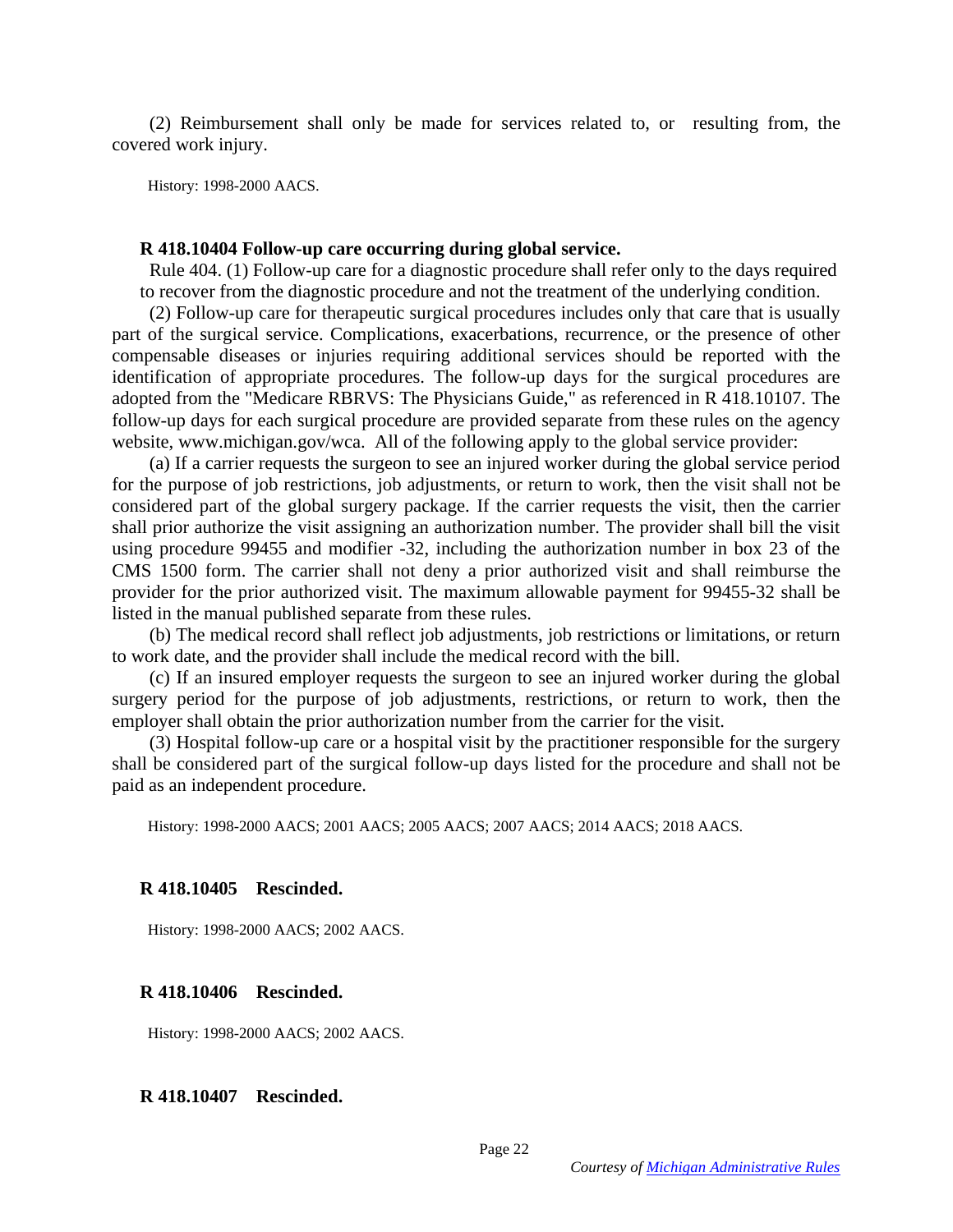History: 1998-2000 AACS; 2002 AACS.

### **R 418.10410 Incidental surgeries.**

 Rule 410. The carrier shall not pay a bill for an incidental surgery which is not part of the primary procedure performed, and for which there is no diagnostic evidence or relationship to the covered work injury.

History: 1998-2000 AACS.

### **R 418.10411 Rescinded.**

History: 1998-2000 AACS; 2002 AACS.

### **R 418.10415 Rescinded.**

History: 1998-2000 AACS; 2002 AACS.

#### **R 418.10416 Assistant surgeon.**

 Rule 416. (1) The carrier shall reimburse for an assistant surgeon service for those surgical procedures designated by CMS as allowing additional reimbursement for a surgical assistant. The surgical procedures allowing reimbursement for an assistant surgeon shall be provided separate from these rules on the agency website, www.michigan.gov/wca.

(2) Any of the following may bill assistant surgeon services using modifier -80:

- (a) A doctor of dental surgery.
- (b) A doctor of osteopathy.
- (c) A doctor of medicine.
- (d) A doctor of podiatry.

 (3) A physician's assistant or an advanced practice nurse with a specialty licensure certification issued by the state may bill assistant surgeon services using modifier -81.

History: 1998-2000 AACS; 2007 AACS; 2018 AACS.

### **R 418.10417 Ophthalmological surgical procedures.**

 Rule 417. Ophthalmological surgical procedure codes for the removal of a foreign body include topical anesthesia, fluorescein staining, and lavage.

History: 1998-2000 AACS.

### **PART 5. RADIOLOGY, RADIATION THERAPY, AND NUCLEAR MEDICINE**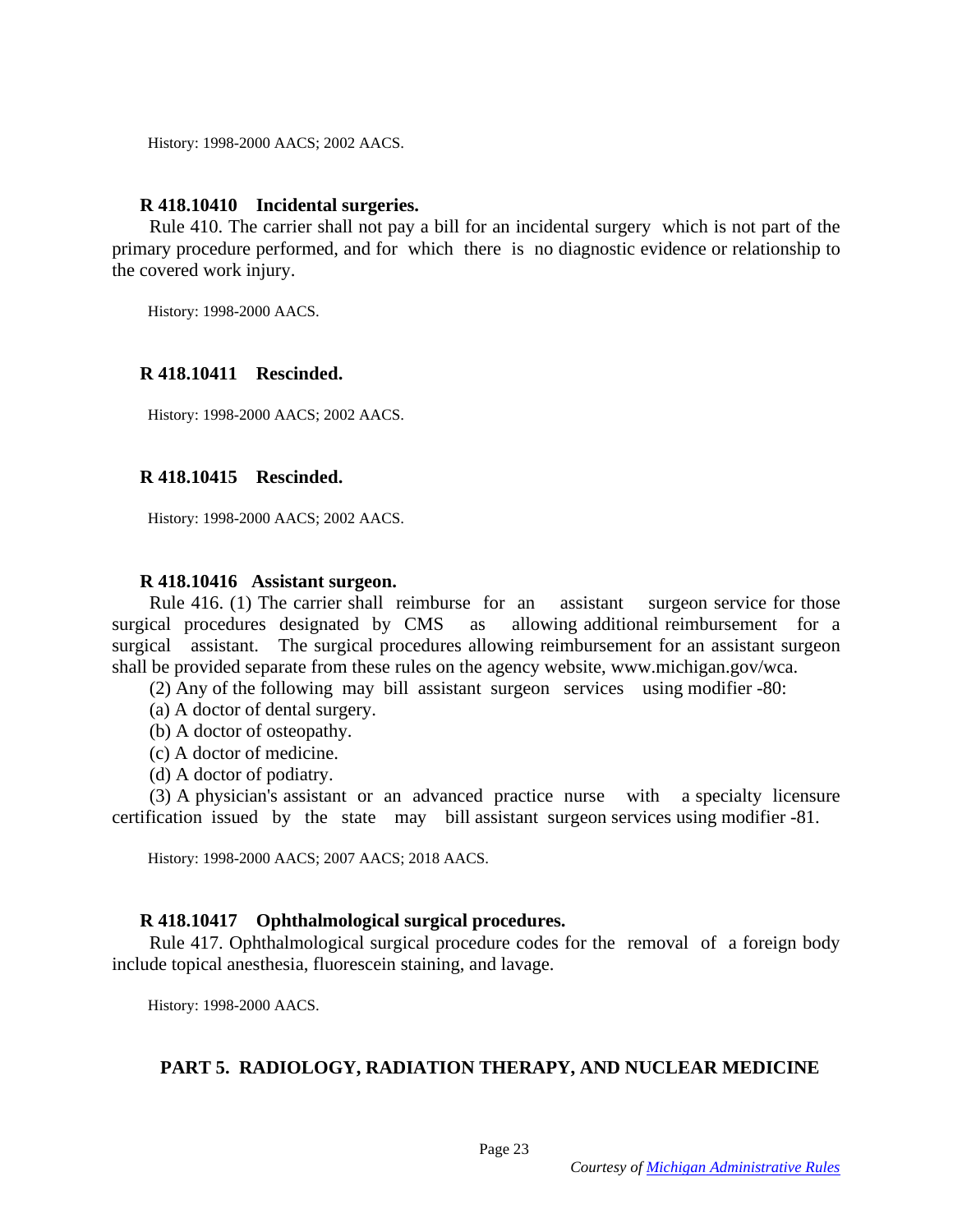### **R 418.10501 Rescinded.**

History: 1998-2000 AACS; 2002 AACS.

### **R 418.10502 Rescinded.**

History: 1998-2000 AACS; 2002 AACS.

## **R 418.10503 Rescinded.**

History: 1998-2000 AACS; 2002 AACS.

### **R 418.10504 Multiple procedure policy for radiology procedures.**

 Rule 504. (1) A multiple procedure payment reduction shall apply to specified radiology procedures when performed in a freestanding radiology office, a non-hospital facility, or a physician's office or clinic. The primary procedure, identified by the code with the highest relative value, shall be paid at 100% of the maximum allowable payment. If the provider's charge is less than the maximum allowable payment, then the service shall be paid at 100% of the provider's charge.

 (2) The multiple procedure payment reduction shall apply when multiple radiological diagnostic imaging procedures are furnished to the same patient, on the same day, in the same session, by the same physician or group practice that has the same national provider identifier. The agency shall publish in a manual separate from these rules a table listing the diagnostic imaging CPT codes subject to the multiple procedure payment reduction. When more than 1 procedure from the table is furnished to the same patient, on the same day, in the same session, by the same physician or group practice, the procedure with the highest relative value is paid at 100% of the maximum allowable payment. Each additional procedure shall have modifier -51 appended and the technical component shall be reduced to 50% of the maximum allowable payment, or the provider's charge, whichever is less, and the professional component shall be reduced to 75% of the maximum allowable payment, or the provider's charge, whichever is less.

History: 2007 AACS; 2008 AACS; 2014 AACS.

### **R 418.10505 Multiple procedure policy for specific nuclear medicine procedures.**

 Rule 505. (1) The multiple procedure reduction and the use of modifier -51 shall apply to the complete procedure, the technical component, and the professional component, when multiples of the following nuclear medicine diagnostic procedure codes are performed: 78306, 78320, 78802, 78803, 78806, and 78807.

 (2) When the procedures listed in subrule (1) of this rule are performed in a hospital setting, the hospital is reimbursed by the cost-to-charge methodology and the multiple payment rule shall apply to the professional component billed by the radiologist.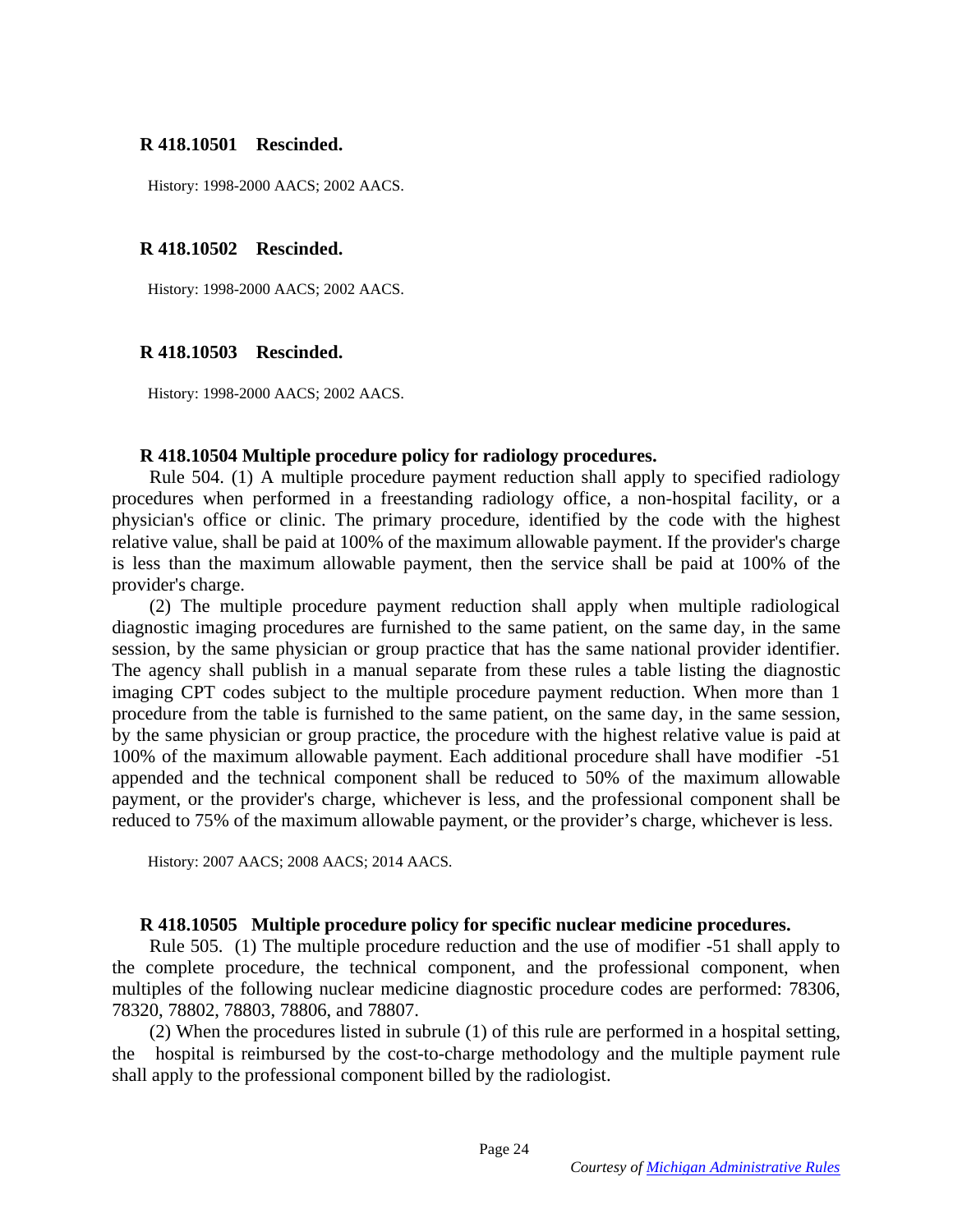(3) When the services are performed in an office, clinic, or freestanding radiology office, the reduction shall be applied to the complete procedure.

History: 2007 AACS; 2017 AACS.

# **PART 7. DENTAL**

### **R 418.10701 Scope.**

 Rule 701. (1) Dental services, related to, or resulting from, a covered work-related injury are covered under these rules. Incidental dental services are not covered.

(2) A dental provider shall bill services on a standard American dental claim form. The

workers' compensation agency shall provide a copy of the claim form and instructions for completion separate from these rules in the health care services manual on the agency's website at [www.michigan.gov/wca.](http://www.michigan.gov/wca)

 (3) Dental services shall be reimbursed at either the dentist's usual and customary fee or reasonable fee, whichever is less.

History: 2000 AACS; 2005 AACS; 2014 AACS.

## **PART 9. BILLING SUBPART A. PRACTITIONER BILLING**

### **R 418.10901 General information.**

 Rule 901. (1) All health care practitioners and health care organizations, as defined in these rules, shall submit charges on the proper claim form as specified in this rule. Copies of the claim forms and instruction for completion for each form shall be provided separate from these rules in a manual on the workers' compensation agency's website at www.michigan.gov/wca. Charges shall be submitted as follows:

(a) A practitioner shall submit charges on the CMS1500 claim form.

 (b) A doctor of dentistry shall submit charges on a standard dental claim form approved by the American Dental Association.

 (c) A pharmacy, other than an inpatient hospital, shall submit charges on an invoice or an NCPDP Workers Compensation/Property & Casualty Universal Claim Form.

 (d) A hospital-owned occupational or industrial clinic, or office practice shall submit charges on the CMS 1500 claim form.

 (e) A hospital billing for a practitioner service shall submit charges on a CMS 1500 claim form.

 (f) Ancillary service charges shall be submitted on the CMS 1500 claim form for durable medical equipment and supplies, L-code procedures, ambulance, vision, and hearing services. Charges for home health services shall be submitted on the UB-04 claim form.

(g) A shoe supplier or wig supplier shall submit charges on an invoice.

 (2) A provider shall submit all bills to the carrier within 1 year of the date of service for consideration of payment, except in cases of litigation or subrogation.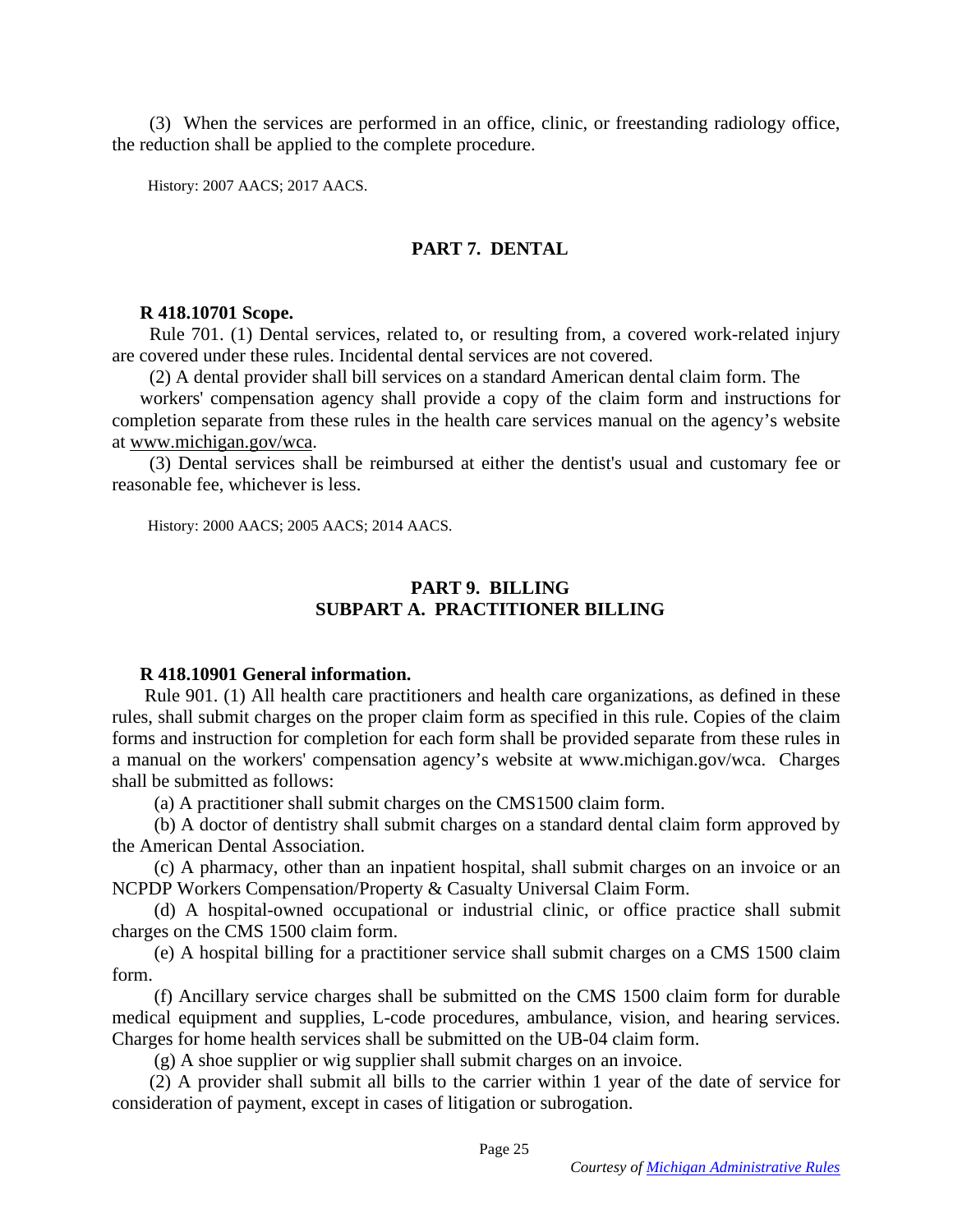(3) A properly submitted bill shall include all of the following appropriate documentation:

(a) A copy of the medical report for the initial visit.

(b) An updated progress report if treatment exceeds 60 days.

 (c) A copy of the initial evaluation and a progress report every 30 days of physical treatment, physical or occupational therapy, or manipulation services.

 (d) A copy of the operative report or office report if billing surgical procedure codes 10021-69990.

(e) A copy of the anesthesia record if billing anesthesia codes 00100-01999.

 (f) A copy of the radiology report if submitting a bill for a radiology service accompanied by modifier -26. The carrier shall only reimburse the radiologist for the written report, or professional component, upon receipt of a bill for the radiology procedure.

(g) A report describing the service if submitting a bill for a "by report" procedure.

 (h) A copy of the medical report if a modifier is applied to a procedure code to explain unusual billing circumstances.

 (4) A health care professional billing for telemedicine services shall utilize procedure codes 92507, 92521-92524, 97110, 97112, 97116, 97161-97168, 97530, 97535 or those listed in Appendix P of the CPT codebook, as adopted by reference in R 418.10107, excluding CPT codes 99241-99245 and 99251-99255. The provider shall append modifier -95 to the procedure code to indicate synchronous telemedicine services rendered via a real-time interactive audio and video telecommunications system with place of service code -02. All other applicable modifiers shall be appended in addition to modifier -95.

 History: 2000 AACS; 2002 AACS; 2004 AACS; 2005 AACS; 2008 AACS; 2014 AACS; 2017 AACS; 2019 AACS; 2021 MR 20, Eff. Nov. 1, 2021.

## **R 418.10902 Billing for injectable medications, other than vaccines and toxoids, in office setting.**

 Rule 902. (1) The provider shall not bill the carrier for administration of therapeutic injections when billing an evaluation and management procedure code. If an evaluation and management procedure code is not listed, then the appropriate medication administration procedure code may be billed.

 (2) The medication being administered shall be billed with either the unlisted drug and supply code from the CPT code set or the specific J-code procedure from the HCPCS Level II codebook, as adopted by reference in R 418.10107.

 (3) The provider shall list the NDC number for the medication in the upper shaded portion of box 24 of the CMS 1500.

 (4) The carrier shall reimburse the medication at average wholesale price (AWP) minus 10%, as determined by Red Book or Medi-Span, as adopted by reference in R 418.10107. No dispense fee shall be billed for injectable medications administered in the office setting.

 (5) If the provider does not list the national drug code for the medication, the carrier shall reimburse the medication using the least costly NDC number by Red Book or Medi-Span for that medication.

History: 2003 AACS; 2005 AACS; 2007 AACS; 2008 AACS; 2014 AACS; 2019 AACS.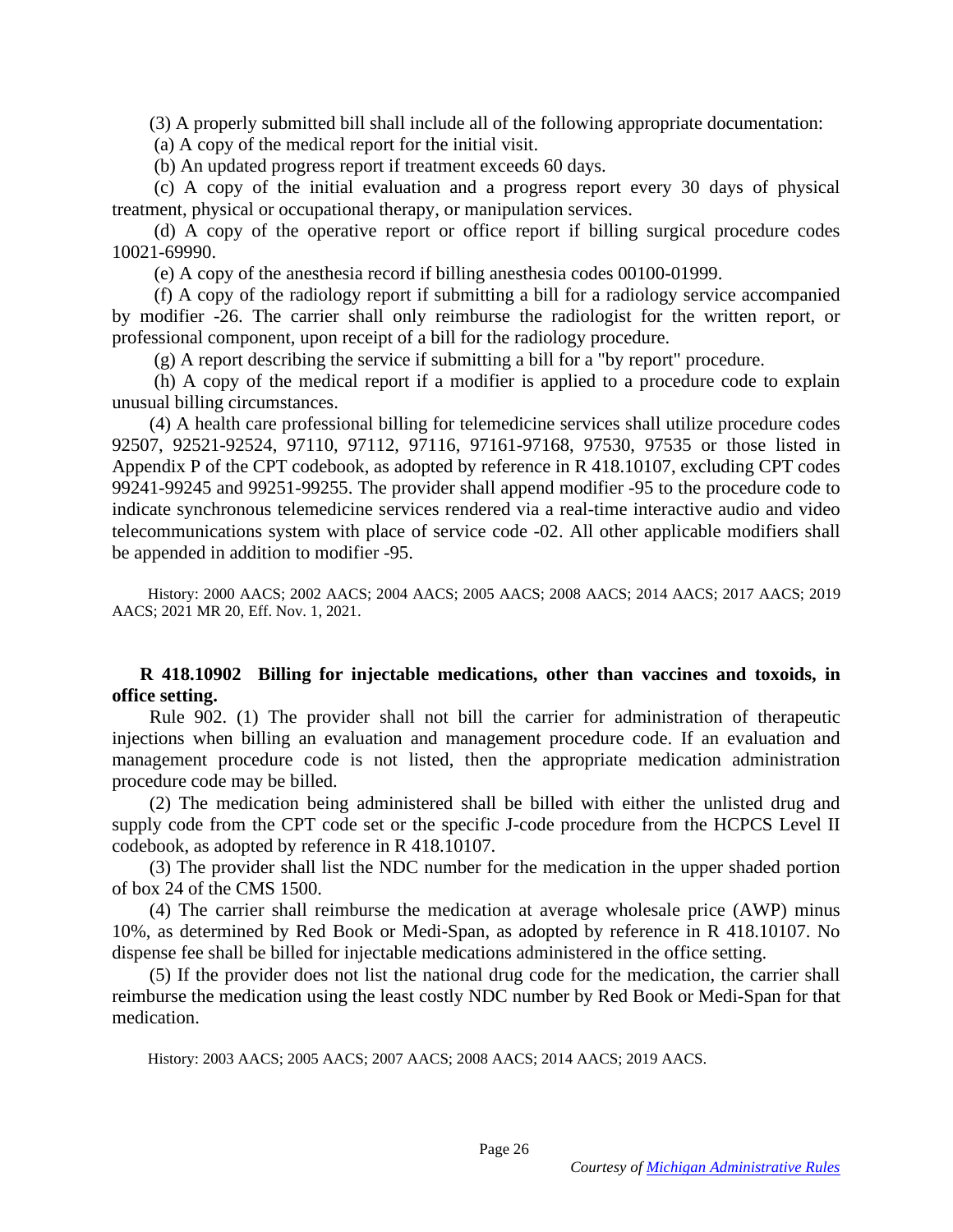#### **R 418.10902a Billing for vaccines and toxoids in office setting.**

 Rule 902a. (1) When a provider administers a vaccine or toxoid in the office setting, both the vaccine and toxoid shall be billed as separate services. If a significantly separate evaluation and management service is performed, the appropriate evaluation and management service code shall be reported in addition to the vaccine or toxoid administration code pursuant to CPT codebook guidelines, as adopted by reference in R 418.10107.

 (2) The vaccine or toxoid being administered and the administration of the vaccine or toxoid shall be billed using the applicable CPT procedure codes pursuant to CPT codebook guidelines, as adopted by reference in R 418.10107.

 (3) The provider shall list the NDC number for the vaccine or toxoid in the upper shaded portion of box 24 of the CMS 1500.

 (4) The carrier shall reimburse the vaccine or toxoid at the average wholesale price (AWP) minus 10%, as determined by Red Book or Medi-Span, as adopted by reference in R 418.10107. No dispensing fee shall be billed for vaccines or toxoids administered in the office setting.

 (5) If the provider does not list the NDC number for the vaccine or toxoid, the carrier shall reimburse the vaccine or toxoid using the least costly NDC number listed by Red Book or Medi-Span for that vaccine or toxoid.

History: 2014 AACS.

### **R 418.10904 Procedure codes and modifiers.**

 Rule 904. (1) A health care service shall be billed with procedure codes adopted from "Current Procedural Terminology (CPT®) 2021 Professional Edition" or "HCPCS 2021 Level II Professional Edition," as referenced in R 418.10107. Procedure codes from the CPT code set shall not be included in these rules, but shall be provided on the workers' compensation agency's website at www.michigan.gov/wca. Refer to "Current Procedural Terminology (CPT®) 2021 Professional Edition," as referenced in R 418.10107, for standard billing instructions, except where otherwise noted in these rules. A provider billing services described with procedure codes from "HCPCS 2021 Level II Professional Edition" shall refer to the publication as adopted by reference in R 418.10107 for coding information.

 (2) The following ancillary service providers shall bill codes from "HCPCS 2021 Level II Professional Edition," as adopted by reference in R 418.10107, to describe the ancillary services:

(a) Ambulance providers.

(b) Certified orthotists and prosthetists.

(c) Medical suppliers, including expendable and durable equipment.

(d) Hearing aid vendors and suppliers of prosthetic eye equipment.

(e) A home health agency.

 (3) If a practitioner performs a procedure that cannot be described by 1 of the listed CPT or HCPCS procedure codes, then the practitioner shall bill the unlisted procedure code. An unlisted procedure code shall only be reimbursed when the service cannot be properly described with a listed code and the documentation supporting medical necessity includes all of the following:

(a) Description of the service.

(b) Documentation of the time, effort, and equipment necessary to provide the care.

- (c) Complexity of symptoms.
- (d) Pertinent physical findings.
- (e) Diagnosis.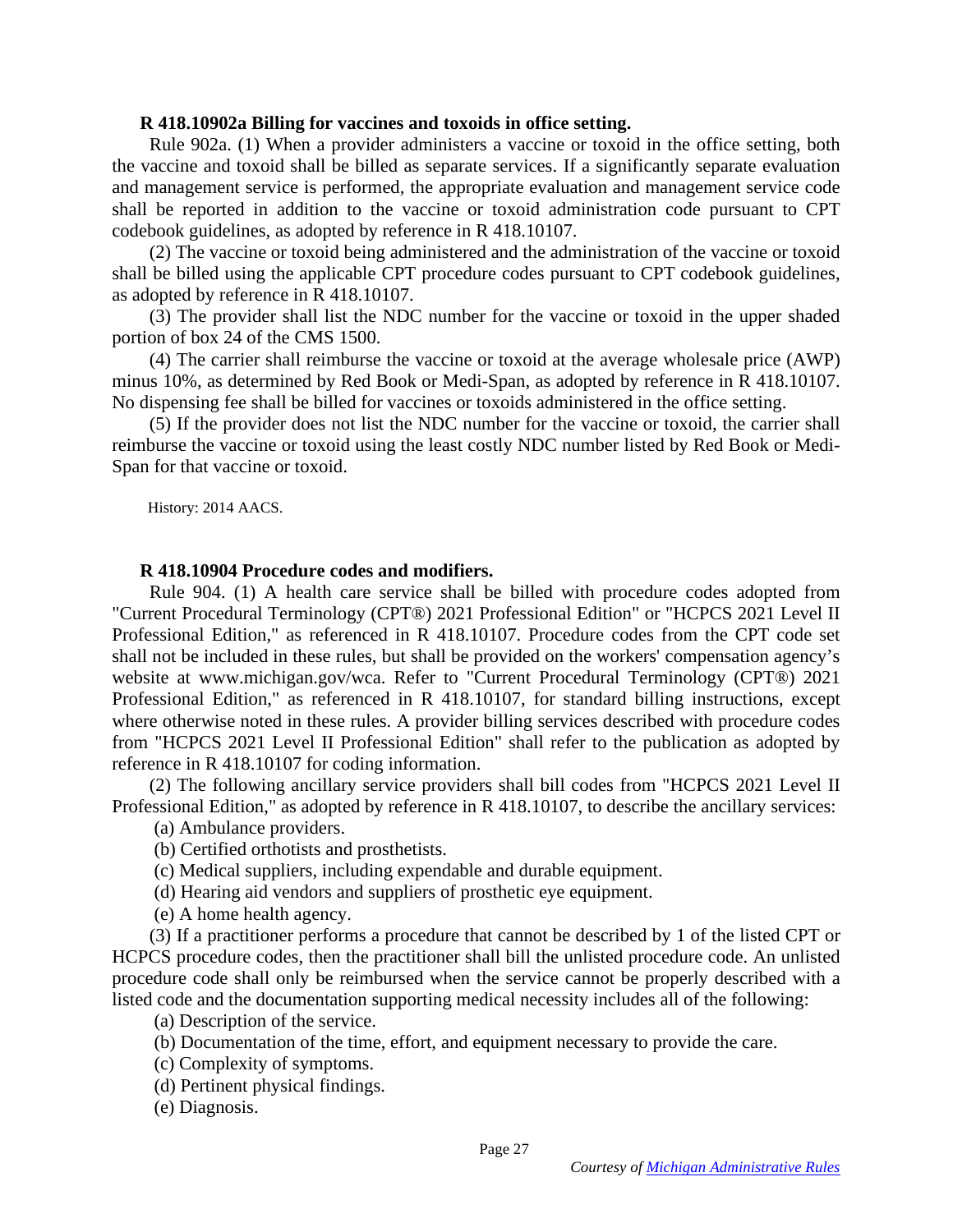(f) Treatment plan.

 (4) The provider shall add a modifier code, found in Appendix A of the CPT codebook as adopted by reference in R 418.10107, following the correct procedure code describing unusual circumstances arising in the treatment of a covered injury or illness. When a modifier code is applied to describe a procedure, a report describing the unusual circumstances shall be included with the charges submitted to the carrier.

 (5) Applicable modifiers from table 10904 shall be added to the procedure code to describe the type of practitioner performing the service. The required modifier codes for describing the practitioner are as follows:

Table 10904 Modifier Codes

-AA Anesthesia services performed personally by anesthesiologist.

 -AD When an anesthesiologist provides medical supervision for more than 4 qualified individuals being either certified registered nurse anesthetists, certified anesthesiologist assistants, or anesthesiology residents.

 -AH When a licensed psychologist bills a diagnostic service or a therapeutic service, or both.

-AJ When a certified social worker bills a therapeutic service.

-AL A limited license psychologist billing a diagnostic service or a therapeutic service.

-CS When a limited licensed counselor bills for a therapeutic service.

 -GF When a non-physician (nurse practitioner, advanced practice nurse, or physician assistant) provides services.

-LC When a licensed professional counselor performs a therapeutic service.

-MF When a licensed marriage and family therapist performs a therapeutic service.

-ML When a limited licensed marriage and family therapist performs a service.

-TC When billing for the technical component of a radiology service.

 -QK When an anesthesiologist provides medical direction for not more than 4 qualified individuals being either certified registered nurse anesthetists, certified anesthesiologist assistants, or anesthesiology residents.

 -QX When a certified registered nurse anesthetist or certified anesthesiologist assistant performs a service under the medical direction of an anesthesiologist.

 -QZ When a certified registered nurse anesthetist performs anesthesia services without medical direction.

 History: 1998-2000 AACS; 2002 AACS; 2003 AACS; 2005 AACS; 2014 AACS; 2015 AACS; 2017 AACS; 2018 AACS; 2019 AACS; 2021 MR 20, Eff. Nov. 1, 2021.

## **R 418.10905 Billing for physical and occupational therapy.**

 Rule 905. (1) A physical or occupational therapist shall bill procedure codes 97010- 97799. A licensed occupational therapist or licensed physical therapist in independent practice shall place his or her signature and license or certification number on the bill.

 (2) Only a physician, licensed occupational therapist or a licensed physical therapist shall bill for job site evaluation or treatment. The reimbursement for these procedures shall be contractual between the carrier and provider and shall be billed as listed in the following table: Code Descriptor WC500 Job site evaluation; patient specific, initial 60 minutes WC505 each additional 30 minutes, by contractual agreement WC550 Job site treatment; patient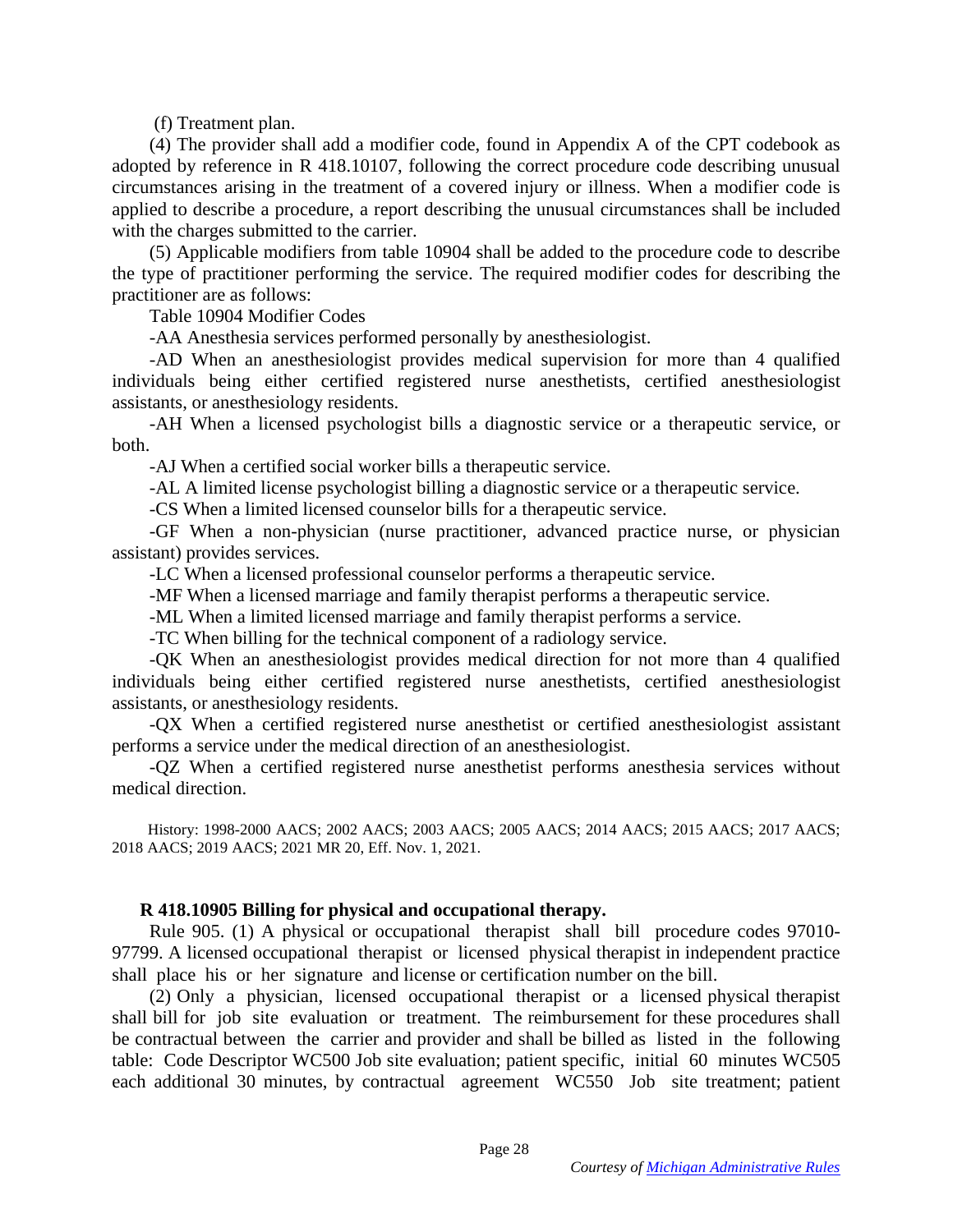specific, initial 60 minutes WC555 each additional 30 minutes, by contractual agreement WC600 Mileage for job site evaluation or job site treatment per mile.

 (3) Procedures 97760 and 97761 shall only be reimbursed when billed by a licensed occupational or licensed physical therapist.

 (4) Only a licensed physical or occupational therapist shall bill for work hardening services, "by report" or "BR," procedure codes 97545 and 97546.

History: 2000 AACS; 2009 AACS; 2010 AACS; 2018 AACS.

## **R 418.10907 Rescinded.**

History: 2000 AACS; 2005 AACS; 2017 AACS.

#### **R 418.10909 Billing for home health services.**

 Rule 909. (1) Services provided by a home health agency are considered ancillary services requiring a written prescription by a licensed practitioner certifying medical necessity. A copy of the prescription shall be attached to the bill.

 (2) A home health agency shall submit charges to the workers' compensation carrier using the UB-04 claim form.

 (3) A home health agency shall use procedure codes from the HCPCS Level II codebook, as adopted by reference in R 418.10107 to identify services provided.

 (4) A home health agency shall not bill for the services of a social worker unless the certified social worker is providing medically necessary therapeutic counseling.

 (5) A home health agency may bill supplies with 99070, the unlisted CPT® code for miscellaneous supplies, or the appropriate supply code from the HCPCS Level II codebook as adopted by reference in R 418.10107.

 (6) When a procedure code is described by the HCPCS Level II codebook as per diem, the "by report" service is reimbursed per visit. When the HCPCS Level II codebook describes a service as time-based the service is "by report," and the procedure is reimbursed according to the time provided.

History: 2002 AACS; 2008 AACS; 2017 AACS; 2018 AACS.

#### **R 418.10911 Billing requirements for ancillary services.**

 Rule 911. (1) A bill for the following ancillary services shall include a copy of a written prescription by a licensed practitioner. Documentation of a prescription drug or medical supply in the clinical record shall constitute the prescription for services dispensed in a practitioner's office or in a health care organization.

(a) Prescription medications.

 (b) Medical supplies and equipment, except when dispensed by a facility or health care organization.

(c) Hearing aids, shoes, and wigs.

(d) Home health services.

(e) Orthoses and prostheses.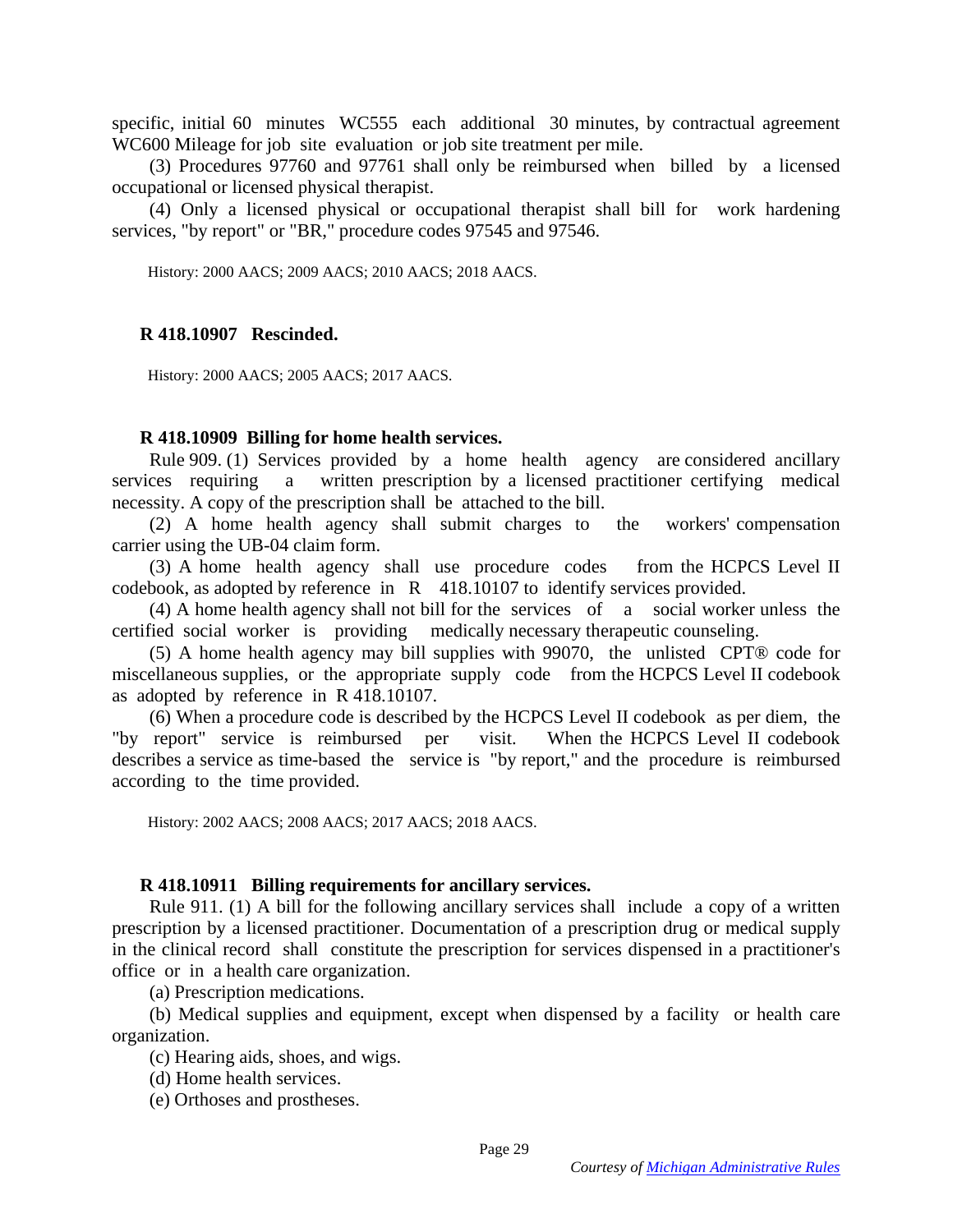(f) Physical and occupational therapy.

History: 2000 AACS.

## **R 418.10912 Billing for prescription medications.**

 Rule 912. (1) Prescription drugs may be dispensed to an injured worker by either an outpatient pharmacy or a health care organization as defined in these rules. These rules shall apply to the pharmacy dispensing the prescription drugs to an injured worker only after the pharmacy has either written or oral confirmation from the carrier that the prescriptions or supplies are covered by workers' compensation insurance.

 (2) When a generic drug exists, the generic drug shall be dispensed. When a generic drug does not exist, the brand name drug may be dispensed. A physician may only write a prescription for "DAW", or dispense as written, when the generic drug has been utilized and found to be ineffective or has caused adverse effects for the injured worker. A copy of the medical record documenting the medical necessity for the brand name drug shall be submitted to the carrier.

 (3) A bill or receipt for a prescription drug from an outpatient pharmacy, practitioner, or health care organization shall be submitted to the carrier and shall include the name, address, and social security number of the injured worker. An outpatient pharmacy shall bill the service using the NCPDP Workers' Compensation/Property & Casualty Universal Claim Form or an invoice and shall include either the pharmacy's NPI or NCPDP number, and the NDC of the prescription drug. When the NCPDP Workers' Compensation/Property & Casualty Universal Claim Form is used for billing by an outpatient pharmacy, the dispense fee shall be billed without use of the corresponding WC700 code.

 (4) A health care organization or physician office dispensing the prescription drug shall bill the service on the CMS 1500 claim form. Procedure code 99070 shall be used to code the service and the national drug code shall be used to describe the drug.

 (5) If an injured worker has paid for a prescription drug for a covered work illness, then the worker may send a receipt showing payment along with the drug information to the carrier for reimbursement.

 (6) An outpatient pharmacy or health care organization shall include all of the following information when submitting a bill for a prescription drug to the carrier:

(a) The brand or chemical name of the drug dispensed.

 (b) The NDC number from Red Book or Medi-Span as adopted by reference in R 418.10107.

(c) The dosage, strength, and quantity dispensed.

(d) The date the drug was dispensed.

(e) The physician prescribing the drug.

 (7) A practitioner or a health care organization, other than an inpatient hospital, shall bill WC700-G to describe the dispense fee for each generic prescription drug and WC700-B to describe the dispense fee for each brand name prescription drug. A provider will only be reimbursed for 1 dispense fee for each prescription drug in a 10-day period. A dispense fee shall not be billed with "OTC"s, over-the-counter drugs.

History: 2000 AACS; 2002 AACS; 2005 AACS; 2008 AACS; 2014 AACS; 2018 AACS.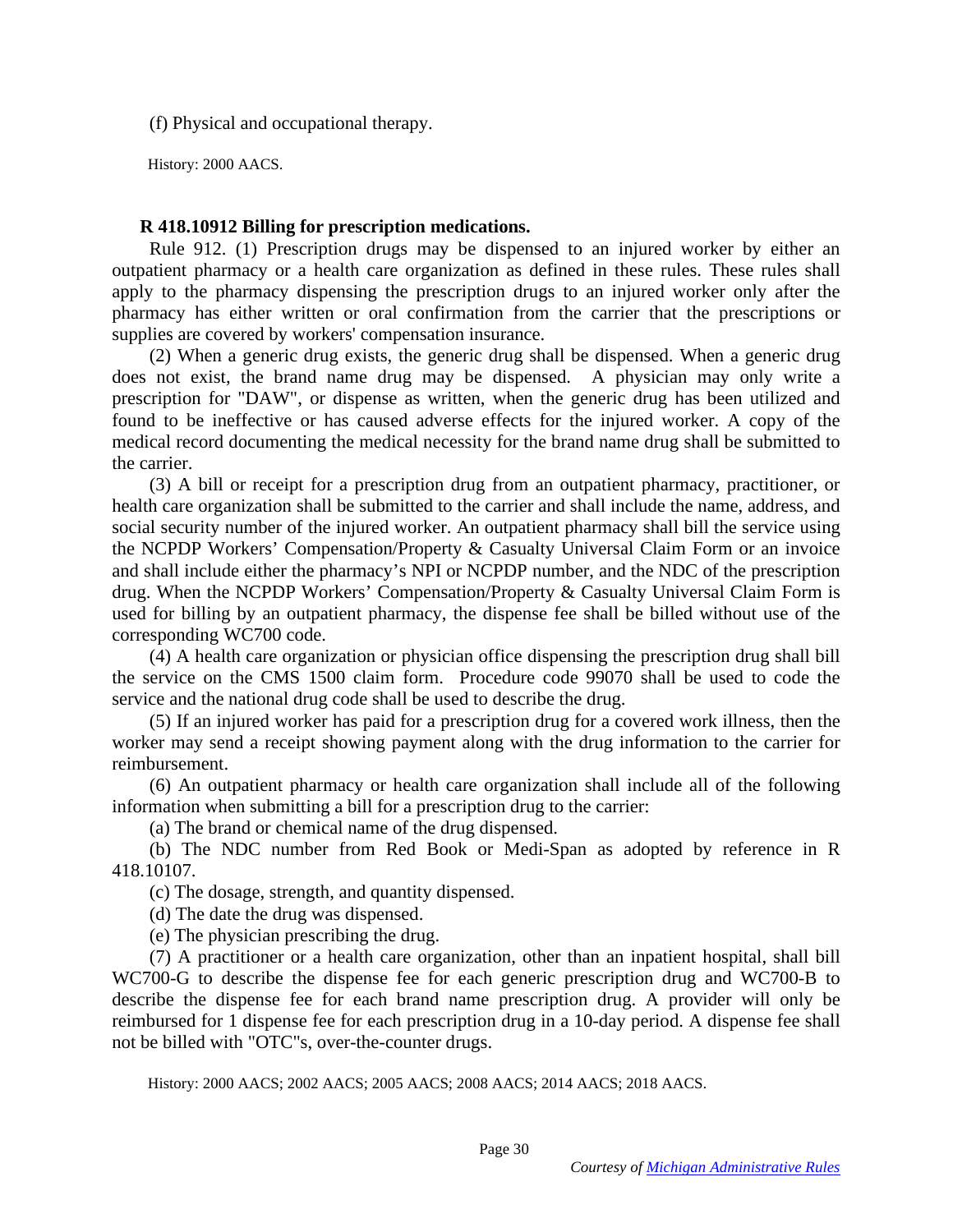## **R 418.10913 Billing for durable medical equipment and supplies.**

 Rule 913. (1) Durable medical equipment (DME) and supplies shall be billed using the appropriate descriptor from the HCPCS Level II codebook, as referenced in R 418.10107, for the service. If the equipment or supply is billed using an unlisted or not otherwise specified code and the charge exceeds \$35.00, then an invoice shall be included with the bill.

 (2) Initial claims for rental or purchased DME shall be filed with a prescription for medical necessity, including the expected time span the equipment will be required.

 (3) Durable medical equipment may be billed as a rental or a purchase. If possible, the provider and carrier shall agree before dispensing the item as to whether it should be a rental or a purchased item. With the exception of oxygen equipment, rented DME is considered purchased equipment once the monthly rental allowance exceeds the purchase price or payment of 12 months rental, whichever comes first.

 (a) If the worker's medical condition changes or does not improve as expected, then the rental may be discontinued in favor of purchase.

 (b) If death occurs, rental fees for equipment will terminate at the end of the month and additional rental payment shall not be made.

 (c) The return of rented equipment is the dual responsibility of the worker and the DME supplier. The carrier is not responsible and shall not be required to reimburse for additional rental periods solely because of a delay in equipment returns.

 (d) Oxygen equipment shall be considered a rental as long as the equipment is medically necessary. The equipment rental allowance includes reimbursement for the oxygen contents.

 (4) A bill for an expendable medical supply shall include the brand name and the quantity dispensed.

 (5) A bill for a miscellaneous supply, for example; a wig, shoes, or shoe modification, shall be submitted on an invoice if the supplier is not listed as a health care professional.

History: 2000 AACS; 2006 AACS; 2008 AACS; 2019 AACS.

## **R 418.10915 Billing for anesthesia services.**

 Rule 915. (1) Anesthesia services shall consist of 2 components. The 2 components are base units and time units. Each anesthesia procedure code is assigned a value for reporting the base units. The base units for an anesthesia procedure shall be as specified in the publication entitled "Medicare RBRVS: The Physicians' Guide" as adopted by reference in R 418.10107. The anesthesia codes, base units, and instructions for billing the anesthesia service shall be provided separate from these rules on the agency's website, www.michigan.gov/wca.

 (2) When billing for both the anesthesiologist and a certified registered nurse anesthetist or a certified anesthesiologist assistant, the anesthesia procedure code shall be listed on 2 lines of the CMS 1500 with the appropriate modifier on each line.

 (3) One of the following modifiers shall be added to the anesthesia procedure code to determine the appropriate payment for the time units:

(a) Modifier -AA indicates the anesthesia service is administered by the anesthesiologist.

 (b) Modifier -QK indicates the anesthesiologist has provided medical direction for not more than 4 qualified individuals being a certified registered nurse anesthetist (CRNA), certified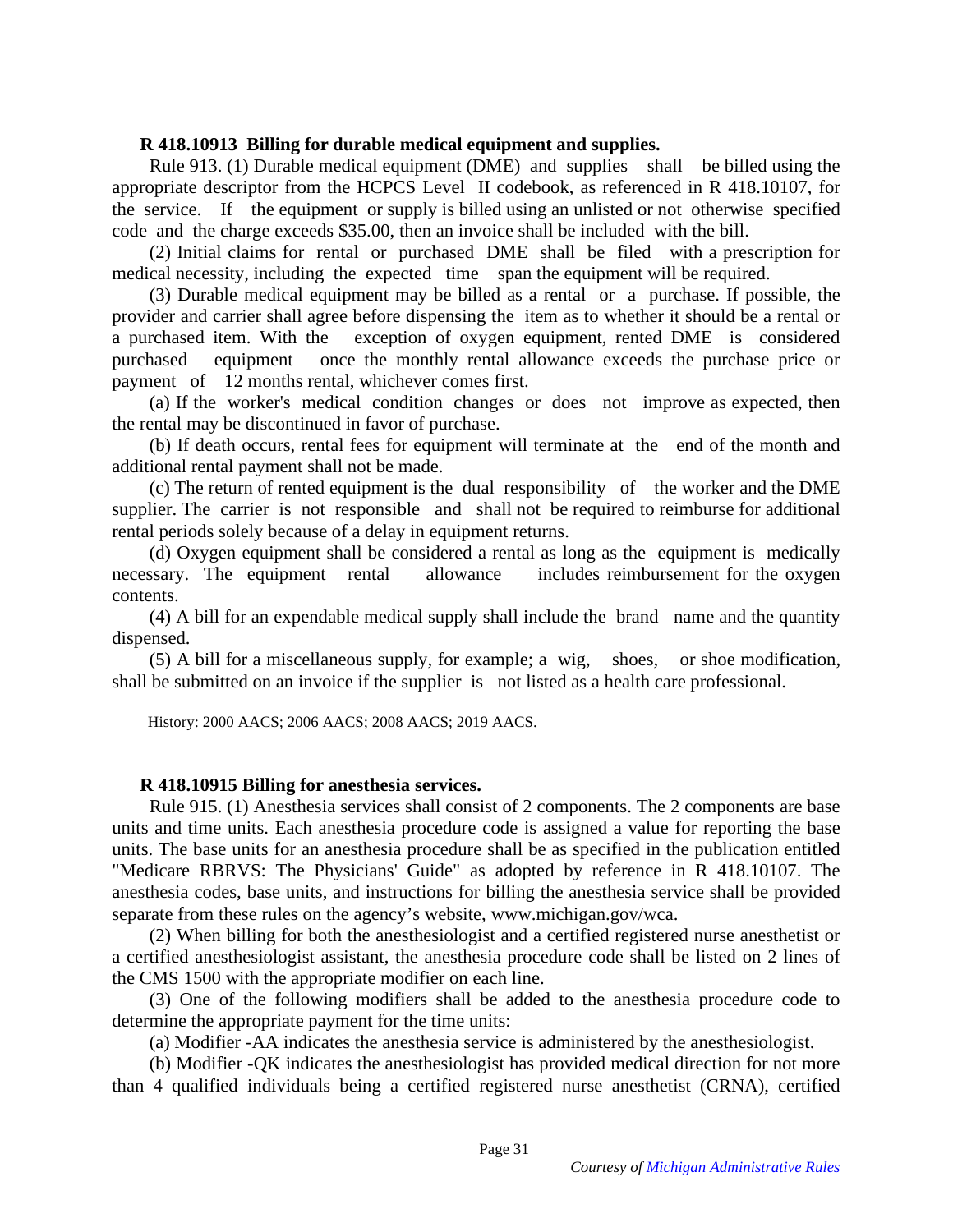anesthesiologist assistant (AA), or resident. The CRNA, AA, or resident may be employed by a hospital, the anesthesiologist, or may be self-employed.

 (c) Modifier –AD indicates an anesthesiologist has provided medical supervision for more than 4 qualified individuals being either a certified registered nurse anesthetist, certified anesthesiologist assistant, or anesthesiology resident.

 (d) Modifier -QX indicates the certified registered nurse anesthetist or certified anesthesiologist assistant has administered the procedure under the medical direction of the anesthesiologist.

 (e) Modifier -QZ indicates the certified registered nurse anesthetist has administered the complete anesthesia service without medical direction of an anesthesiologist.

 (4) Total anesthesia units shall be calculated by adding the anesthesia base units to the anesthesia time units.

(5) Anesthesia services may be administered by any of the following:

(a) A licensed doctor of dental surgery.

(b) A licensed doctor of medicine.

(c) A licensed doctor of osteopathy.

(d) A licensed doctor of podiatry.

(e) A certified registered nurse anesthetist.

(f) A licensed anesthesiology resident.

(g) A certified anesthesiologist assistant.

 (6) If a surgeon provides the anesthesia service, the surgeon shall only be reimbursed the base units for the anesthesia procedure.

 (7) If a provider bills physical status modifiers, then documentation shall be included with the bill to support the additional risk factors. When billed, the physical status modifiers are assigned unit values as defined in the following Anesthesiology Physical Status Modifiers Unit Value table:

P1: A normal healthy patient  $= 0$ 

P2: A patient who has a mild systemic disease  $= 0$ 

P3: A patient who has a severe systemic disease  $= 1$ 

P4: A patient who has a severe systemic disease that is a constant threat to life  $= 2$ 

P5: A moribund patient who is expected not to survive without the operation  $= 3$ 

 P6: A declared brain-dead patient whose organs are being removed for donor  $p$ urposes  $= 0$ 

 (8) Procedure code 99140 shall be billed as an add-on procedure if an emergency condition, as defined in R 418.10108, complicates anesthesia. Procedure code 99140 shall be assigned 2 anesthesia units. Documentation supporting the emergency shall be attached to the bill.

 (9) If a pre-anesthesia evaluation is performed and surgery is not subsequently performed, then the service shall be reported as an evaluation and management service.

History: 2000 AACS; 2003 AACS; 2005 AACS; 2015 AACS; 2017 AACS.

#### **R 418.10916 Rescinded.**

History: 1998-2000 AACS; 2002 AACS; 2003 AACS; 2006 AACS.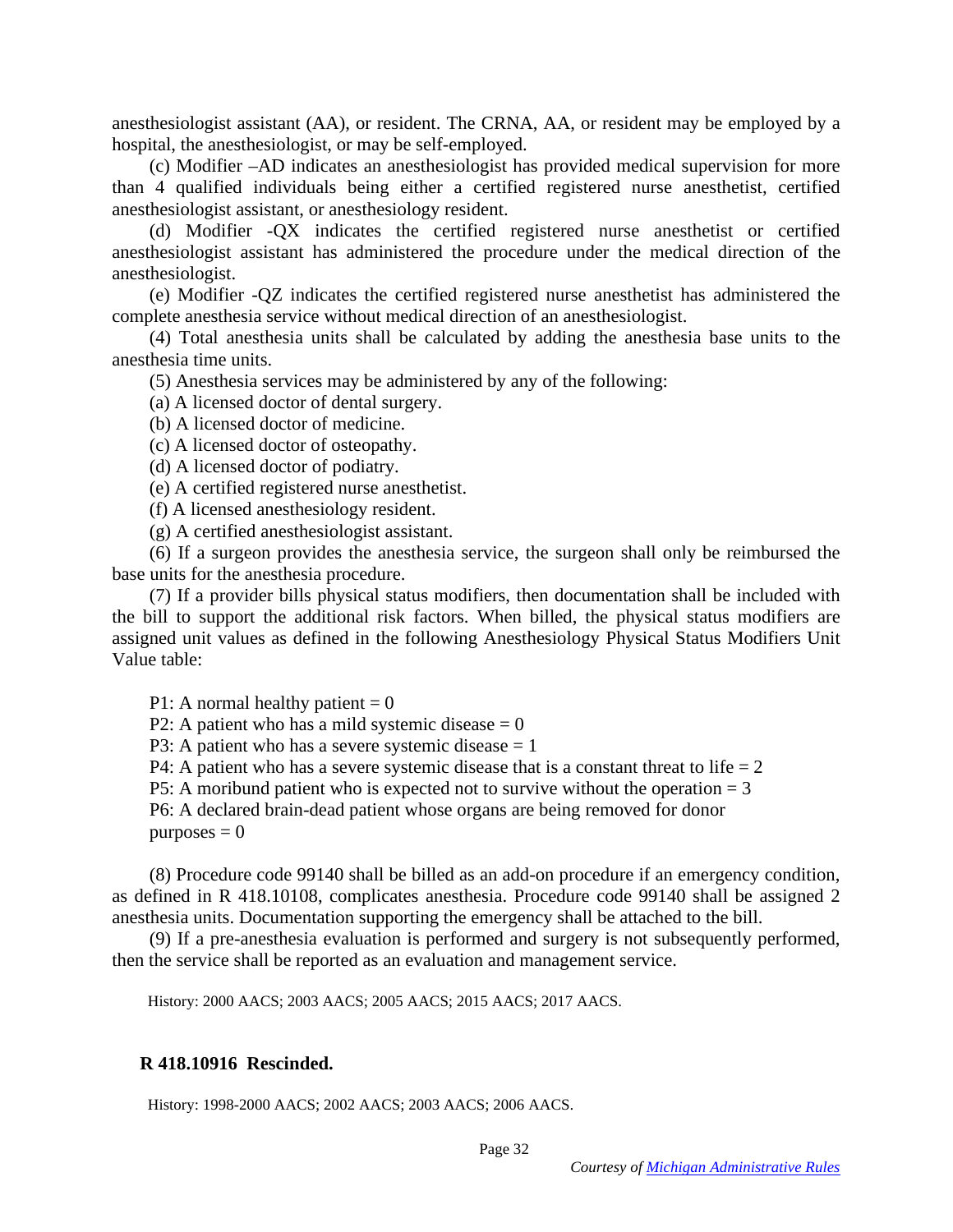### **R 418.10918 Rescinded.**

History: 1998-2000 AACS; 2002 AACS.

### **R 418.10920 Billing for supplementary radiology supplies.**

 Rule 920. (1) If a description of a diagnostic radiology procedure includes the use of contrast materials, then those materials shall not be billed separately as they are included in the procedure.

 (2) A radiopharmaceutical diagnostic low osmolar contrast materials and paramagnetic contrast materials shall only be billed when the CPT codebook instructions indicate supplies shall be listed separately.

 (3) If allowed separate reimbursement under this rule, a provider shall include an invoice documenting the wholesale price of the contrast material used and the provider shall be reimbursed the wholesale price of the contrast material.

History: 1998-2000 AACS; 2014 AACS; 2018 AACS.

### **R 418.10921 Facility billing.**

Rule 921. (1) Except for a freestanding surgical outpatient facility, a licensed facility as

defined in these rules shall submit facility charges on a UB-04 claim form to the carrier. A copy of the UB-04 form shall be published separate from these rules in a manual provided on the agency's website at [www.michigan.gov/wca.](http://www.michigan.gov/wca) The Official UB-04 Data Specifications Manual referenced in these rules contains instructions for facility billing.

 (2) A facility billing for a practitioner service shall bill charges on the CMS 1500 claim form.

History: 1998-2000 AACS; 2005 AACS; 2008 AACS; 2014 AACS.

### **R 418.10922 Hospital billing instructions.**

Rule 922. (1) A hospital shall bill facility charges on the UB-04 national uniform billing

claim form and shall include revenue codes, ICD-10-CM and ICD-10-PCS coding, HCPCS codes, and CPT® procedure codes to identify the surgical, radiological, laboratory, medicine, and evaluation and management services. This rule only requires that the following medical records be attached when appropriate:

(a) Emergency room report.

 (b) The initial evaluation and progress reports every 30 days whenever physical medicine, speech, and hearing services are billed.

 (c) The anesthesia record when billing for a CRNA, certified anesthesiologist assistant, or anesthesiologist.

 (2) A properly completed UB-04 shall not require attachment of medical records except for those in subrule (1) of this rule to be considered for payment. Information required for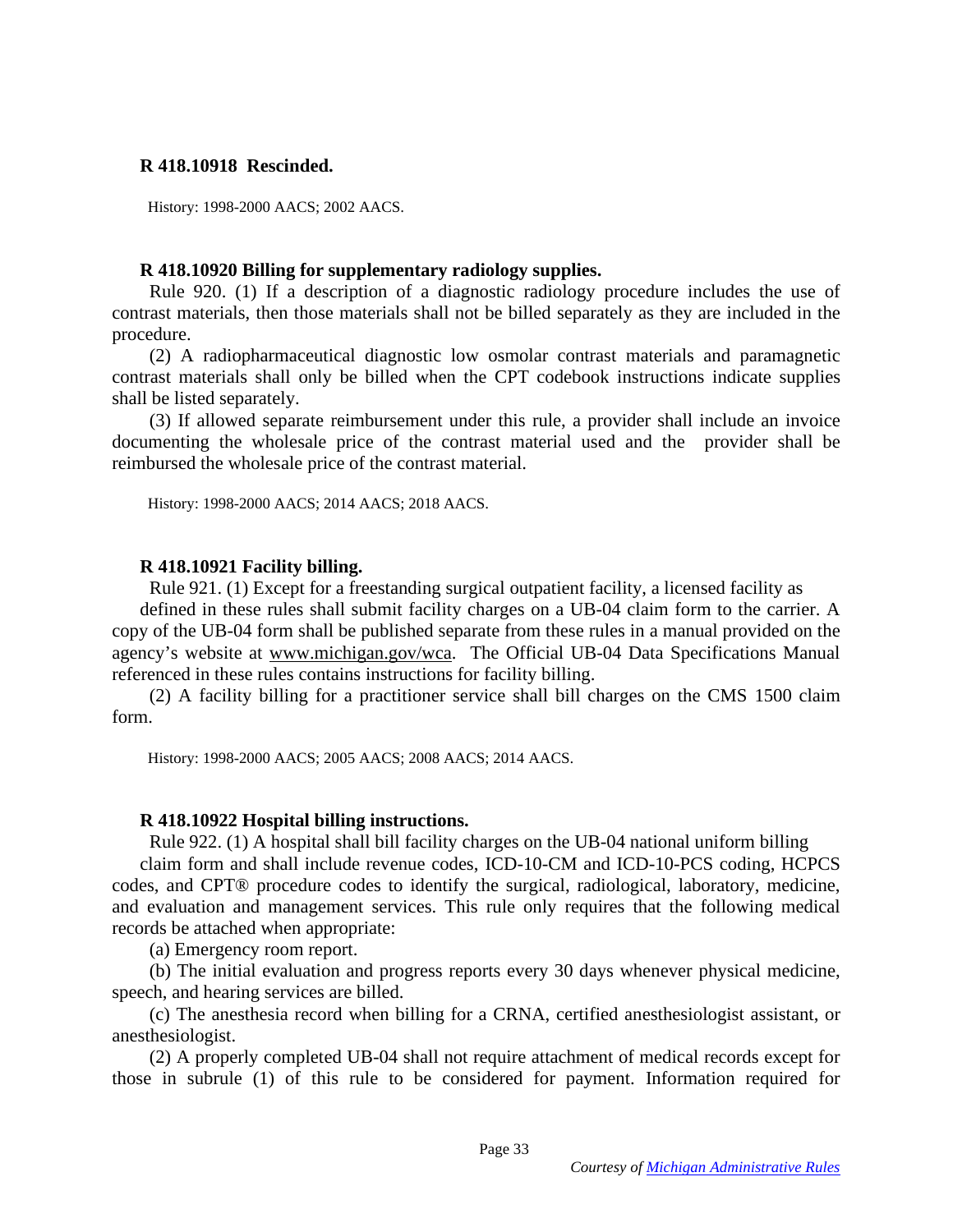reimbursement is included on the claim form. A carrier may request any additional records under R 418.10118.

 (3) If a hospital clinic, other than an industrial or occupational medicine clinic, bills under a hospital's federal employer identification number, then a hospital clinic facility service shall be identified by using revenue code 510 "clinic."

 (4) A hospital system-owned office practice shall bill services on the CMS 1500 claim form using the office site of service and shall not bill facility fees.

 (5) A hospital or hospital system-owned industrial or occupational clinic providing occupational health services shall bill services on the CMS 1500 claim form using the office site of service and shall not bill facility fees.

 History: 1998-2000 AACS; 2003 AACS; 2006 AACS; 2007 AACS; 2008 AACS; 2014 AACS; 2015 AACS; 2017 AACS.

#### **R 418.10923 Hospital billing for practitioner services.**

 Rule 923. (1) A hospital billing for practitioner services, including a certified registered nurse anesthetist, a certified anesthesiologist assistant, a physician, a nurse who has a specialty certification, and a physician's assistant, shall submit bills on a CMS 1500 form and the hospital shall use the appropriate procedure codes adopted by these rules. A hospital shall bill for professional services provided in the hospital clinic setting as practitioner services on a CMS 1500 form using outpatient hospital for the site of service. A hospital or hospital system-owned office practice shall bill all office services as practitioner services on a CMS 1500 form using office or clinic for the site of service. A hospital or hospital system-owned industrial or occupational clinic providing occupational health services for injured workers shall bill all clinic services as practitioner services on a CMS 1500 using office or clinic for the site of service. A hospital or hospital system-owned industrial or occupational clinic shall not use emergency department evaluation and management procedure codes. Radiology and laboratory services may be billed as facility services on the UB-04.

 (2) A hospital billing for the professional component of a medical service, excluding physical medicine, occupational medicine, or speech and hearing services shall bill the service on a CMS 1500 claim form adding modifier -26 identifying the bill is for the professional component of the service. The bill shall indicate outpatient hospital for the site of service. The carrier shall pay the maximum allowable fee listed in the manual for the professional component of the procedure. If the professional component is not listed, then the carrier shall pay 40% of the maximum allowable fee.

 (3) A hospital billing for a radiologist's or pathologist's services shall bill the professional component of the procedure on the CMS 1500 claim form and shall place modifier -26 after the appropriate procedure code to identify the professional component of the service. The carrier shall pay the maximum allowable fee listed in the manual for the professional component of the procedure. If the professional component is not listed, then the carrier shall pay 40% of the maximum allowable fee.

 (4) A hospital billing for a certified registered nurse anesthetist or certified anesthesiologist assistant shall bill only time units of an anesthesiology procedure and use modifier -QX with the appropriate anesthesia code, except when billing for a certified registered nurse anesthetist in the absence of medical direction from a supervising anesthesiologist.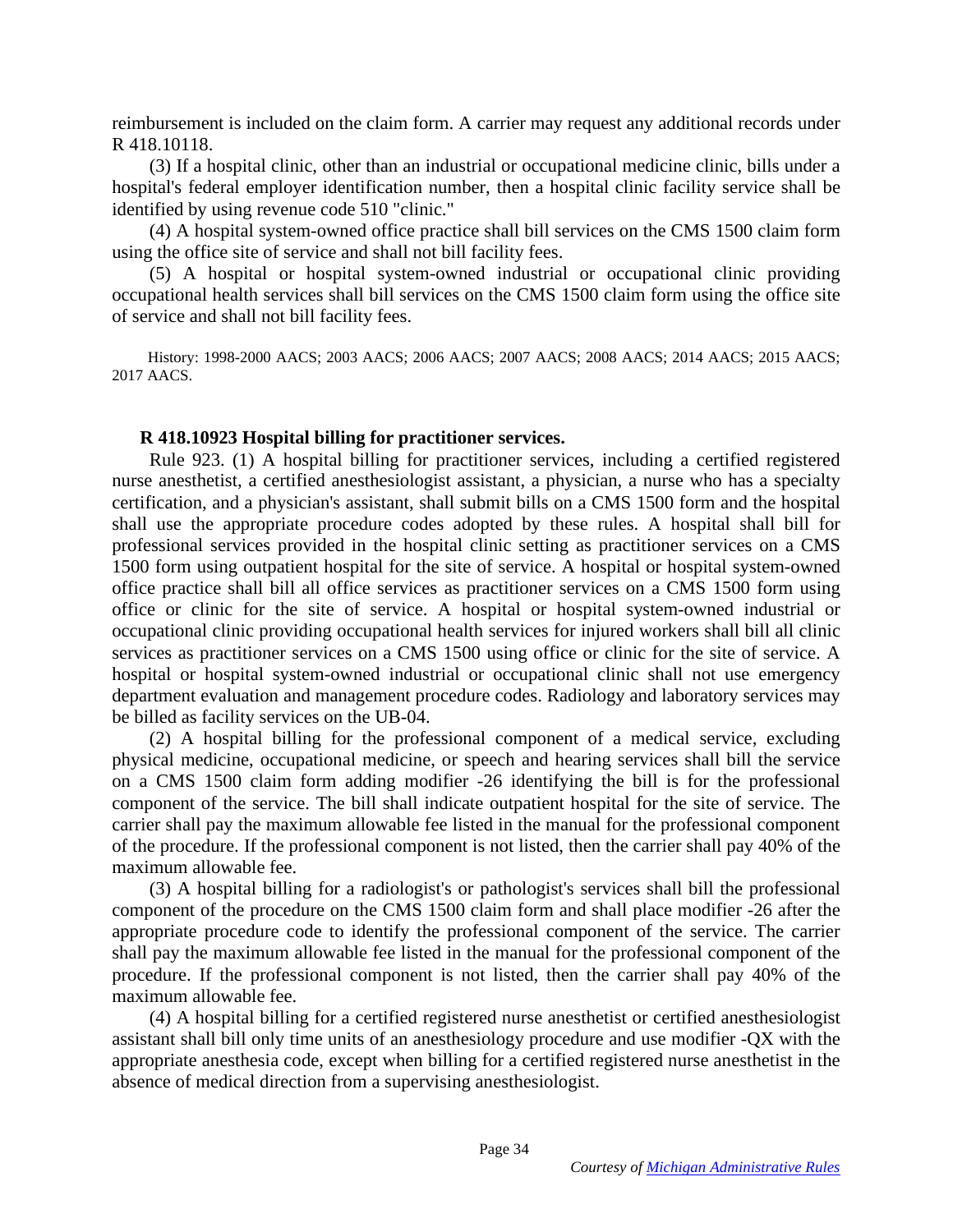## **R 418.10923b Billing for ambulatory surgery center (ASC) or freestanding surgical outpatient facility (FSOF).**

 Rule 923b. (1) An ASC or FSOF shall be licensed by the Michigan department of licensing and regulatory affairs under part 208 of the code or if it has an agreement with the centers for Medicare and Medicaid services (CMS) to participate in Medicare. The owner or operator of the facility shall make the facility available to other physicians, dentists, podiatrists, or providers who comprise its professional staff. The following apply:

 (a) When a surgery procedure is appropriately performed in the ASC or FSOF and CMS has not assigned a payment code for that procedure, the procedure shall be considered BR.

 (b) The ASC or FSOF shall be reimbursed the maximum allowable paid for the payment code, taking into consideration the multiple procedure rule for facilities as defined by CMS.

 (2) Billing instructions in this rule do not apply to a hospital-owned freestanding surgical outpatient facility billing with the same tax identification number as the hospital.

 (3) An ASC or FSOF shall bill the facility services on the CMS 1500 claim form and shall include modifier SG to identify the service as the facility charge. The place of service shall be "24." The appropriate HCPCS or CPT procedure code describing the service performed shall be listed on separate lines of the bill.

 (4) Modifier 50, generally indicating bilateral procedure, is not valid for the ASC or FSOF claim. Procedures performed bilaterally shall be billed on 2 separate lines of the claim form and shall be identified with modifiers, LT for left and RT for right.

 (5) An ASC or FSOF shall only bill for outpatient procedures that, in the opinion of the attending physician, can be performed safely without requiring inpatient overnight hospital care and are exclusive of such surgical and related care as licensed physicians ordinarily elect to perform in their private offices.

(6) The payment for the surgical code includes the supplies for the procedure.

 (7) Durable medical equipment, the technical component (-TC) of certain radiology services, certain drugs, and biologicals that are allowed separate payment under the outpatient prospective payment system (OPPS) will be provided separate from the rules on the agency's website, www.michigan.gov/wca.

 (8) Items implanted into the body that remain in the body at the time of discharge (such as plates, pins, screws, mesh) from the facility are reimbursable when they are designated by CMS as pass through items. These pass through items will be provided separate from these rules on the agency's website, www.michigan.gov/wca. The facility shall bill implant items with the appropriate HCPCS code that is reimbursable under the OPPS. A report listing a description of the implant and a copy of the facility's cost invoice, including any full or partial credit given for the implant, shall be included with the bill.

 (9) Those radiological services that are allowed separate payment under the OPPS will be provided separate from the rules on the agency's website, www.michigan.gov/wca. When radiology procedures are performed intraoperatively, only the technical component shall be billed by the facility and reimbursed by the carrier. The professional component shall be included with the surgical procedure. Pre-operative and post-operative radiology services may be globally billed.

(10) At no time shall the ASC or FSOF bill for practitioner services on the facility bill.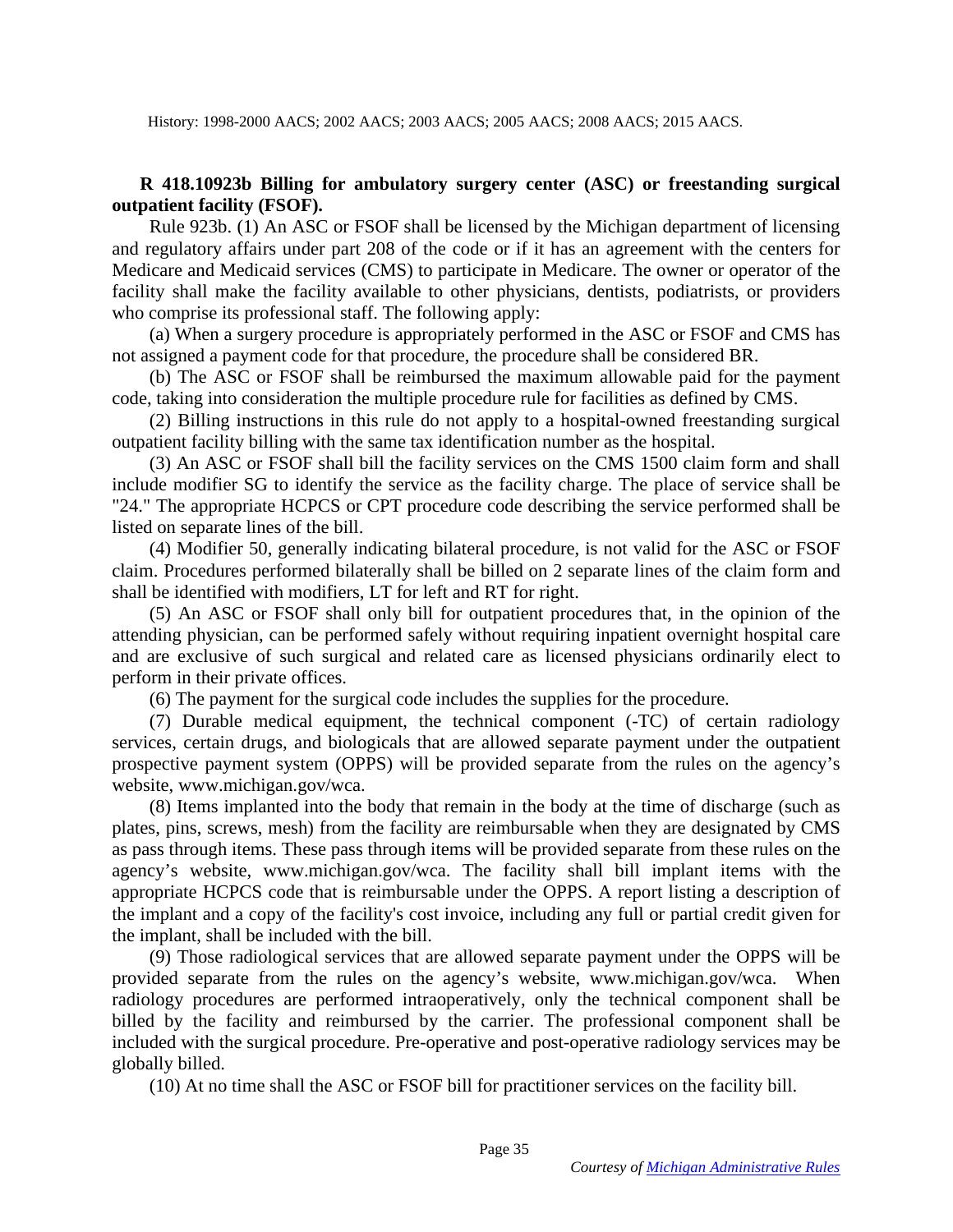(11) When an allowed drug or biological, provided separate from these rules on the agency's website, www.michigan.gov/wca, is billed by the ASC or FSOF, it shall be listed by the appropriate HCPCS or CPT procedure code. All of the following apply:

(a) Each allowable drug or biological shall be listed on a separate line.

(b) Units administered shall be listed for each drug or biological.

(c) A dispense fee shall not be billed.

History: 2005 AACS; 2008 AACS; 2010 AACS; 2014 AACS; 2018 AACS.

## **R 418.10924 rescinded.**

History: 1998-2000 AACS; 2003 AACS.

### **R 418.10925 Billing requirements for other licensed facilities.**

 Rule 925. (1) A licensed facility, other than a hospital or freestanding surgical outpatient facility, shall bill the facility services on the UB-04 national uniform billing claim form and shall include the revenue codes contained in the Official UB-04 Data Specifications Manual, ICD-10- CM and ICD-10-PCS coding for diagnoses and procedures, and CPT procedure codes for surgical, radiological, laboratory, and medicine and evaluation and management services.

 (2) Only the technical component of a radiological service or a laboratory service shall be billed on the standardized UB-04 national uniform billing claim form.

 (3) All bills for the professional services shall be billed on a CMS 1500 claim form, using the appropriate CPT procedure code and modifier.

 (4) A report describing the services provided and the condition of the patient shall be included with the bill.

History: 1998-2000 AACS; 2003 AACS; 2005 AACS; 2008 AACS; 2014 AACS; 2017 AACS.

## **R 418.10926 Billing for air and ground ambulance services.**

 Rule 926. (1) Air ambulance providers shall bill procedure codes A0430, A0431, A0435, and A0436 as appropriate from the HCPCS codebook, as adopted by reference in R 418.10107.

 (2) Ground ambulance providers shall bill procedure codes A0425-A0429 and A0432- A0434 as appropriate from the HCPCS codebook, as adopted by reference in R 418.10107**.** 

 (3) A hospital-owned air or ground ambulance provider billing with the same tax identification number as the hospital shall submit charges for ambulance services on a UB-04 form. All other ambulance providers shall submit charges for ambulance services on a CMS-1500 form.

 (4) Air ambulance services are considered reasonable when a medical condition, in whole or in part, is such that transportation by either basic or advanced life support ground ambulance would constitute a threat to the patient's life or seriously endanger the patient's health.

 (5) Ground ambulance services are considered reasonable when a medical condition is such that use of other forms of transportation are contraindicated and would endanger the patient's health.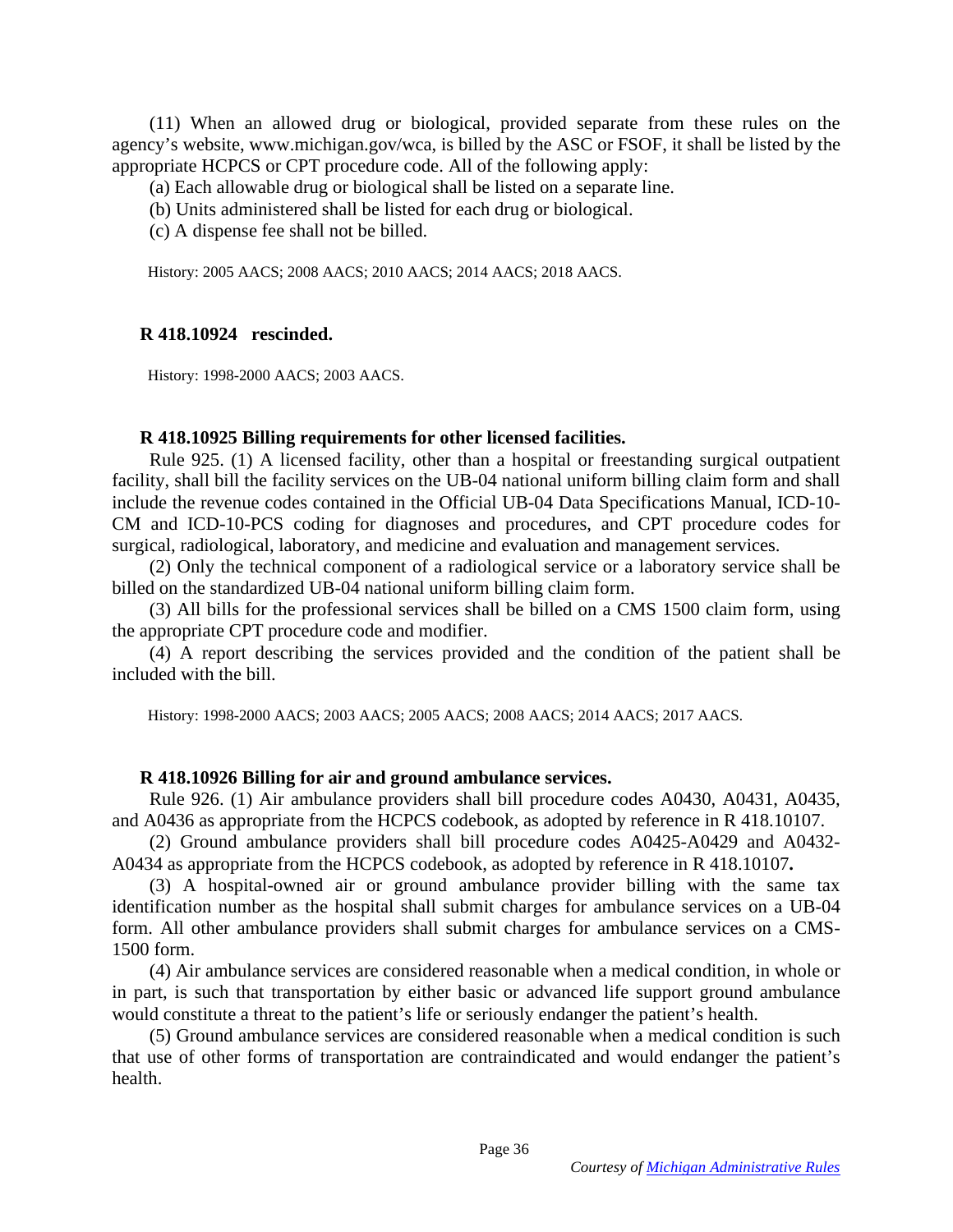(6) A properly submitted air or ground ambulance bill shall include documentation indicating the necessity of air or ground ambulance services.

 (7) An air ambulance service shall be covered only to the nearest facility capable of furnishing the required level and type of care for the injury or illness involved.

 (8) The ambulance point of pick up shall be reported by its 5-digit ZIP code. Charges for services and mileage shall be based on documented loaded patient mileage only. If the patient is pronounced dead by a legally authorized professional after the air ambulance has taken off or the ground ambulance is dispatched, but before being loaded onto the ambulance for transport, then the MAP is the appropriate base rate, with no amount allowed for mileage or for a rural adjustment.

 (9) Ambulance origin and destination modifiers listed in the HCPCS Level II codebook, as adopted by reference in R 418.10107, shall be used on the bill as appropriate and will be listed on the agency website at www.michigan.gov/wca.

 (10) All items and services associated with the ambulance transport are included in the maximum allowable payment and shall not be unbundled and billed separately.

(11) Ground ambulance services are reimbursed based on the level of services performed, not the type of vehicle responding.

History: 2018 AACS; 2021 MR 20, Eff. Nov. 1, 2021.

## **PART 10. REIMBURSEMENT SUBPART A. PRACTITIONER REIMBURSEMENT**

### **R 418.101001 General rules for practitioner reimbursement.**

 Rule 1001. (1) A provider that is authorized to practice in the state of Michigan shall receive the maximum allowable payment in accordance with these rules. A provider shall follow the process specified in these rules for resolving differences with a carrier regarding payment for appropriate health care services rendered to an injured worker. Reimbursement shall be based upon the site of service. The agency shall publish the maximum allowable payment for a procedure performed in the non-facility setting and the maximum allowable payment for a procedure performed in the facility setting.

 (2) A carrier shall not make a payment for a service unless all required review activities pertaining to that service are completed.

 (3) A carrier's payment shall reflect any adjustments in the bill made through the carrier's utilization review program.

 (4) A carrier shall pay, adjust, or reject a properly submitted bill within 30 days of receipt. The carrier shall notify the provider on a form entitled "Carrier's Explanation of Benefits" in a format specified by the agency. A copy shall be sent to the injured worker.

 (5) A carrier shall not make a payment for any service that is determined inappropriate by the carrier's professional health care review program.

 (6) The carrier shall reimburse the provider a 3% late fee if more than 30 calendar days elapse between a carrier's receipt of a properly submitted bill and a carrier's mailing of the payment.

 (7) If a procedure code has a maximum fee of "by report," the provider shall be paid its usual and customary charge or the reasonable amount, whichever is less. The carrier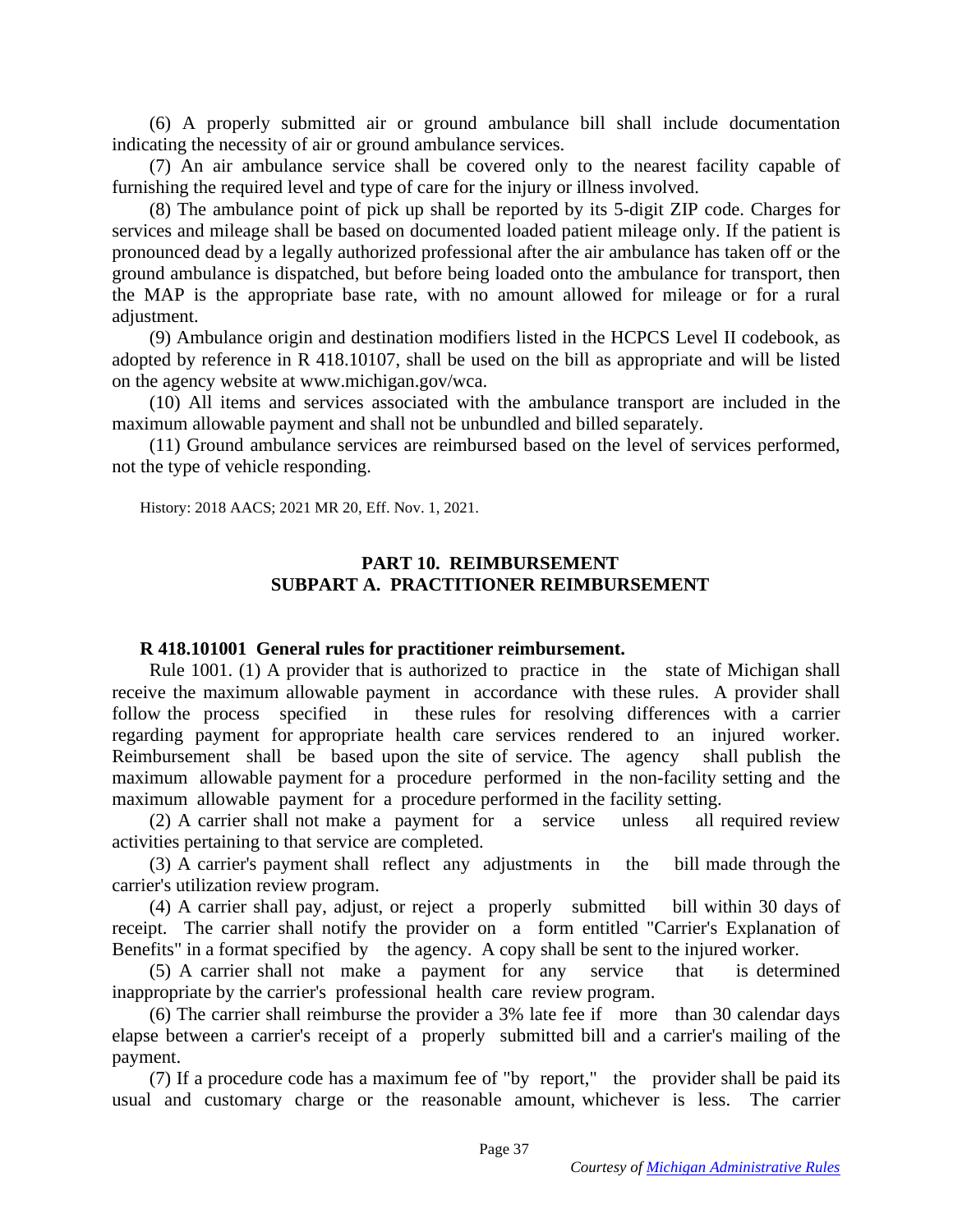shall provide an explanation of its determination that the fee is unreasonable or excessive in accordance with these rules.

History: 1998-2000 AACS; 2005 AACS; 2006 AACS.

#### **R 418.101002 Conversion factors for practitioner services.**

 Rule 1002. (1) The agency shall determine the conversion factors for medicine, evaluation and management, physical medicine, surgery, pathology, and radiology procedures. The conversion factor shall be used by the agency for determining the maximum allowable payment for medical, surgical, and radiology procedures. The maximum allowable payment shall be determined by multiplying the appropriate conversion factor times the relative value unit assigned to a procedure. The relative value units are provided for the medicine, surgical, and radiology procedure codes separate from these rules on the agency's website, www.michigan.gov/wca. The relative value units shall be updated by the agency using codes adopted from "Current Procedural Terminology (CPT®)" as adopted by reference in R 418.10107(a). The agency shall determine the relative values by using information found in the "Medicare RBRVS: The Physicians' Guide" as adopted by reference in R 418.10107(c).

 (2) The conversion factor for medicine, radiology, and surgical procedures shall be \$47.66 for the year 2021 and shall be effective for dates of service on or after the effective date of these rules.

 History: 1998-2000 AACS; 2002 AACS; 2003 AACS; 2004 AACS; 2005 AACS; 2006 AACS; 2014 AACS; 2017 AACS; 2018 AACS; 2019 AACS; 2021 MR 20, Eff. Nov. 1, 2021.

#### **R 418.101002a Rescinded.**

History: 2007 AACS; 2008 AACS; 2009 AACS; 2010 AACS; 2012 AACS; 2014 AACS.

#### **R 418.101002b Rescinded.**

History: 2007 AACS; rescinded 2010 AACS.

#### **R 418.101003 Reimbursement for "by report" and ancillary procedures.**

 Rule 1003. (1) If a procedure code does not have a listed relative value, or is noted BR, then the carrier shall reimburse the provider's usual and customary charge or reasonable payment, whichever is less, unless otherwise specified in these rules.

 (2) The following ancillary services are by report and the provider shall be reimbursed either at the practitioner's usual and customary charge or reasonable payment, whichever is less:

(a) Dental services.

- (b) Vision and prosthetic optical services.
- (c) Hearing aid services.
- (d) Home health services.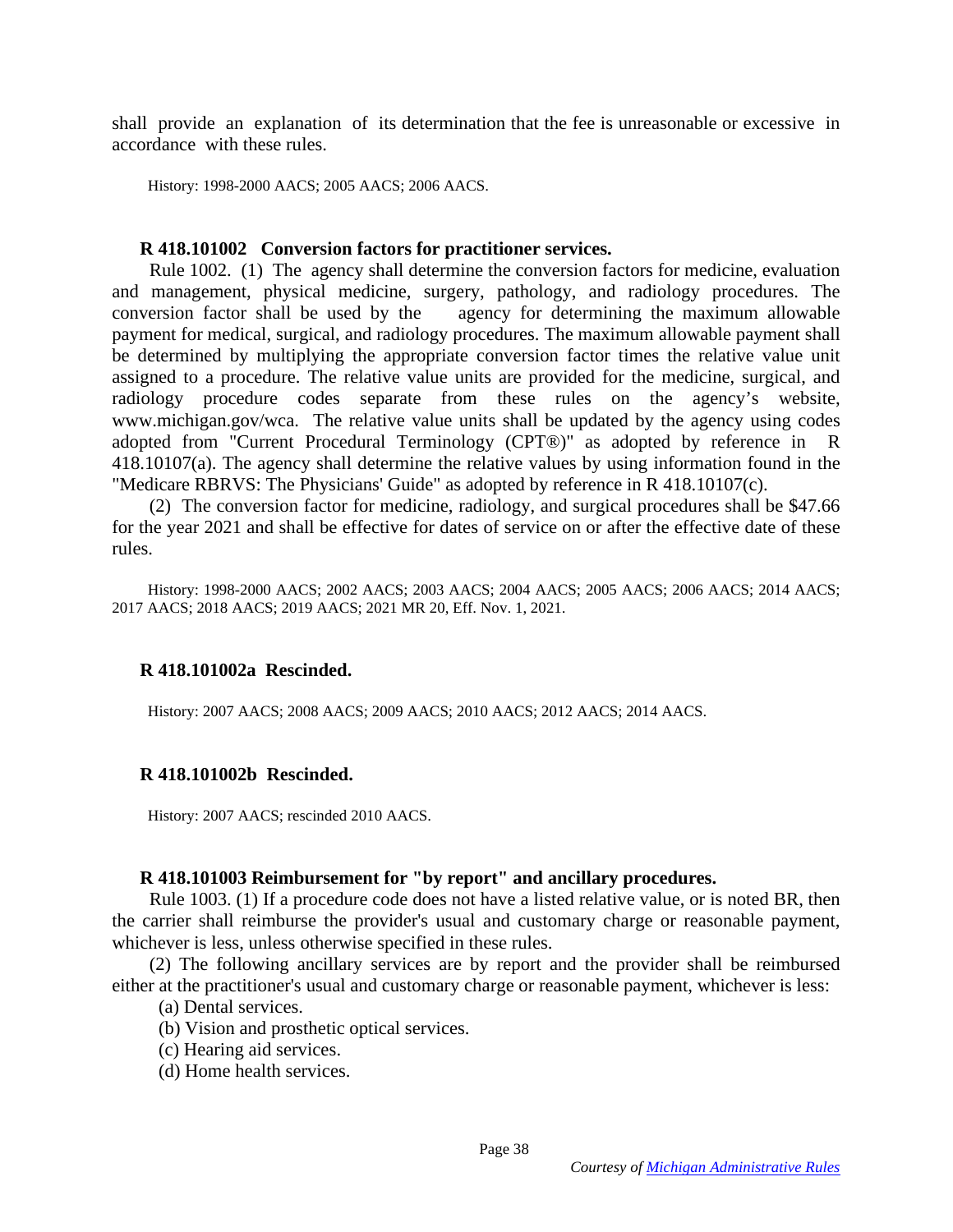(3) Orthotic and prosthetic procedures, L0000-L9999, shall be reimbursed by the carrier at Medicare plus 5%. The health care services division shall provide maximum allowable payments for L-code procedures separate from these rules on the agency's website, www.michigan.gov/wca. Orthotic and prosthetic procedures with no assigned maximum allowable payment shall be considered by report procedures and require a written description accompanying the charges on the CMS-1500 claim form. The report shall include date of service, a description of the service or services provided, the time involved, and the charge for materials and components.

 History: 1998-2000 AACS; 2005 AACS; 2006 AACS; 2008 AACS; 2009 AACS; 2014 AACS; 2018 AACS; 2021 MR 20, Eff. Nov. 1, 2021.

#### **R 418.101003a Reimbursement for dispensed medications.**

 Rule 1003a. (1) Prescription medication shall be reimbursed at the average wholesale price (AWP) minus 10%, as determined by Red Book or Medi-Span referenced in R 418.10107, plus a dispense fee. All of the following apply.

 (a) The dispense fee for a brand name drug shall be \$3.50 and shall be billed with WC700-B.

(b) The dispense fee for a generic drug shall be \$5.50 and shall be billed with WC700-G.

 (c) Reimbursement for repackaged pharmaceuticals shall be at a maximum reimbursement of AWP minus 10% based upon the original manufacturer's NDC number, as published by Red Book or Medi-Span, plus a dispensing fee of \$3.50 for brand name and \$5.50 for generic.

 (d) All pharmaceutical bills submitted for repackaged products shall include the original manufacturer or distributer stock package national drug code or NDC number.

 (e) When an original manufacturer's NDC number is not available in either Red Book or Medi-Span and a pharmaceutical is billed using an unlisted or "not otherwise specified code," the payer shall select the most closely related NDC number to use for reimbursement of the pharmaceutical.

 (2) Over-the-counter drugs (OTC's), dispensed by a provider other than a pharmacy, shall be dispensed in 10-day quantities and shall be reimbursed at the average wholesale price, as determined by Red Book or Medi-Span or \$2.50, whichever is greater.

 (3) All commercially manufactured topical medications, that do not meet the definition of "custom compound" as defined in R 418.10108, dispensed by a pharmacy or a provider shall not exceed a 30-day supply. Regardless of dispensing party, reimbursement shall be at a maximum of the acquisition cost, plus a single dispense fee. The single dispense fee shall be \$8.50 and shall be billed with WC700-T. A provider will only be reimbursed 1 dispense fee per topical medication in a 10-day period.

 History: 2008 AACS; 2010 AACS; 2012 AACS; 2014 AACS; 2017 AACS; 2018 AACS; 2021 MR 20, Eff. Nov. 1, 2021.

## **R 418.101003b Reimbursement for biologicals, durable medical equipment, and supplies.**

 Rule 1003b. (1) The carrier shall reimburse durable medical equipment (DME), supplies, and biologicals at Medicare plus 5%. The health care services division shall provide the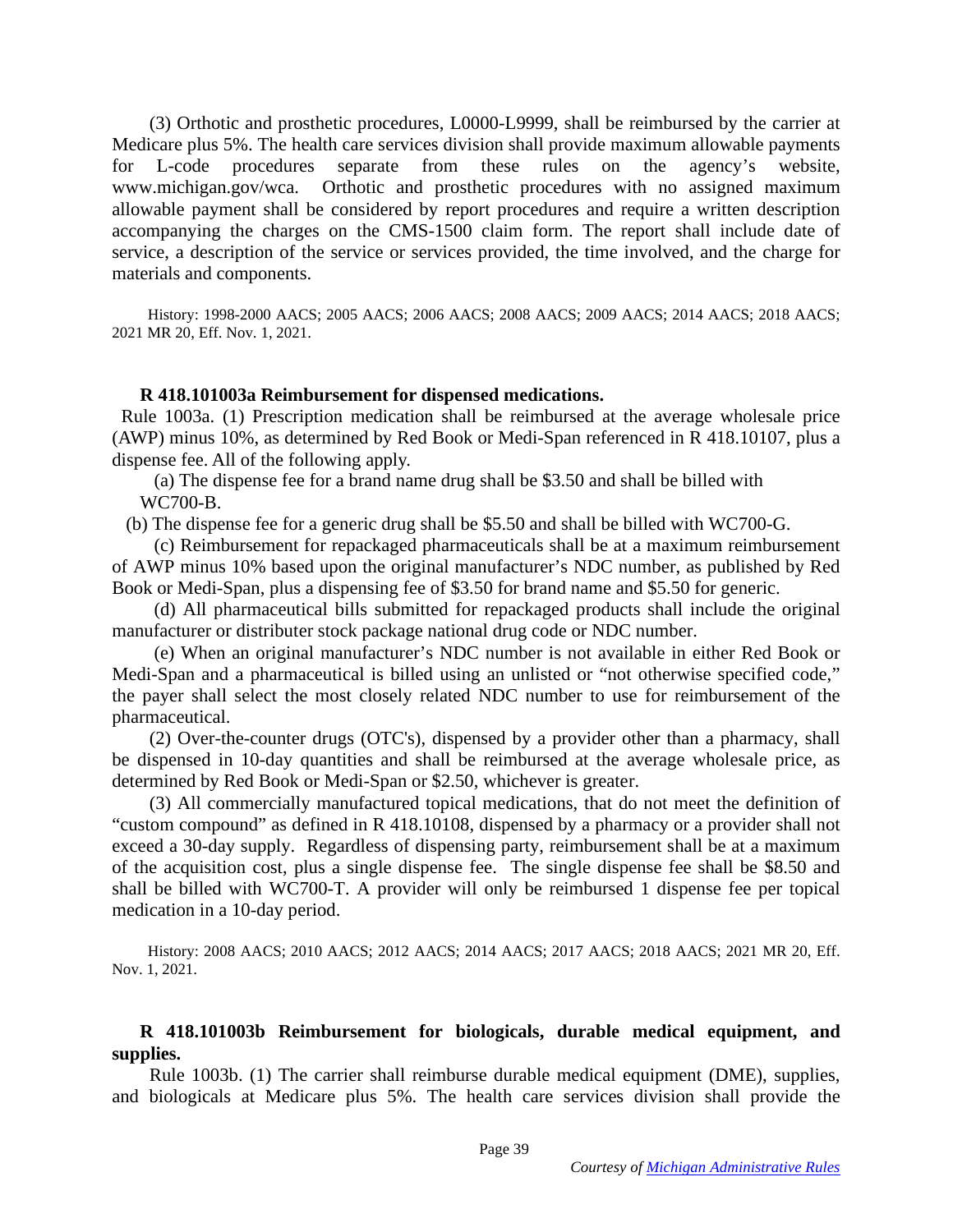maximum allowable payments for DME, supplies, and biologicals separate from these rules on the agency website, [www.michigan.gov/wca.](http://www.michigan.gov/wca) Biologicals that have NDC numbers shall be billed and reimbursed under R 418.10912.

 (2) Rented DME shall be identified on the provider's bill by RR. Modifier NU will identify the item as purchased, new.

 (3) If a DME, supply, or biological exceeding \$35.00 is not listed in the fee schedule, or if the service is billed with a not otherwise specified code, then reimbursement shall be manufacturers' invoice cost plus a percent mark-up as follows:

(a) Invoice cost of \$35.01 to \$100.00 shall receive cost plus 50%.

(b) Invoice cost of \$100.01 to \$250.00 shall receive cost plus 30%.

(c) Invoice cost of \$250.01 to \$700.00 shall receive cost plus 25%.

(d) Invoice cost of \$700.01 or higher shall receive cost plus 20%.

History: 2006 AACS; 2014 AACS.

#### **R 418.101004 Modifier code reimbursement.**

 Rule 1004. (1) Modifiers may be used to report that the service or procedure performed has been altered by a specific circumstance but does not change the definition of the code. This rule lists procedures for reimbursement when certain modifiers are used. A complete listing of modifiers are listed in Appendix A of "Current Procedural Terminology CPT® 2021 Professional Edition," and the "HCPCS 2021 Level II Professional Edition" as adopted by reference in R 418.10107.

 (2) When modifier code -25 is added to an evaluation and management procedure code, reimbursement shall only be made when the documentation provided supports the patient's condition required a significant separately identifiable evaluation and management service other than the other service provided or beyond the usual preoperative and postoperative care.

 (3) When modifier code -26, professional component, is used with a procedure, the professional component shall be paid.

 (4) If a surgeon uses modifier code -47 when performing a surgical procedure, then anesthesia services that were provided by the surgeon and the maximum allowable payment for the anesthesia portion of the service shall be calculated by multiplying the base unit of the appropriate anesthesia code by \$42.00. No additional payment is allowed for time units.

 (5) When modifier code -50 or -51 is used with surgical procedure codes, the services shall be paid according to the following as applicable:

 (a) The primary procedure at not more than 100% of the maximum allowable payment or the billed charge, whichever is less.

 (b) The secondary procedure and the remaining procedure or procedures at not more than 50% of the maximum allowable payment or the billed charge, whichever is less.

 (c) When multiple injuries occur in different areas of the body, the first surgical procedure in each part of the body shall be reimbursed 100% of the maximum allowable payment or billed charge, whichever is less, and the second and remaining surgical procedure or procedures shall be identified by modifier code -51 and shall be reimbursed at 50% of the maximum allowable payment or billed charges, whichever is less.

 (d) When modifier -50 or -51 is used with a surgical procedure with a maximum allowable payment of BR, the maximum allowable payment shall be 50% of the provider's usual and customary charge or 50% of the reasonable amount, whichever is less.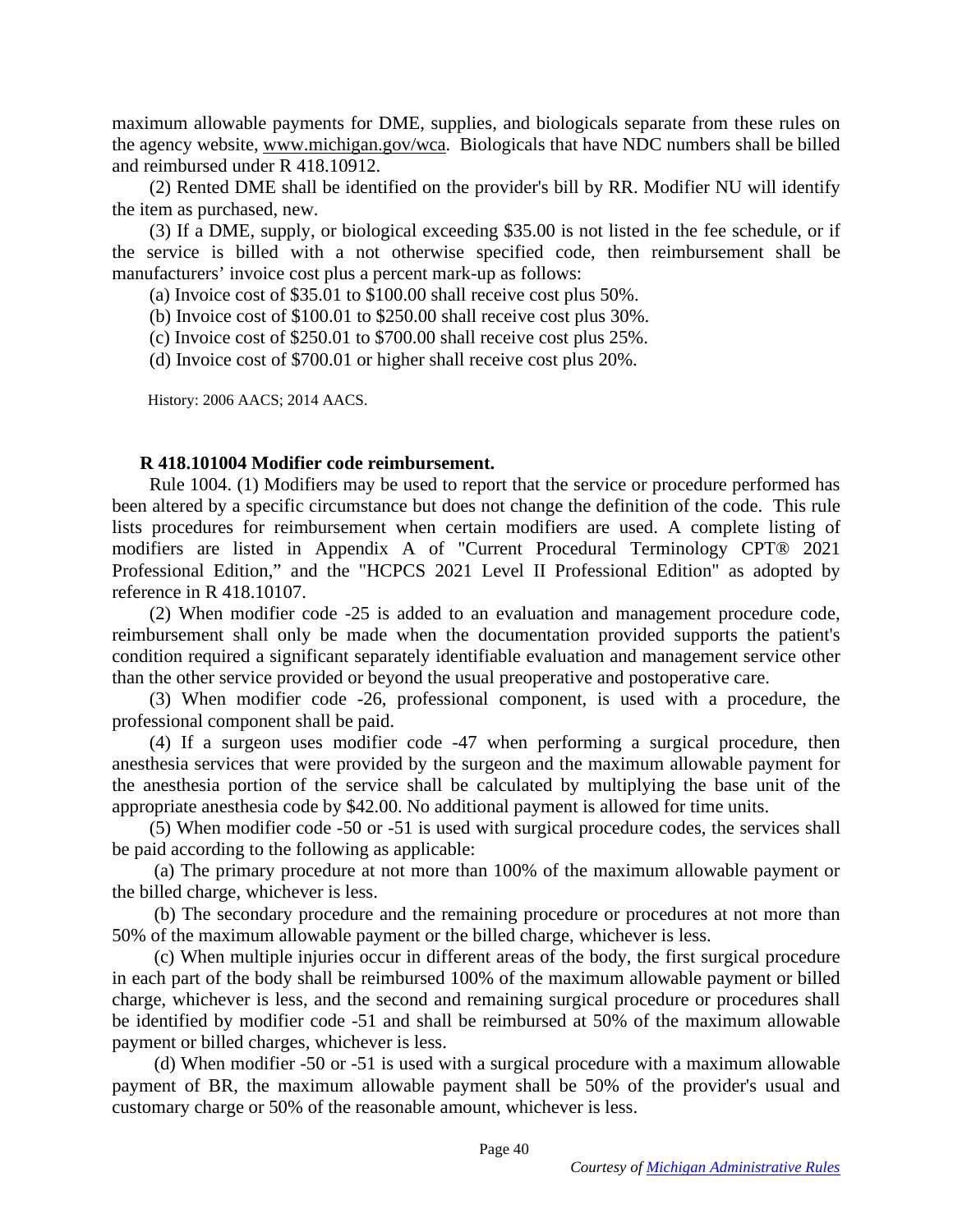(6) The multiple procedure payment reduction shall be applied to the technical and professional component for more than 1 radiological imaging procedure furnished to the same patient, on the same day, in the same session, by the same physician or group practice. When modifier -51 is used with specified diagnostic radiological imaging procedures, the payment for the technical component of the procedure shall be reduced by 50% of the maximum allowable payment and payment for the professional component of the procedure shall be reduced to 75% of the maximum allowable payment. A table of the diagnostic imaging CPT procedure codes subject to the multiple procedure payment reduction shall be provided by the agency in a manual separate from these rules.

 (7) When modifier code -TC, technical services, is used to identify the technical component of a radiology procedure, payment shall be made for the technical component only. The maximum allowable payment for the technical portion of the radiology procedure is designated on the agency's website, www.michigan.gov/wca.

 (8) When modifier -57, initial decision to perform surgery, is added to an evaluation and management procedure code, the modifier -57 shall indicate that a consultant has taken over the case and the consultation code is not part of the global surgical service.

 (9) When both surgeons use modifier -62 and the procedure has a maximum allowable payment, the maximum allowable payment for the procedure shall be multiplied by 25%. Each surgeon shall be paid 50% of the maximum allowable payment times 25%, or 62.5 % of the MAP. If the maximum allowable payment for the procedure is BR, then the reasonable amount shall be multiplied by 25% and be divided equally between the surgeons.

 (10) When modifier code -80 is used with a procedure, the maximum allowable payment for the procedure shall be 20% of the maximum allowable payment listed in these rules, or the billed charge, whichever is less. If a maximum payment has not been established and the procedure is BR, then payment shall be 20% of the reasonable payment amount paid for the primary procedure.

 (11) When modifier code -81 is used with a procedure code that has a maximum allowable payment, the maximum allowable payment for the procedure shall be 13% of the maximum allowable payment listed in these rules or the billed charge, whichever is less. If modifier code - 81 is used with a BR procedure, then the maximum allowable payment for the procedure shall be 13% of the reasonable amount paid for the primary procedure.

 (12) When modifier -82 is used and the assistant surgeon is a licensed doctor of medicine, doctor of osteopathic medicine and surgery, doctor of podiatric medicine, or a doctor of dental surgery, the maximum level of reimbursement shall be the same as for modifier -80. If the assistant surgeon is a physician's assistant, the maximum level of reimbursement shall be the same as modifier -81. If a person other than a physician or a certified physician's assistant bills using modifier -82, then the charge and payment for the service is reflected in the facility fee.

 (13) When modifier -GF is billed with evaluation and management or minor surgical services, the carrier shall reimburse the procedure at 85% of the maximum allowable payment, or the usual and customary charge, whichever is less.

 (14) When modifier -95 is used with a procedure code 92507, 92521-92524, 97110, 97112, 97116, 97161-97168, 97530, 97535, or those listed in Appendix P of the CPT codebook, as adopted by reference in R 418.10107, excluding CPT codes 99241-99245 and 99251-99255, the telemedicine services shall be reimbursed according to all of the following:

 (a) The carrier shall reimburse the procedure code at the non-facility maximum allowable payment, or the billed charge, whichever is less.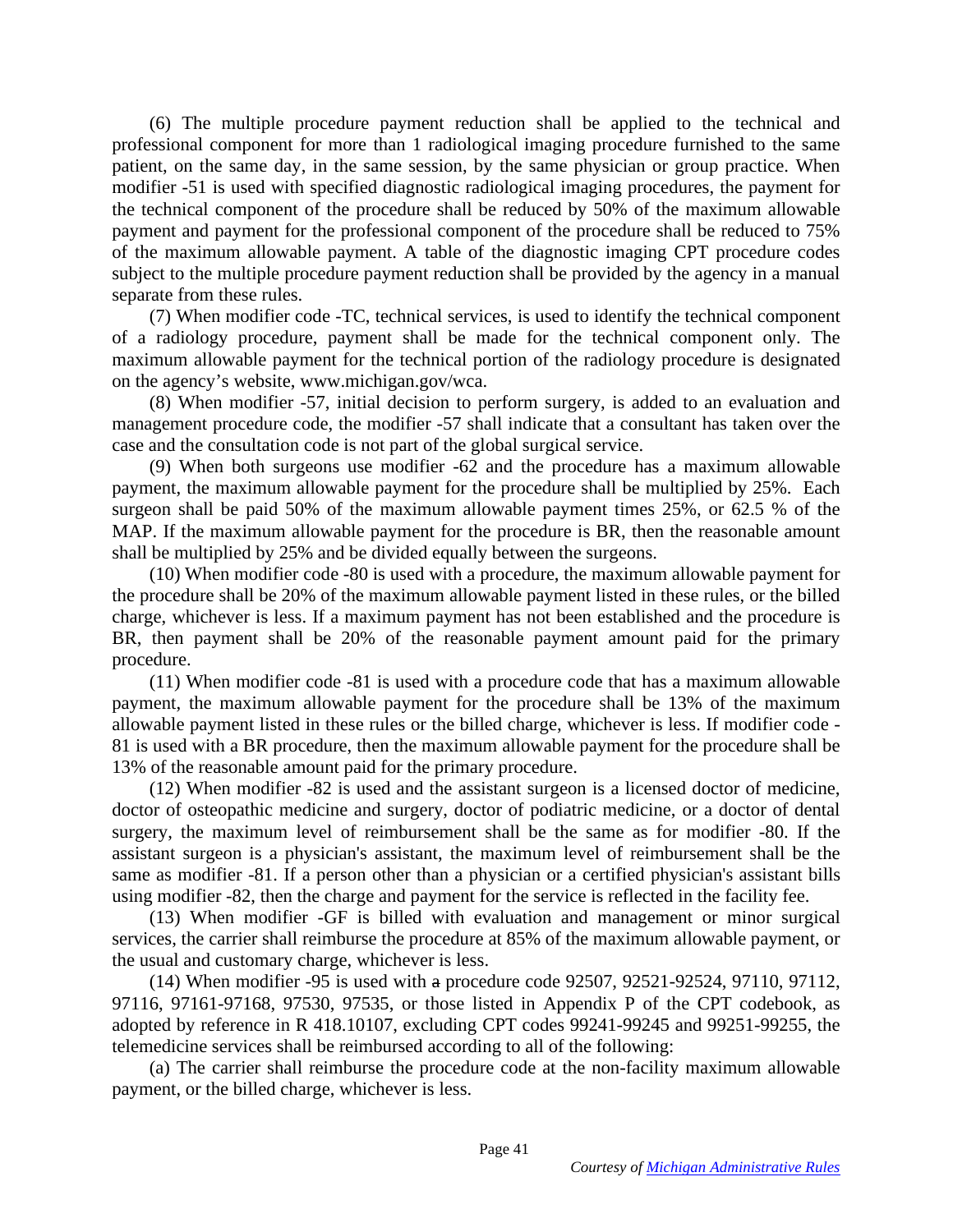(b) Supplies and costs for the telemedicine data collection, storage, or transmission shall not be unbundled and reimbursed separately.

(c) Originating site facility fees shall not be separately reimbursed.

 History: 1998-2000 AACS; 2005 AACS; 2007 AACS; 2014 AACS; 2017 AACS; 2019 AACS; 2021 MR 20, Eff. Nov. 1, 2021.

#### **R 418.101005 Reimbursement for home health services.**

 Rule 1005. (1) Home health services are reimbursed "by report," requiring submission of a report with the charges on the UB-04 claim form. The carrier shall reimburse the home health agency according to each "by report" procedure listed on the UB-04, billed with the appropriate HCPCS code in accord with R 418.10909.

 (2) Home health services shall be reimbursed by the carrier at either the provider's usual and customary charge as defined by these rules or reasonable amount, whichever is less.

 (3) Services listed in the HCPCS Level II codebook, as adopted by reference in R 418.10107, as per diem shall be reimbursed per diem or per visit in accord with the description of the code. The per diem visit shall be either at the provider's usual and customary charge or reasonable amount, whichever is less.

 (4) Supplies and durable medical equipment (DME) shall be reimbursed pursuant to these rules.

History: 2002 AACS; 2007 AACS; 2008 AACS; 2017 AACS.

#### **R 418.101006 Reimbursement for mental health services.**

 Rule 1006. (1) A carrier shall only reimburse procedure code 90792 and add on procedure codes 90833, 90836, and 90838 when billed by a psychiatrist who is either a medical doctor (M.D.) or a doctor of osteopathy (D.O.).

 (2) A licensed psychologist or a limited license psychologist billing for a diagnostic procedure shall be paid the maximum allowable payment or the practitioner's usual and customary fee, whichever is less.

 (3) A licensed psychologist billing for a therapeutic service shall use modifier -AH and shall be paid the maximum allowable payment or the practitioner's usual and customary charge, whichever is less.

 (4) For the following providers, therapeutic mental health services shall be reimbursed at 85% of the maximum allowable payment, or the practitioner's usual and customary charge, whichever is less. If a procedure code has a maximum allowable payment of "by report," the maximum allowable payment shall be 85% of the reasonable payment, or the practitioner's usual and customary charge, whichever is less:

(a) -AL limited license psychologist.

(b) -AJ certified social worker.

(c) -LC licensed professional counselor.

(d) -MF licensed marriage and family therapist.

 (5) For the following providers, mental health services shall be reimbursed at 64% of the maximum allowable payment, or the practitioner's usual and customary charge, whichever is less. If a procedure code has a maximum allowable payment of "by report," then the maximum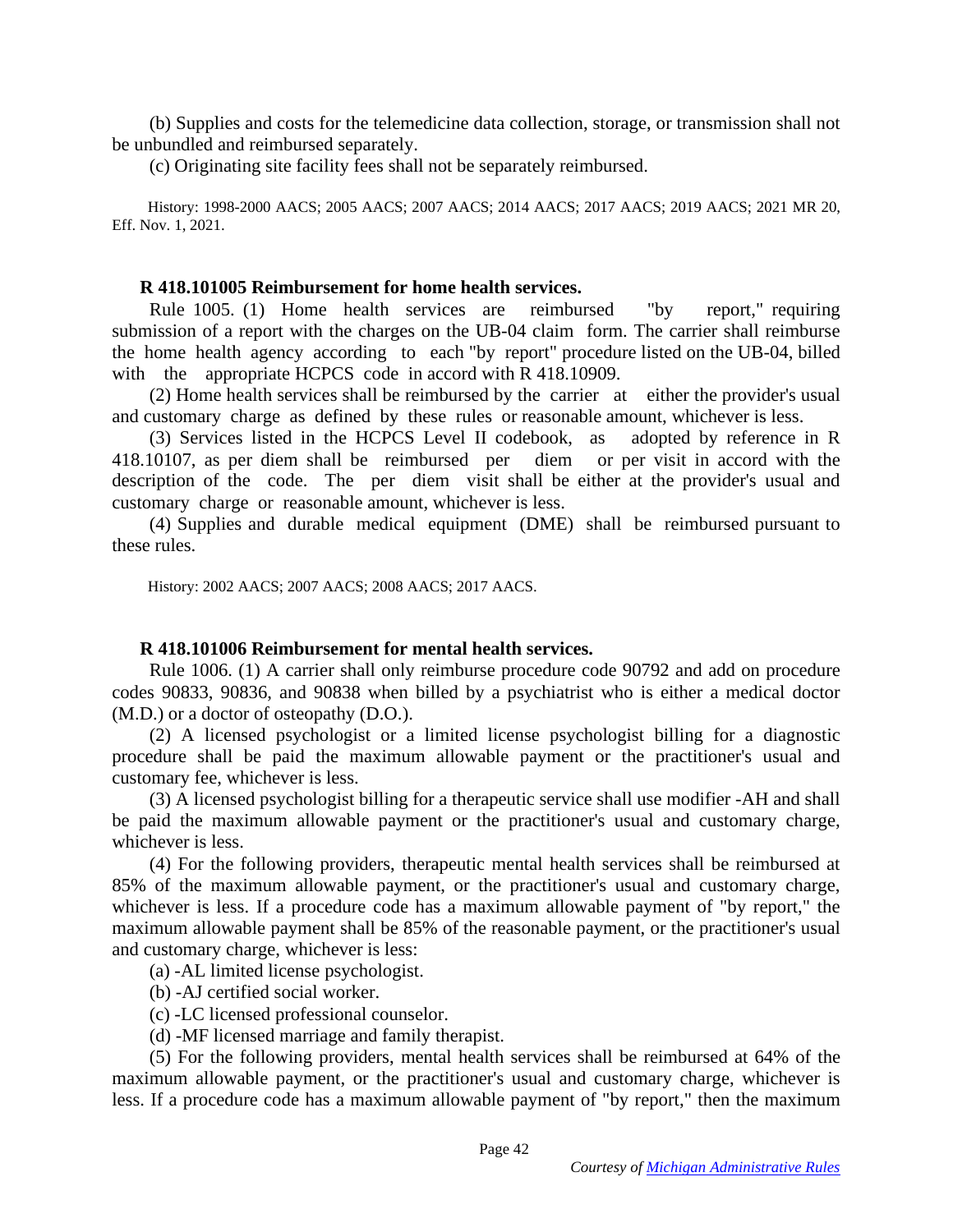allowable payment shall be 64% of the reasonable payment, or the practitioner's usual and customary charge, whichever is less:

(a) -CS limited licensed counselor.

(b) -ML limited licensed marriage and family therapist.

History: 1998-2000 AACS; 2009 AACS; 2014 AACS.

#### **R 418.101007 Reimbursement for anesthesia services.**

 Rule 1007. (1) The carrier shall determine the maximum allowable payment for anesthesia services by adding the base units to the time units. The carrier shall reimburse anesthesia services at either the maximum allowable payment, or the practitioner's usual and customary charge, whichever is less. Each anesthesia base unit shall be multiplied by \$42.00 to determine payment for the base procedure.

 (2) Anesthesia base units shall only be paid to an anesthesiologist, a surgeon who provides the anesthesia and performs the surgery, or a certified registered nurse anesthetist providing anesthesia without medical direction of the anesthesiologist. Only 1 practitioner shall be reimbursed for base units, documented by the anesthesia record.

 (3) The carrier shall reimburse the time units by the total minutes listed in the "days" or "units" column and the alpha modifier added to the procedure code. Time units are reimbursed in the following manner:

(a) Increments of 15 minutes or portions thereof, for administration of the anesthesia.

 (b) Increments of 30 minutes or portions thereof, for supervision or direction of a CRNA or certified anesthesiologist assistant.

(c) In no instance shall less than 1 time unit be reimbursed.

 (4) The maximum allowable payment for anesthesia time shall be calculated in the following manner:

 (a) If the anesthesiologist administers the anesthesia, then the modifier shall be -AA and the maximum payment shall be \$2.80 per minute.

 (b) If the anesthesiologist provides medical supervision for more than 4 concurrent anesthesia procedures, then the modifier shall be AD and the maximum payment shall be 3 base units. One time unit shall also be paid if the anesthesiologist is present for induction of anesthesia services at \$1.40 per minute.

 (c) If the anesthesiologist provides medical direction to a CRNA or certified anesthesiologist assistant, then the modifier shall be QK and the maximum payment shall be \$1.40 per minute.

 (d) If a CRNA or a certified anesthesiologist assistant administers the anesthesia under the medical direction of an anesthesiologist, then the modifier shall be -QX and the maximum payment shall be \$2.80 per minute.

 (e) If a CRNA administers anesthesia without medical direction of the anesthesiologist, then the modifier shall be -QZ and the maximum payment shall be \$2.80 per minute.

History: 1998-2000 AACS; 2014 AACS; 2015 AACS; 2017 AACS.

### **R 418.101008 Reimbursement for opioid treatment for chronic, non-cancer pain.**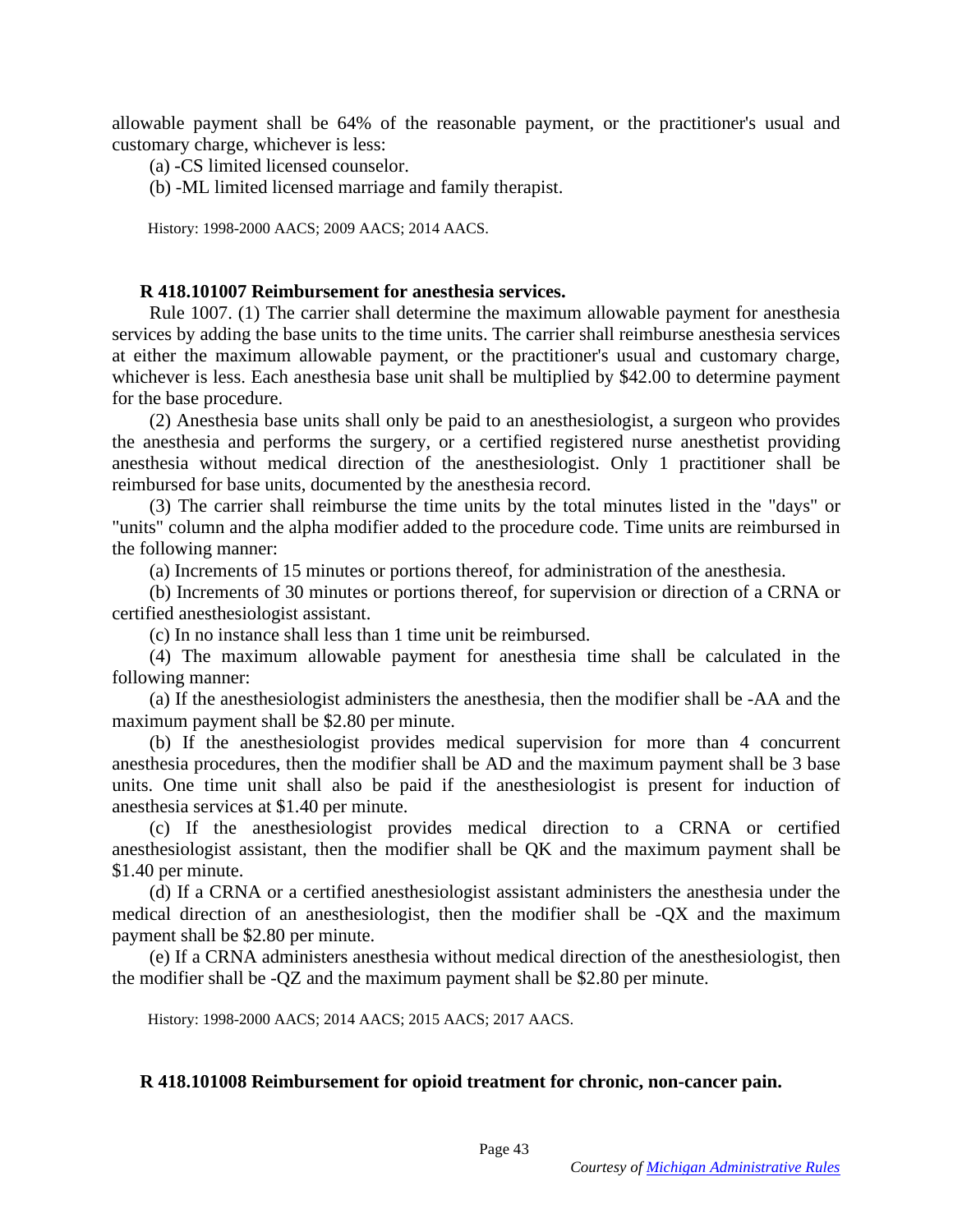Rule 1008. (1) For purposes of these rules, chronic pain is pain unrelated to cancer or is incident to surgery and that persists beyond the period of expected healing after an acute injury episode. It is pain that persists beyond 90 days following the onset of the pain. The payer shall reimburse for opioids used in the treatment of chronic pain resulting from work-related conditions.

(2) This rule is applicable to opioid treatment of chronic pain for the following:

(a) Injury dates on or after June 26, 2015.

(b) Beginning December 26, 2015, all other injury dates.

History: 2014 AACS; 2015 AACS.

## **R 418.101008a Required documentation for reimbursement of treatment for chronic, non-cancer pain with opioids.**

 Rule 1008a. (1) In order to receive reimbursement for opioid treatment beyond 90 days, the physician seeking reimbursement shall submit a written report to the payer not later than 90 days after the initial opioid prescription fill for chronic pain and every 90 days thereafter. The written report shall include all of the following:

 (a) A review and analysis of the relevant prior medical history, including any consultations that have been obtained, and a review of data received from an automated prescription drug monitoring program in the treating jurisdiction, such as the Michigan Automated Prescription System (MAPS), for identification of past history of narcotic use and any concurrent prescriptions.

 (b) A summary of conservative care rendered to the worker that focused on increased function and return to work.

 (c) A statement on why prior or alternative conservative measures were ineffective or contraindicated.

 (d) A statement that the attending physician has considered the results obtained from appropriate industry accepted screening tools to detect factors that may significantly increase the risk of abuse or adverse outcomes including a history of alcohol or other substance abuse.

(e) A treatment plan that includes all of the following:

(i) Overall treatment goals and functional progress.

(ii) Periodic urine drug screens.

 (iii) A conscientious effort to reduce pain through the use of non-opioid medications, alternative non-pharmaceutical strategies, or both.

(iv) Consideration of weaning the injured worker from opioid use.

 (f) An opioid treatment agreement that has been signed by the worker and the attending physician. This agreement shall be reviewed, updated, and renewed every 6 months. The opioid treatment agreement shall outline the risks and benefits of opioid use, the conditions under which opioids will be prescribed, and the responsibilities of the prescribing physician and the worker.

 (2) The provider may bill the additional services required for compliance with these rules utilizing CPT procedure code 99215 for the initial 90-day report and all subsequent follow-up reports at 90-day intervals.

 (3) Providers may bill \$25.00 utilizing code MPS01 for accessing MAPS or other automated prescription drug monitoring program in the treating jurisdiction.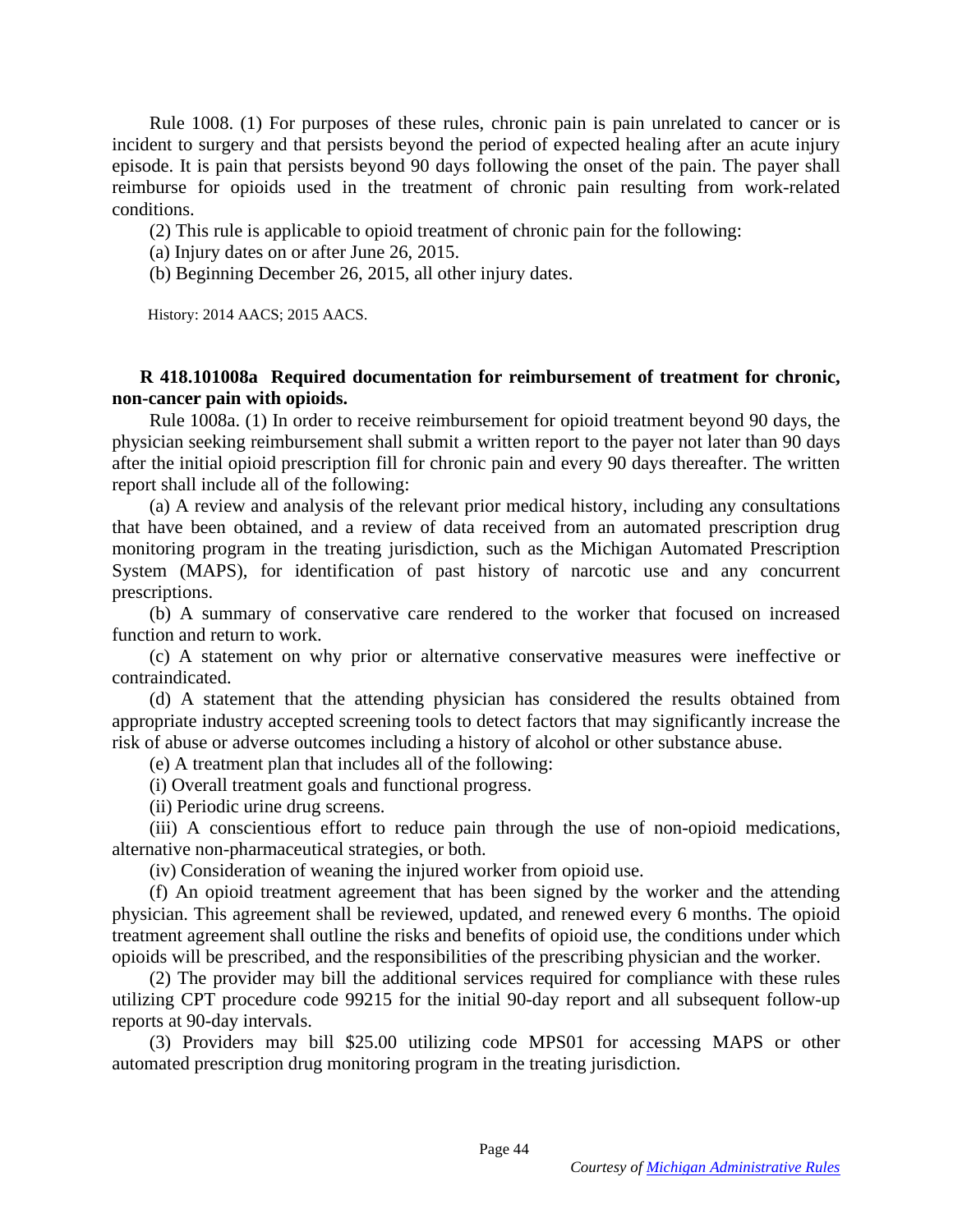(4) A provider performing drug testing, drug screening, and drug confirmation testing shall use the appropriate procedure codes G0480-G0483, G0659, or 80305-80307 listed in the HCPCS or CPT codebook, as adopted by reference in R418.10107.

History: 2014 AACS; 2017 AACS; 2018 AACS.

## **R 418.101008b Denial of reimbursement for prescribing and dispensing opioid medications used to treat chronic, non-cancer pain.**

 Rule 1008b. Reimbursement for prescribing and dispensing opioid medications may be denied, pursuant to the act. Denial of reimbursement may occur if the physician reporting and treatment plan requirements as stated in R 418.101008a are not met. Denial of reimbursement shall occur only after a reasonable period of time is provided for the weaning of the injured worker from the opioid medications, and alternative means of pain management have been offered.

History: 2014 AACS.

#### **R 418.101009 Reimbursement for custom compounded topical medication.**

 Rule 1009. (1) Six months after the effective date of this rule, a custom compound topical medication, as defined in R418.10108, shall be reimbursed only when the compound meets all of the following standards:

(a) There is no readily available commercially manufactured equivalent product.

(b) No other FDA approved alternative drug is appropriate for the patient.

 (c) The active ingredients of the compound each have an NDC number and are components of drugs approved by the United States Food and Drug Administration (FDA).

(d) The drug has not been withdrawn or removed from the market for safety reasons.

 (e) The prescriber is able to demonstrate to the payer that the compound medication is clinically appropriate for the intended use.

 (2) Topical compound drugs or medications shall be billed using the specific amount of each component drug and its original manufacturers' NDC number included in the compound. Reimbursement shall be based on a maximum reimbursement of the AWP minus 10% based upon the original manufacturer's NDC number, as published by Red Book or Medi-Span, and pro-rated for each component amount used. Components without NDC numbers shall not be reimbursed. A single dispensing fee for a compound prescription shall be \$12.50 for a non-sterile compound. The dispensing fee for a compound prescription shall be billed with code WC 700-C. The provider shall dispense a 30-day supply per prescription.

 (3) Reimbursement for a custom compounded drug is limited to a maximum of \$600.00. Any charges exceeding this amount must be accompanied by the original component manufacturers' invoice pro-rated for each component amount used, for review by the carrier.

History: 2014 AACS.

### **R 418.101010 Reimbursement for air and ground ambulance services.**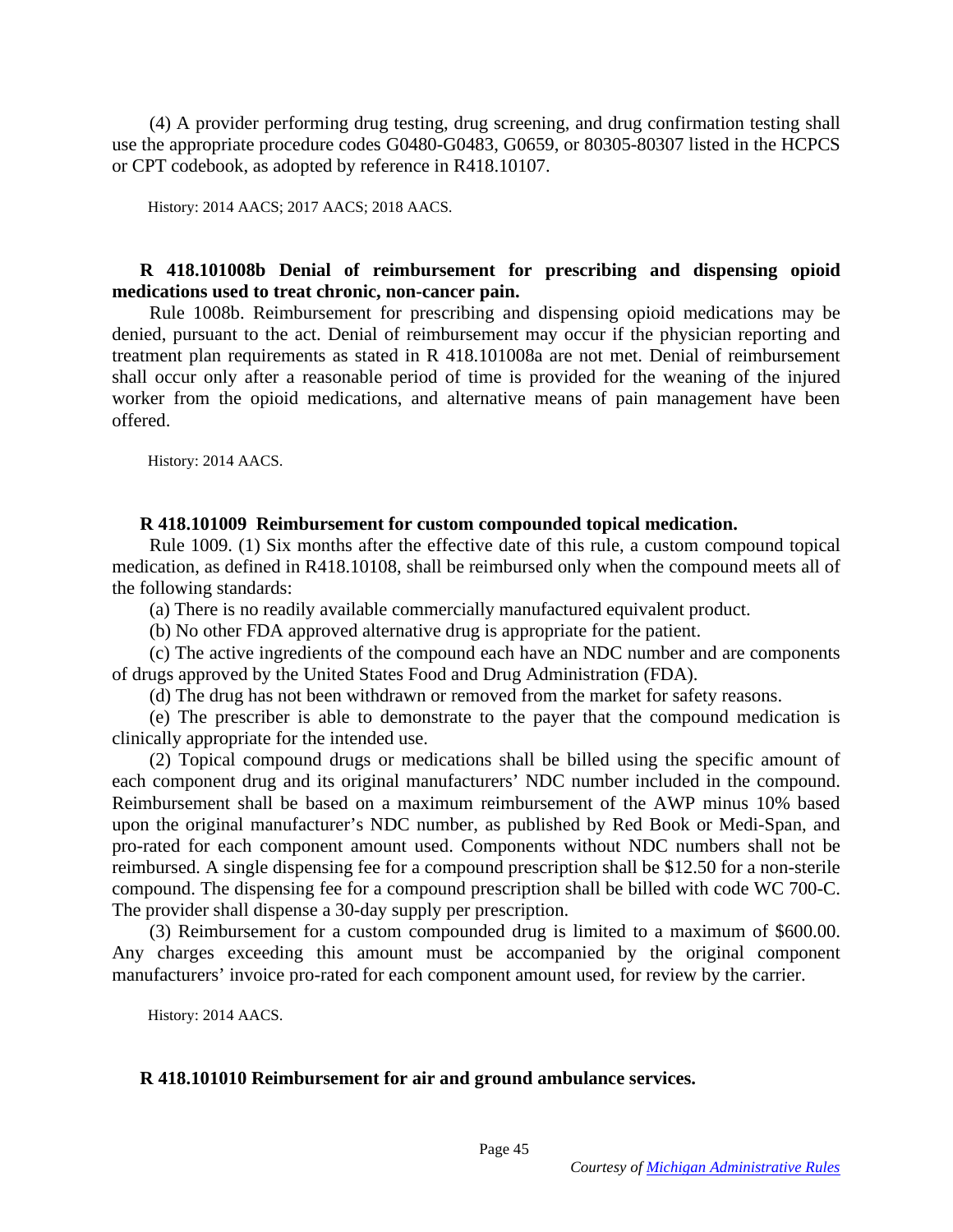Rule 1010. (1) Reimbursement for air and ground ambulance services, when not provided by a hospital owned air or ground ambulance provider billing with the same tax identification number as the hospital, shall be determined by using the reimbursement rate published by CMS. The formula for determining the maximum allowable paid (MAP) for ambulance services is determined by multiplying the (Medicare rate)  $X$  (1.40). The MAP shall be published in the health care services fee schedule and shall utilize the practice expense (PE) of the geographical information (GPCI), which shall be a melded average using 60% of the figures published for the city of Detroit added to 40% of the figures published for the rest of this state.

 (2) The MAP for procedure codes A0425**,** A0430, A0431, A0435, and A0436 shall list 2 values for each procedure code, an urban and a rural MAP. Reimbursement is based on the zip code at the ambulance point of pick up and based on documented loaded patient mileage only. Urban or rural designations for each zip code shall be based on CMS and indicated on the agency website at www.michigan.gov.

 (3) The MAP for procedure codes A0426-A0429 and A0432-A0434 shall list 3 values for each procedure code, an urban, a rural, and a super-rural MAP. Reimbursement is based on the zip code at the ambulance point of pick up and based on documented loaded patient mileage only. Urban, rural, and super-rural designations for each zip code shall be based on CMS definitions and indicated on the agency website at www.michigan.gov.

 (4) Mileage shall be reimbursed per documented loaded patient miles and is expressed in statute mile.

 (a) For trips totaling up to 100 covered miles, the mileage shall be rounded up to the nearest tenth of a mile.

 (b) For trips totaling 100 covered miles or greater, mileage shall be rounded up to the nearest whole number mile without use of a decimal.

 (5) If the patient was pronounced dead by a legally authorized professional after the air or ground ambulance was dispatched but before the ambulance arrived at the scene, reimbursement shall be made for a fixed wing**,** rotary wing**,** or basic life support ground ambulance base rate, as applicable. Neither mileage nor a rural adjustment shall be paid. The base rate shall be indicated on the agency website at www.michigan.gov.

 (6) The MAP for procedure codes A0425-A0436 includes all items, services, and supplies associated with such transport, which shall not be unbundled and billed separately.

 (7) A hospital owned air or ground ambulance provider billing with the same tax identification number as the hospital shall be reimbursed based on the hospital's cost-to-charge ratio, which shall be indicated on the agency website at https://www.michigan.gov/leo/0,5863,7- 336-94422\_95508\_26922---,00.html.

History: 2014 AACS; 2018 AACS; 2021 MR 20, Eff. Nov. 1, 2021.

#### **R 418.101015 General rules for facility reimbursement.**

 Rule 1015. (1) A facility licensed by this state shall receive the maximum allowable payment in accordance with these rules. The facility shall follow the process specified in these rules for resolving differences with a carrier regarding payment for the appropriate health care services rendered to an injured worker.

 (2) The carrier or its designated agent shall assure that the UB-04 national uniform billing claim form is completed correctly before payment. A carrier's payment shall reflect any adjustments in the bill made through the carrier's utilization review program.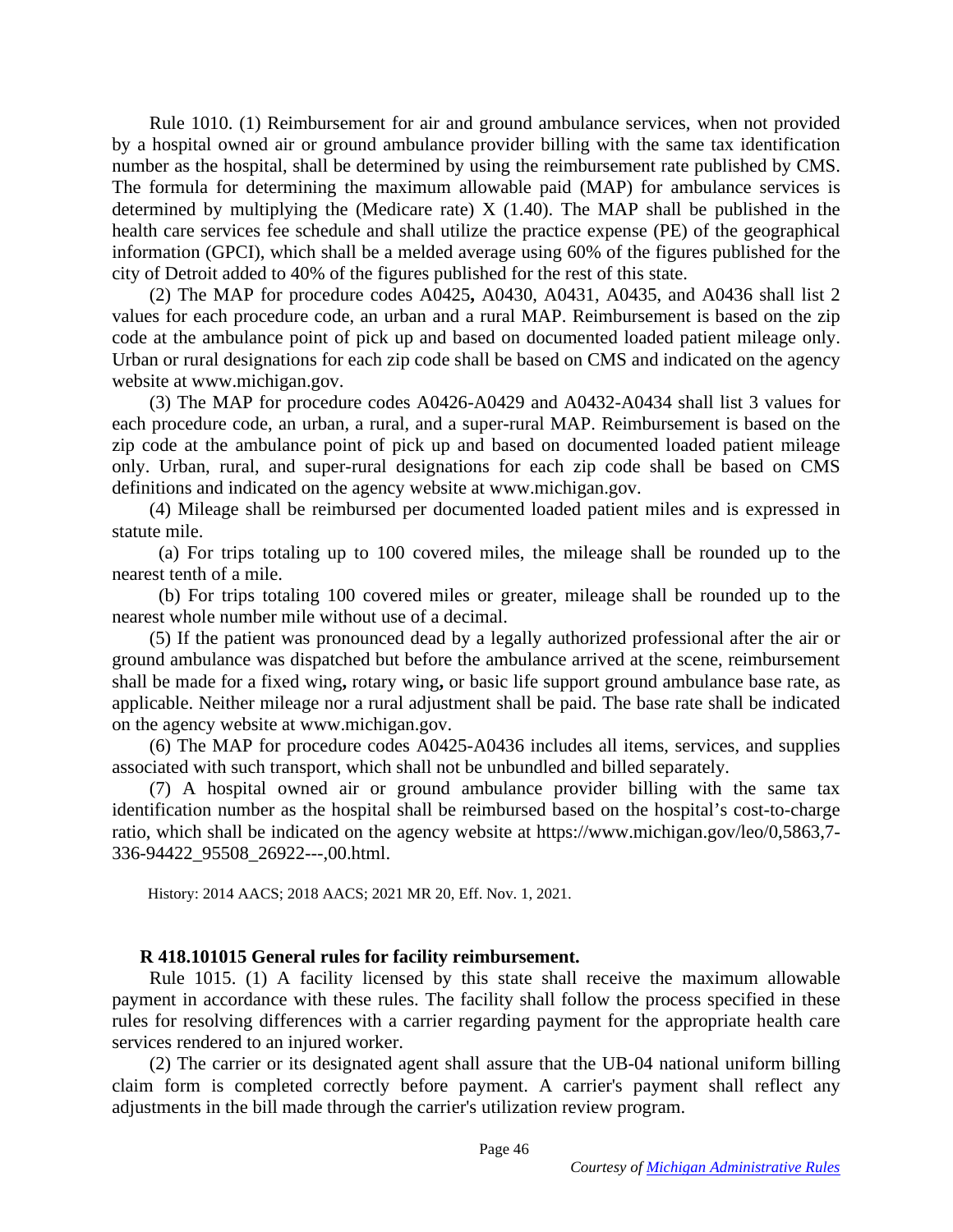(3) A carrier shall pay, adjust, or reject a properly submitted bill within 30 days of receipt, sending notice on a form entitled "Carrier's Explanation of Benefits" in a format specified by the agency. The carrier shall reimburse the facility a 3% late fee if more than 30 days elapse between a carrier's receipt of a properly submitted bill and a carrier's mailing of the payment.

 (4) Submission of a correctly completed UB-04 claim form shall be considered to be a properly submitted bill. The following medical records shall also be attached to the facility charges as applicable:

(a) Emergency room report.

 (b) The initial evaluations and progress reports every 30 days whenever physical medicine, speech, and hearing services are billed by a facility.

 (c) The anesthesia record whenever the facility bills for the services of a CRNA, certified anesthesiologist assistant, or anesthesiologist.

 (5) Additional records not listed in subrule (4) of this rule may be requested by the carrier and shall be reimbursed in accordance with R 418.10118.

History: 2000 AACS; 2005 AACS; 2008 AACS; 2015 AACS.

### **R 418.101016 Reimbursement; payment ratio methodology.**

 Rule 1016. (1) A hospital licensed in Michigan billing facility services shall be reimbursed using the maximum payment ratio methodology for the following services:

(a) Inpatient or observation care.

- (b) Emergency department services.
- (c) Occupational, physical, and speech therapy services.

(d) Outpatient surgeries.

 (e) Laboratory services and outpatient services. If a carrier pays a properly submitted bill or unadjusted portion of the bill within 30 days of receipt, then the payment is calculated by multiplying the charges times the hospital's maximum payment ratio times a multiplier of 107%. If a carrier pays the bill after 30 days, then the multiplier shall be 110% allowing for a 3% late fee.

 (2) When a hospital outside the state of Michigan submits a bill for facility services, the carrier may initially process payment by using the method described in subrule (1) of this rule, applying the average maximum payment ratio, as published in the health care services manual. If the facility located outside of Michigan does not accept reimbursement according to Michigan health care services rules, then the carrier shall negotiate the charges with the out-of-state facility or reimburse the facility according to the laws of the state where the facility is located.

 (3) If applying the ratio methodology results in an amount greater than the hospital's charge, the carrier shall reimburse the hospital's charge. The only time a carrier shall pay in excess of the charge is if a properly submitted bill was not paid within 30 days and, in that instance, the carrier shall reimburse the charge plus a 3% late fee.

 (4) Observation care shall not be for more than 24 hours. If the patient does not meet admission criteria according to the length of stay guidelines, then the patient shall be discharged from observation care.

History: 1998-2000 AACS; 2005 AACS; 2007 AACS; 2009 AACS.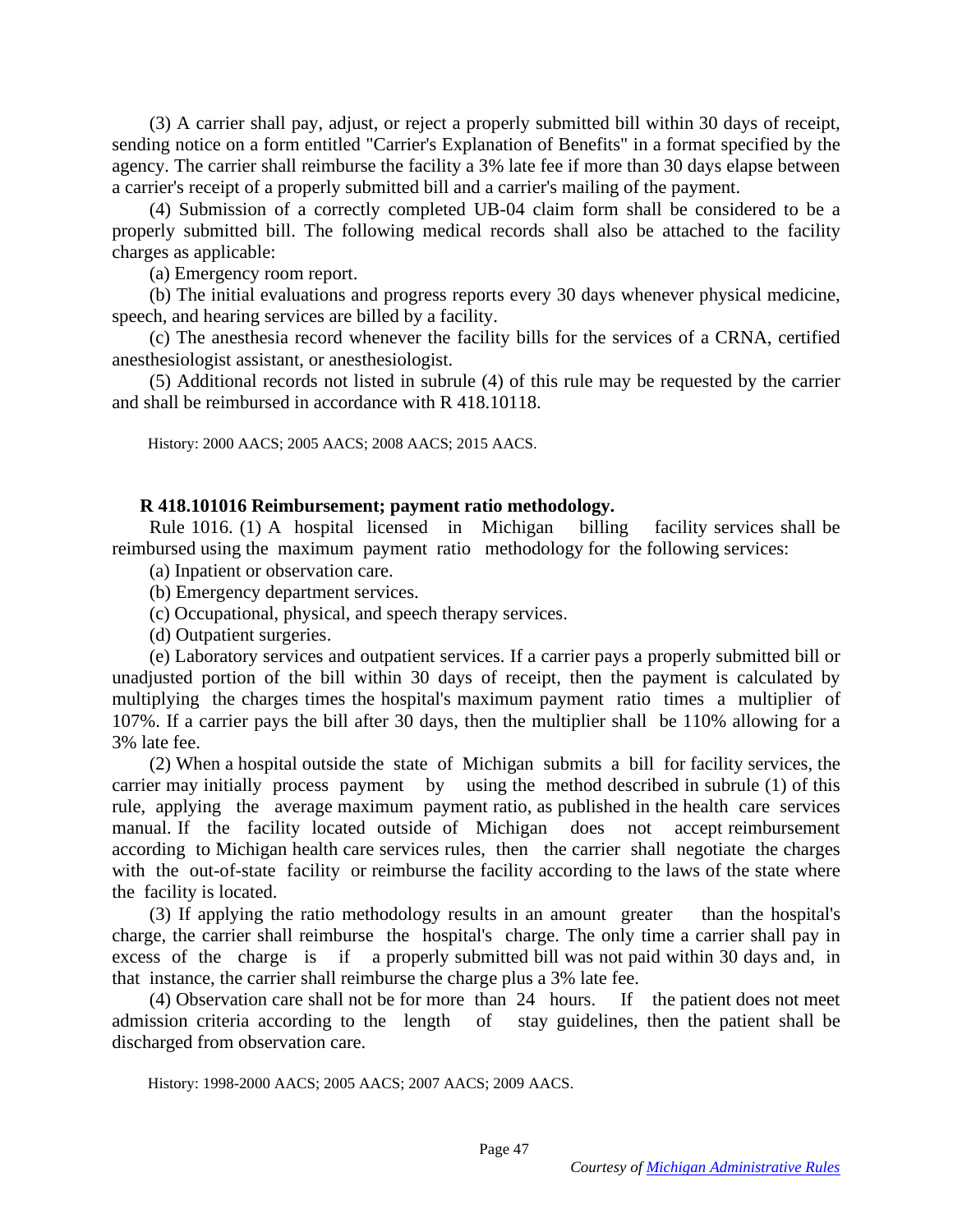## **R 418.101017 Rescinded.**

History: 1998-2000 AACS; 2004 AACS; 2005 AACS; 2007 AACS.

## **R 418.101018 Rescinded.**

History: 1998-2000 AACS; 2007 AACS.

## **R 418.101019 Rescinded.**

History: 1998-2000 AACS; 2007 AACS.

## **R 418.101022 Facility reimbursement excluding hospital or freestanding surgical outpatient facility.**

 Rule 1022. (1) When the following licensed facilities provide services to an injured worker and bill the carrier, the billed services shall be considered by report:

- (a) Nursing home.
- (b) County medical care facility.
- (c) Hospice.
- (d) Hospital long-term care unit.
- (e) Intermediate care facility or skilled nursing facility.

 (2) A licensed facility in subrule (1) of this rule shall be reimbursed by its usual and customary charge or reasonable amount for the service provided, whichever is less. If a carrier does not reimburse the facility within 30 days of receipt of a properly submitted bill, the carrier shall reimburse the facility an additional 3% late fee.

History: 1998-2000 AACS; 2005 AACS.

## **R 418.101023 Reimbursement for ASC or FSOF.**

 Rule 1023. (1) Reimbursement for surgical procedures performed in an ASC or FSOF shall be determined by using the ASC rate published by CMS. The formula for determining the maximum allowable paid (MAP) for a surgical procedure in an ASC or FSOF is determined by multiplying the (Medicare ASC rate) X (1.30). The MAP shall be published in the health care services fee schedule.

 (2) When 2 or more surgical procedures are performed in the same operative session, the facility shall be reimbursed at 100% of the maximum allowable payment or the facility's usual and customary charge, whichever is less, for the procedure classified with the highest payment rate. Any other surgical procedures performed during the same session shall be reimbursed at 50% of the maximum allowable payment or 50% of the facility's usual and customary charge, whichever is less, unless the procedure is not subject to the multiple procedure discount as indicated by CMS in the health care services ASC fee schedule. A facility shall not unbundle surgical procedure codes when billing the services.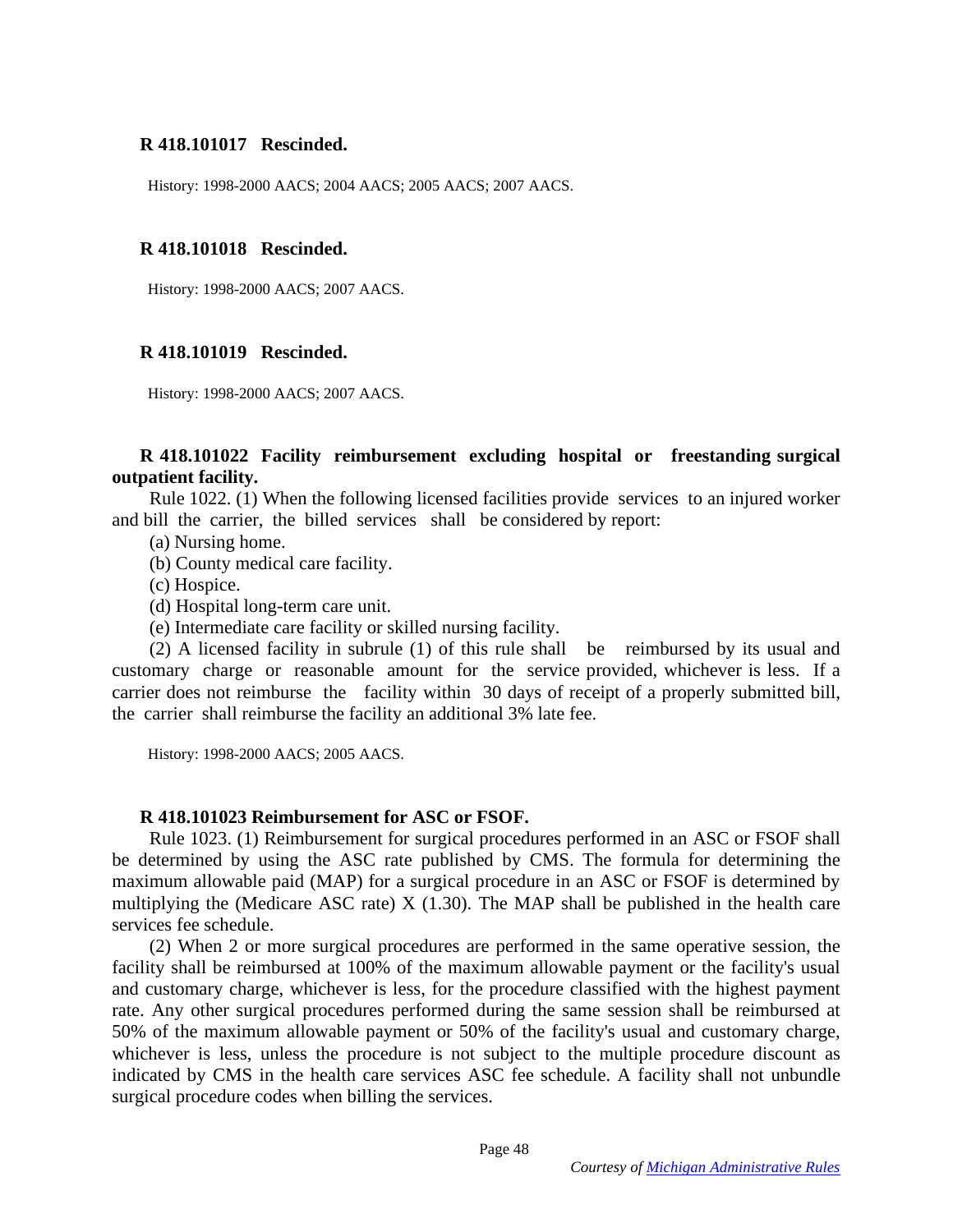(3) When an eligible procedure is performed bilaterally, each procedure shall be listed on a separate line of the claim form and shall be identified with LT for left and RT for right. At no time shall modifier 50 be used by the facility to describe bilateral procedures.

 (4) Implants are included in the maximum allowable paid unless the CMS list it as a pass through item. Pass through items will be provided on the agency's website, www.michigan.gov/wca. If an item is implanted during the surgical procedure and the ASC or FSOF bills the implant and includes the copy of the invoice, then the implant shall be reimbursed at the cost of the implant plus a percent markup as follows:

(a) Cost of implant: \$1.00 to \$500.00 shall receive cost plus 50%.

(b) Cost of implant: \$500.01 to \$1000.00 shall receive cost plus 30%.

(c) Cost of implant: \$1000.01 and higher shall receive cost plus 25%.

 (5) Laboratory services shall be reimbursed by the maximum allowable payment as determined in R 418.101503.

 (6) When a radiology procedure is performed intra-operatively, only the technical component shall be billed by the facility and reimbursed by the carrier when allowed separate payment by CMS. The MAP for the technical component shall be published in the health care services ASC fee schedule. The professional component shall be included with the surgical procedure. Pre-operative and post-operative radiology services may be globally billed.

 (7) When the freestanding surgical facility provides durable medical equipment, the items shall be reimbursed in accord with R 418.101003b.

History: 2005 AACS; 2006 AACS; 2008 AACS; 2010 AACS; 2014 AACS; 2017 AACS.

# **PART 11. HOSPITAL PAYMENT RATIO**

#### **R 418.101101 Calculation and revision of payment ratio for Michigan hospitals.**

 Rule 1101. (1) The workers' compensation agency shall annually calculate and revise, under the provisions of *1969 PA 306, MCL 24.201 et seq*. the payment ratios for all Michigan hospitals. The calculation shall be made using a hospital's most recent fiscal year information that is submitted to the Michigan department of health and human services, hospital and clinic reimbursement division, preceding each annual calculation. The information used shall be that reported to the Michigan department of health and human services on the hospital's statement of patient revenues and operating expenses, G2 worksheet. The workers' compensation agency shall complete the payment ratio calculation when the figures are available from the Michigan department of health and human services and shall annually provide the hospital ratio calculations on the agency's website, www.michigan.gov/wca.

 (2) The workers' compensation agency shall calculate a hospital's cost-tocharge ratio by dividing each hospital's total operating expenses by total patient revenues as reported on the hospital's statement of patient revenues and operating expenses, G2 worksheet.

History: 1998-2000 AACS; 2004 AACS; 2005 AACS; 2017 AACS.

### **R 418.101102 Calculation and revision of payment ratio for hospitals outside Michigan.**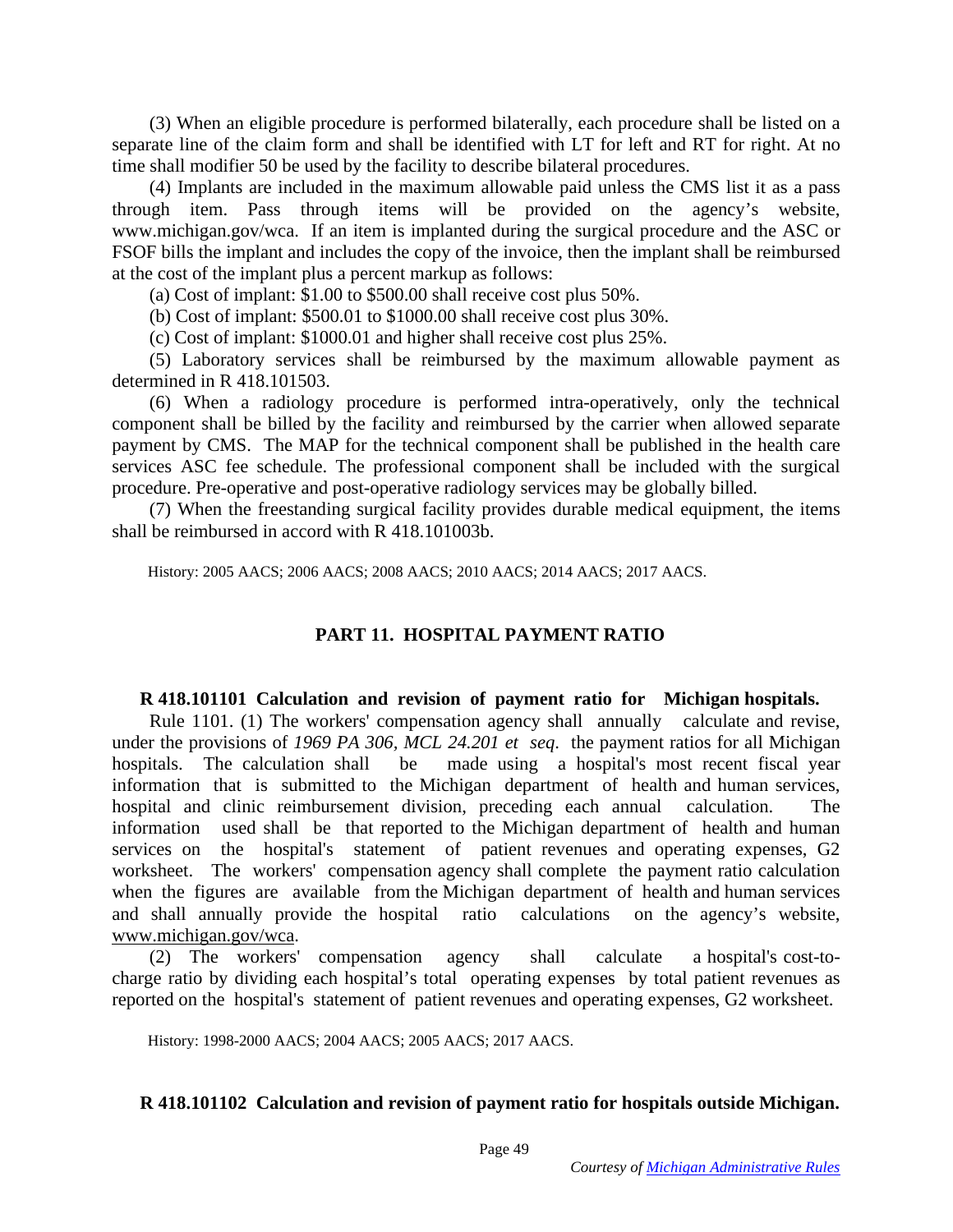Rule 1102. The workers' compensation agency shall annually calculate and revise, under the provisions of 1969 PA 306, as amended, being §24.201 et seq. of the MCL, at the same time as calculating Michigan hospitals' payment ratios, a weighted state average payment ratio to be used for hospitals that are located outside the state of Michigan. The payment ratio shall be calculated by dividing the total hospital operating expenses for Michigan by the total hospital patient revenues for Michigan as reported under R 418.1101(1).

History: 1998-2000 AACS; 2005 AACS.

#### **R 418.101103 Adjustments to hospital's payment ratio.**

 Rule 1103. (1) A hospital may apply to the agency for an adjustment of the hospital's maximum payment ratio.

 (2) The hospital shall apply for an adjustment on a form and in a manner prescribed by the workers' compensation agency.

 (3) If the agency determines that a hospital's ratio of total operating expenses to total patient revenues, as reported on the hospital's statement of patient revenues and operating expenses, G2 worksheet, for a hospital's most recent fiscal year is higher than the payment ratio calculated according to R 418.1101, so that the amount of underpayment is more than \$100,000.00 or is equal to or greater than 2/10 of 1% of the hospital's operating expenses for the year, then the agency shall revise the payment ratio and shall notify the hospital and all carriers of the revised payment ratio within 45 days after the receipt of a properly submitted request for an adjustment.

 (4) If a hospital's request for an adjustment to the hospital's payment ratio is denied by the workers' compensation agency, then a hospital may request reconsideration and appeal of the agency's action regarding the hospital's request for adjustment of its payment ratio.

History: 1998-2000 AACS; 2005 AACS.

## **R 418.101104 Request for adjustment to hospital's maximum payment ratio; agency's response.**

 Rule 1104. (1) Within 60 days of the agency's receipt of a hospital's request for adjustment to the hospital's maximum payment ratio, the workers' compensation agency shall notify the hospital of the action on the adjustment request and shall notify the hospital of the hospital's right to provide additional information to request reconsideration of the agency's action.

 (2) The workers' compensation agency shall also furnish the hospital with an appeal form. The appeal form shall include an explanation of the appeal process.

History: 1998-2000 AACS; 2005 AACS.

## **R 418.101105 Agency's action on request for adjustment of maximum payment ratio; hospital's appeal.**

 Rule 1105. (1) If a hospital is in disagreement with the action taken by the workers' compensation agency on its request for adjustment of the hospital's maximum payment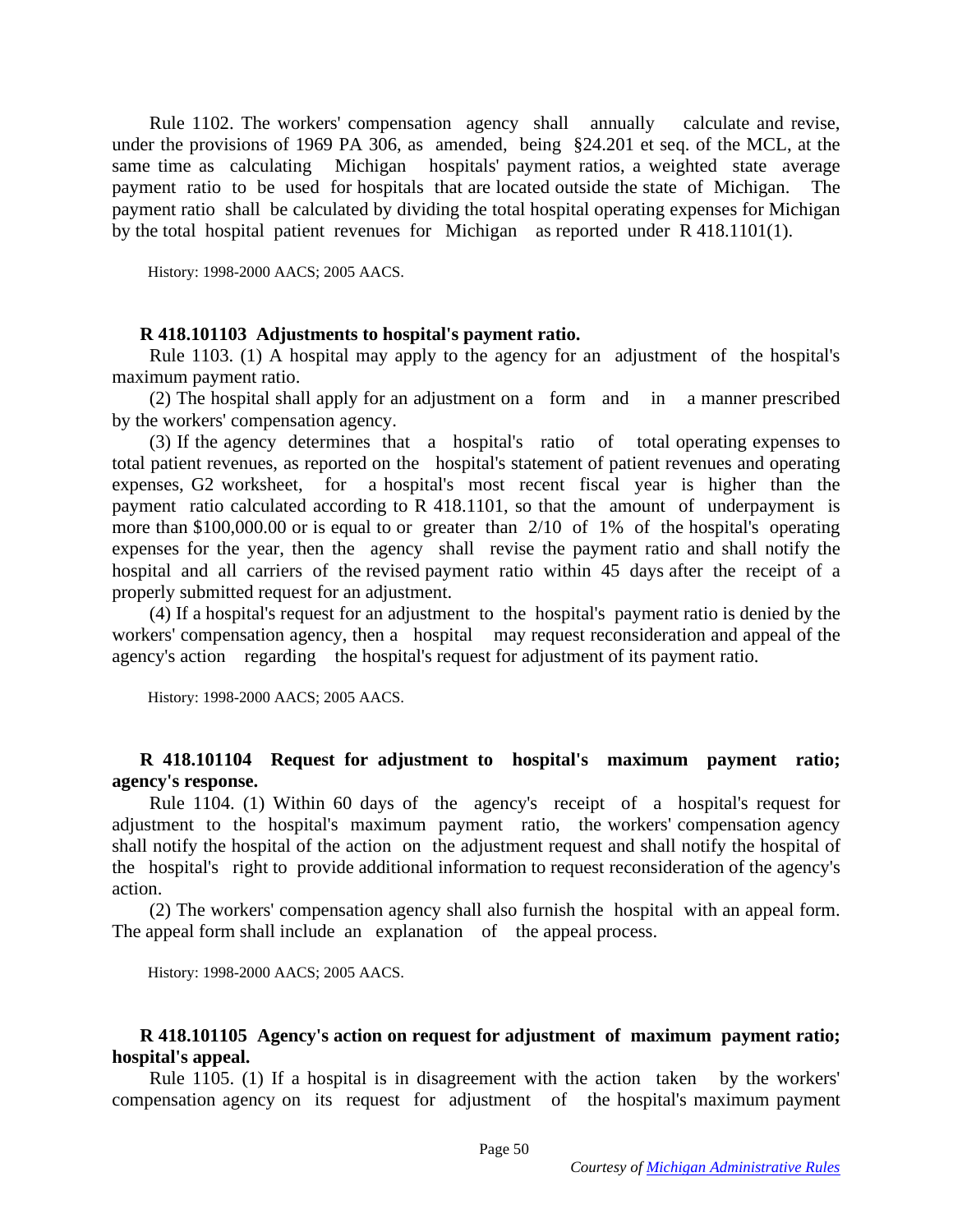ratio, then a hospital may, within 30 days of receipt of the agency's action on the hospital's request for adjustment to its maximum payment ratio, deliver or mail an appeal of the agency's action to the agency. The appeal shall include a detailed statement of the reasons for disagreement and shall request reconsideration of the agency's action on the hospital's request for adjustment.

 (2) The workers' compensation agency shall hold a hearing within 30 days of the receipt of a hospital's appeal under section 847 of the act.

History: 1998-2000 AACS; 2005 AACS.

## **PART 12. CARRIER'S PROFESSIONAL HEALTH CARE REVIEW PROGRAM**

#### **R 418.101201 Carrier's health care review program.**

 Rule 1201. (1) The carrier shall have both a technical health care review program and a professional health care review program.

 (2) Health care review shall be conducted in a reasonable manner on bills submitted by a provider for health care services furnished because of a covered injury or illness arising out of and in the course of employment.

History: 1998-2000 AACS.

### **R 418.101203 Carrier's technical health care review program.**

 Rule 1203. Under the technical health care review program, the carrier shall do all of the following:

 (a) Determine the accuracy of the procedure coding. If the carrier determines, based upon review of the bill and any related material which describes the procedure performed, that the procedure is incorrectly or incompletely coded, then the carrier may re-code the procedure, but shall notify the provider of the reasons for the recoding within 30 days of receipt of the bill under part 13 of these rules.

 (b) Determine that the amount billed for a procedure does not exceed the maximum allowable payment established by these rules. If the amount billed for a procedure exceeds the maximum allowable payment, then the carrier shall reimburse the maximum allowable payment for that procedure.

 (c) Identify those bills and case records which, under R 418.101205, shall be subject to professional health care review.

History: 1998-2000 AACS.

### **R 418.101204 Carrier's professional health care review program.**

 Rule 1204. (1) A carrier may have another entity perform professional health care review activities on its behalf.

 (2) The agency shall certify a carrier's professional health care review program pursuant to R 418.101206.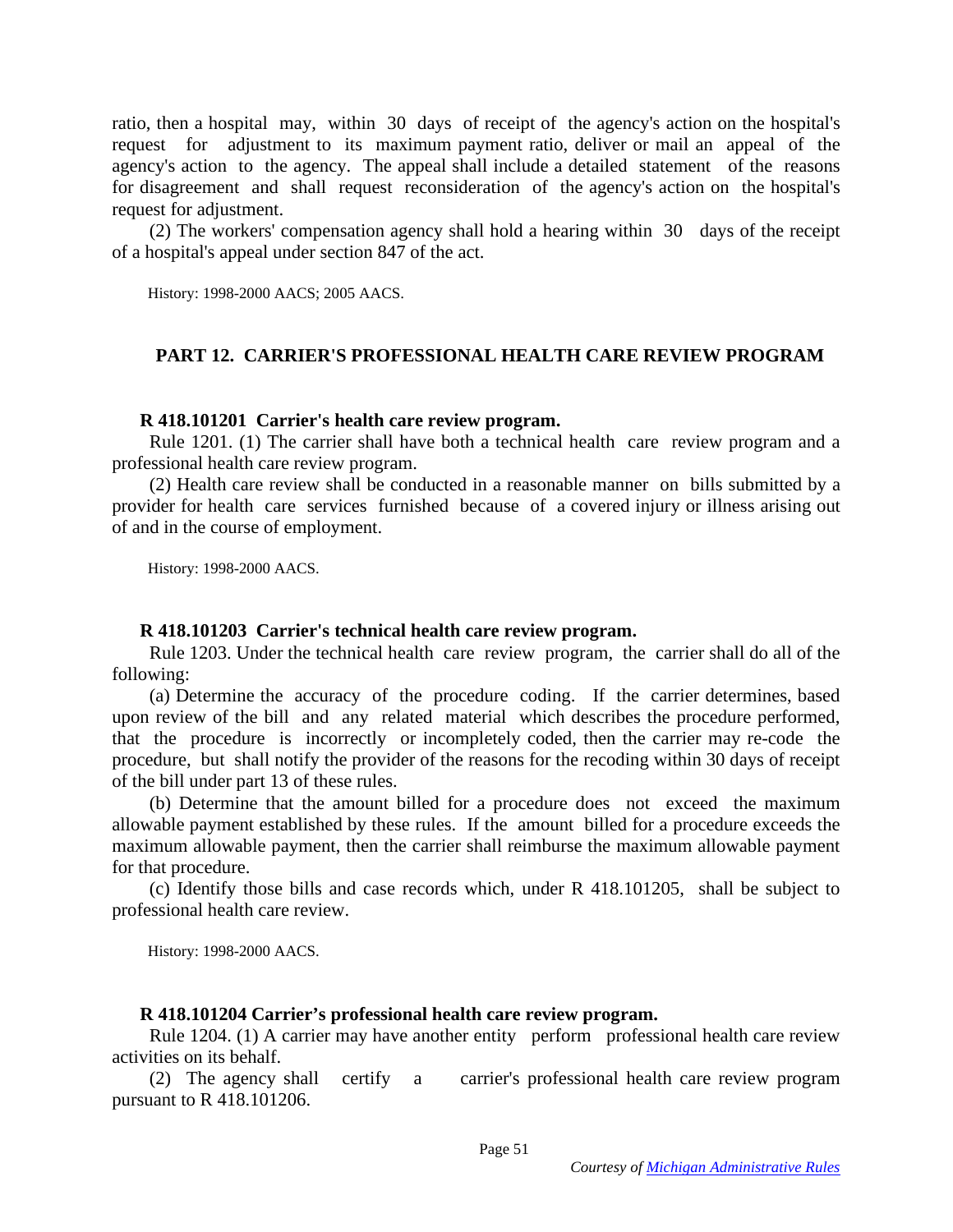(3) The carrier shall submit a completed form entitled "Application for Certification of the Carrier's Professional Health Care Review Program" to the agency. If the carrier is a selfinsured employer or self-insured group fund, then the service company information shall be included on the form in addition to the carrier and review company information. In addition to the completed form, the carrier shall submit all of the following:

(a) The methodology used to perform professional review.

 (b) A listing of the licensed, registered, or certified health care professionals reviewing the health care bills or establishing guidelines for technical review. In addition, the proof of current licensure and qualifications for the health care professionals shall be included with the completed application.

(c) A list of the carrier's peer review staff, including specialty.

 (4) The workers' compensation carrier as defined by these rules maintains full responsibility for compliance with these rules.

 (5) The carrier shall determine medical appropriateness for the services provided in connection with the treatment of a covered injury or illness, using published, appropriate standard medical practices and resource documents. Utilization review shall be performed using 1 or both of the following approaches:

(a) Review by licensed, registered, or certified health care professionals.

 (b) The application by others of criteria developed by licensed, registered, or certified health care professionals.

 (6) The licensed, registered, or certified health care professionals shall be involved in determining the carrier's response to a request by a provider for reconsideration of its bill.

 (7) The licensed, registered, or certified health care professionals shall have suitable occupational injury or disease expertise, or both, to render an informed clinical judgment on the medical appropriateness of the services provided.

 (8) When peer review is utilized, a health care professional of the same specialty type as the provider of the medical service shall perform the review.

History: 1998-2000 AACS; 2003 AACS; 2005 AACS; 2021 MR 20, Eff. Nov. 1, 2021.

### **R 418.101205 Scope of professional health care review.**

 Rule 1205. (1) The carrier, or it's review company, shall review case records and healthservice bills, or both, under the professional health care review program as follows:

 (a) A case where health care service payments, excluding inpatient hospital care, exceed \$20,000.00.

(b) A case involving inpatient hospital care.

 (2) The carrier or other entity may at any time review any case record or bill which the carrier or the other entity believes may involve inappropriate, insufficient, or excessive care.

History: 2000 AACS; 2005 AACS.

## **R 418.101206 Certification of professional health care review program.**

 Rule 1206. (1) The agency shall certify the carrier's professional health care review program.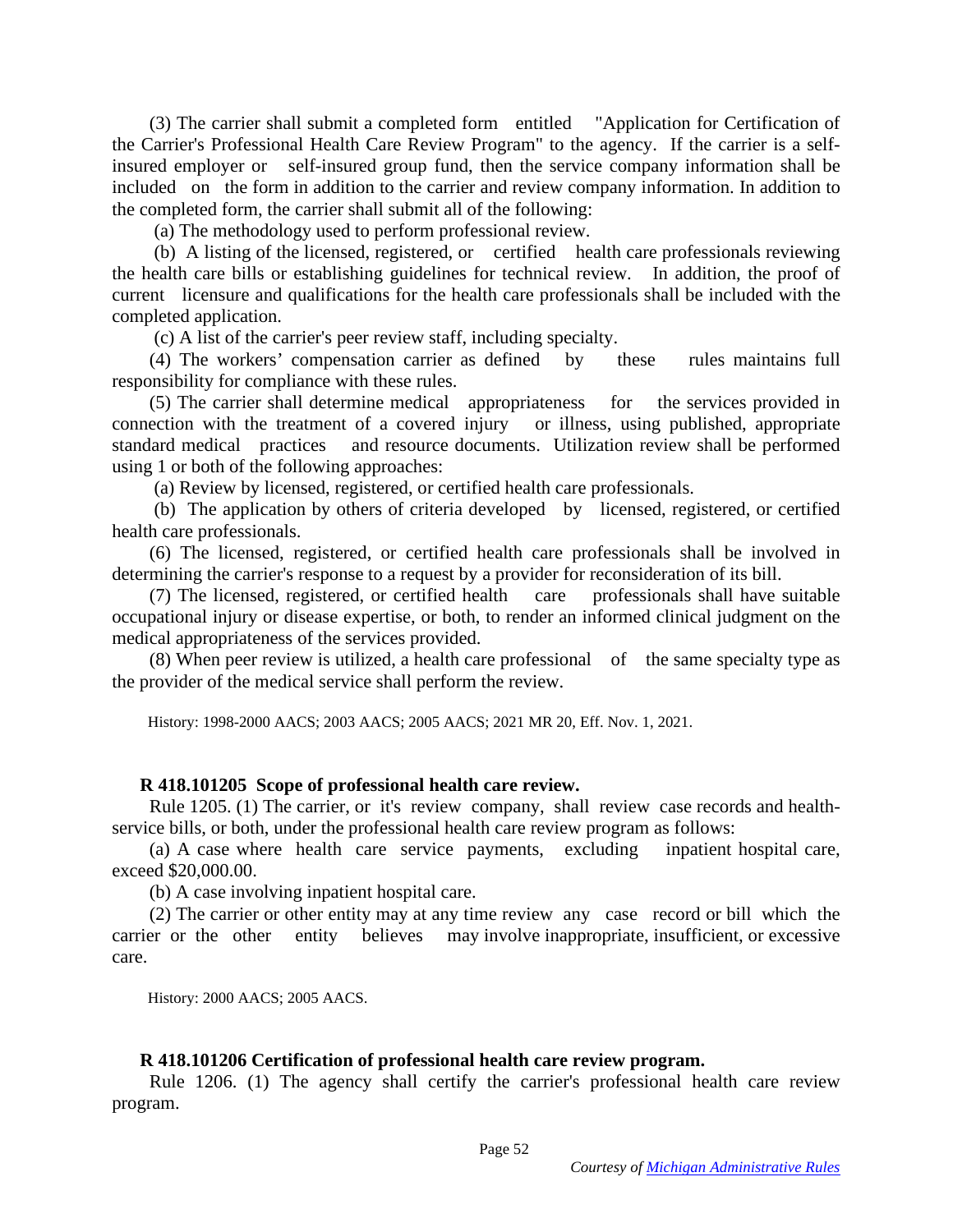(2) A carrier, or the reviewing entity on behalf of the carrier, shall apply to the agency for certification of a carrier's professional health care review program in the manner prescribed by the agency.

 (3) A carrier shall receive certification if the carrier or the carrier's review company provides to the agency a description of its professional health care review program and includes all of the information specified in R 418.101204. The agency shall send a copy of the certification of the carrier's review program to the carrier.

 (4) The carrier shall submit to the agency for approval a copy of "The Carriers Explanation of Benefits" form utilized to notify providers of payment decisions.

History: 2000 AACS; 2003 AACS; 2005 AACS; 2010 AACS; 2021 MR 20, Eff. Nov. 1, 2021.

#### **R 418.101207 Types of certification.**

Rule 1207. (1) Certification shall be either unconditional or conditional.

 (2) The workers' compensation agency shall issue unconditional certification for a period of 3 years.

 (3) The agency may issue conditional certification if it is determined that the carrier or other entity does not fully satisfy the criteria in R 418.101206(3). If the carrier or other entity agrees to undertake corrective action, then conditional certification shall be granted by the agency for a maximum period of 1 year.

 (a) If the workers' compensation agency receives multiple written complaints regarding a carrier, or the carrier's review process, and the agency determines the complaints are valid, or that the carrier has not processed payment for medical services in accord with these rules, then the agency may issue conditional certification.

 (4) The workers' compensation agency may at any time modify an unconditional certification to a conditional certification if the agency determines that the carrier or other entity fails to satisfy the criteria set forth in R 418.101206(3).

 (5) The carrier shall have the right to appeal the certification decisions under the procedures in these rules.

 (6) Failure to file Annual Report (WC406) or Professional Certification for Health Care Review Program (WC590) may result in denial or downgrading of the certification of a Health Care Review Program by the workers' compensation agency.

History: 2000 AACS; 2005 AACS; 2012 AACS.

### **R 418.101208 Renewal of certification.**

 Rule 1208. (1) A carrier or other entity shall apply to the workers' compensation agency for renewal of certification in the manner prescribed by the agency, submitting the application within 90 days before the expiration date on the certification.

 (2) A carrier or other entity shall receive renewal of certification upon receipt of an updated description of its program as specified in R 418.101206.

History: 2000 AACS; 2005 AACS; 2015 AACS.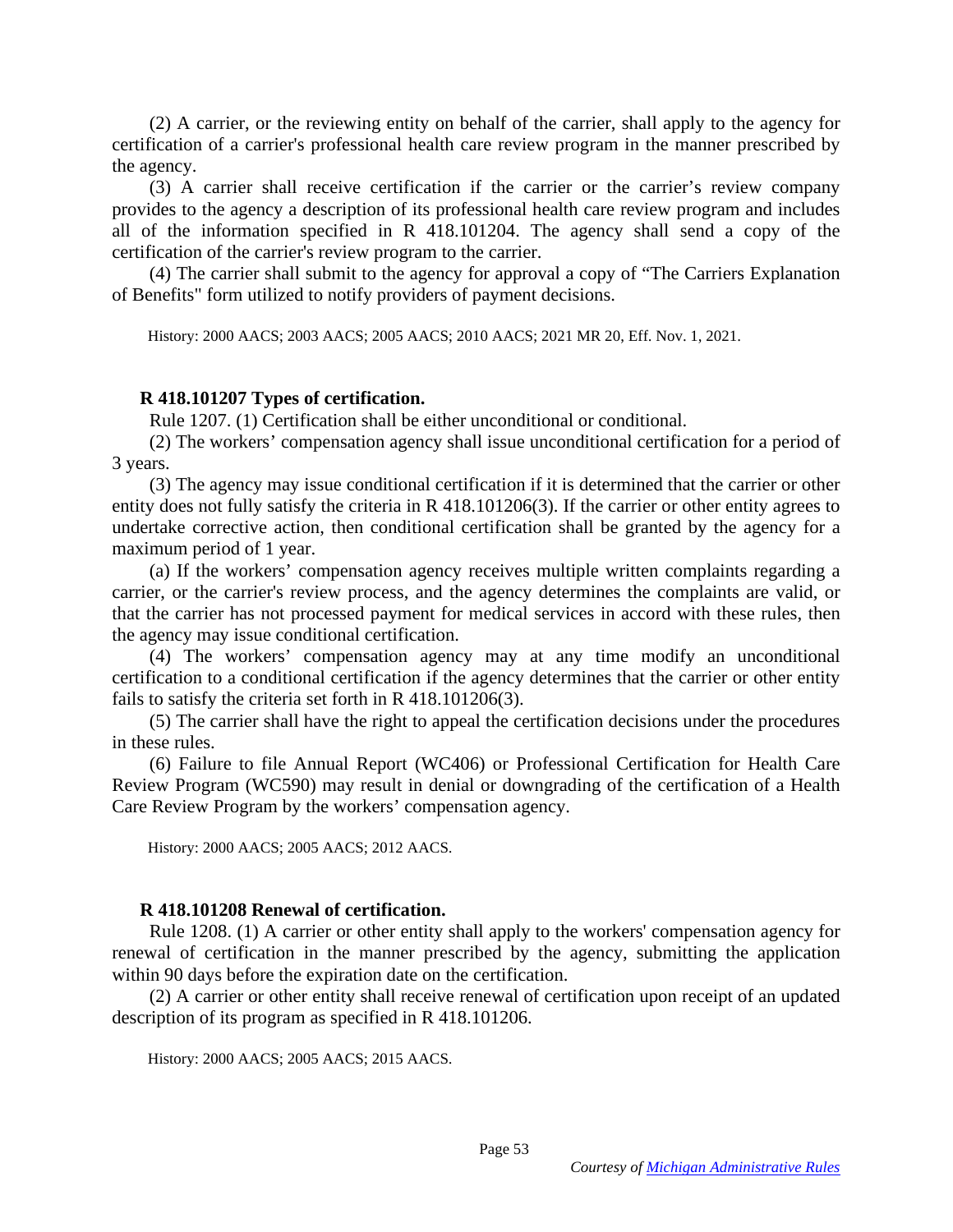### **R 418.101209 Carrier's request for reconsideration of professional review certification.**

 Rule 1209. (1) Within 30 days of the agency's denial of a carrier's request for professional review program certification, the agency shall notify the carrier of the reasons for denial of the certification and shall notify the carrier of its right to request reconsideration of the denial providing additional information.

 (2) A carrier shall notify the agency, within 30 days of receipt of the professional review program certification denial, of its disagreement with the action of the agency. The carrier's notice to the agency of disagreement with the agency's denial shall include a detailed statement of the reasons for the disagreement and shall request reconsideration.

History: 2000 AACS; 2005 AACS.

## **R 418.101210 Carrier's request for reconsideration of professional review program certification; response.**

 Rule 1210. (1) Within 30 days of receipt of a carrier's request for reconsideration of professional review program certification, the workers' compensation agency shall notify the carrier of the actions taken and shall furnish a detailed statement of the reasons for the action taken.

 (2) The agency shall furnish the carrier with an appeal form. The appeal form shall include an explanation of the appeal process.

 (3) If a carrier is in disagreement with the action taken by the agency on its request for reconsideration, then a carrier shall deliver or mail its appeal to the agency.

 (4) The workers' compensation agency shall hold a hearing within 30 days of the receipt of a carrier's appeal of the agency's decision regarding certification of the carrier's professional review program under section 847 of the act.

History: 2000 AACS; 2005 AACS.

## **PART 13. PROCESS FOR RESOLVING DIFFERENCES BETWEEN CARRIER AND PROVIDER REGARDING BILL**

### **R 418.101301 Carrier's adjustment or rejection of properly submitted bill.**

 Rule 1301. (1) If a carrier adjusts or rejects a bill or a portion of the bill, then the carrier shall notify the provider within 30 days of the receipt of the bill of the reasons for adjusting or rejecting the bill or a portion of the bill and shall notify the provider of its right to provide additional information and to request reconsideration of the carrier's action. The carrier shall set forth the specific reasons for adjusting or rejecting a bill or a portion of the bill and request specific information on a form, "Carrier's Explanation of Benefits," prepared by the agency pursuant to the reimbursement provisions in these rules.

 (2) If the provider sends a properly submitted bill to a carrier and the carrier does not respond within 30 days, and if a provider sends a second properly submitted bill and does

not receive a response within 60 days from the date the provider supplied the first properly submitted bill, then the provider may file an application with the agency for mediation or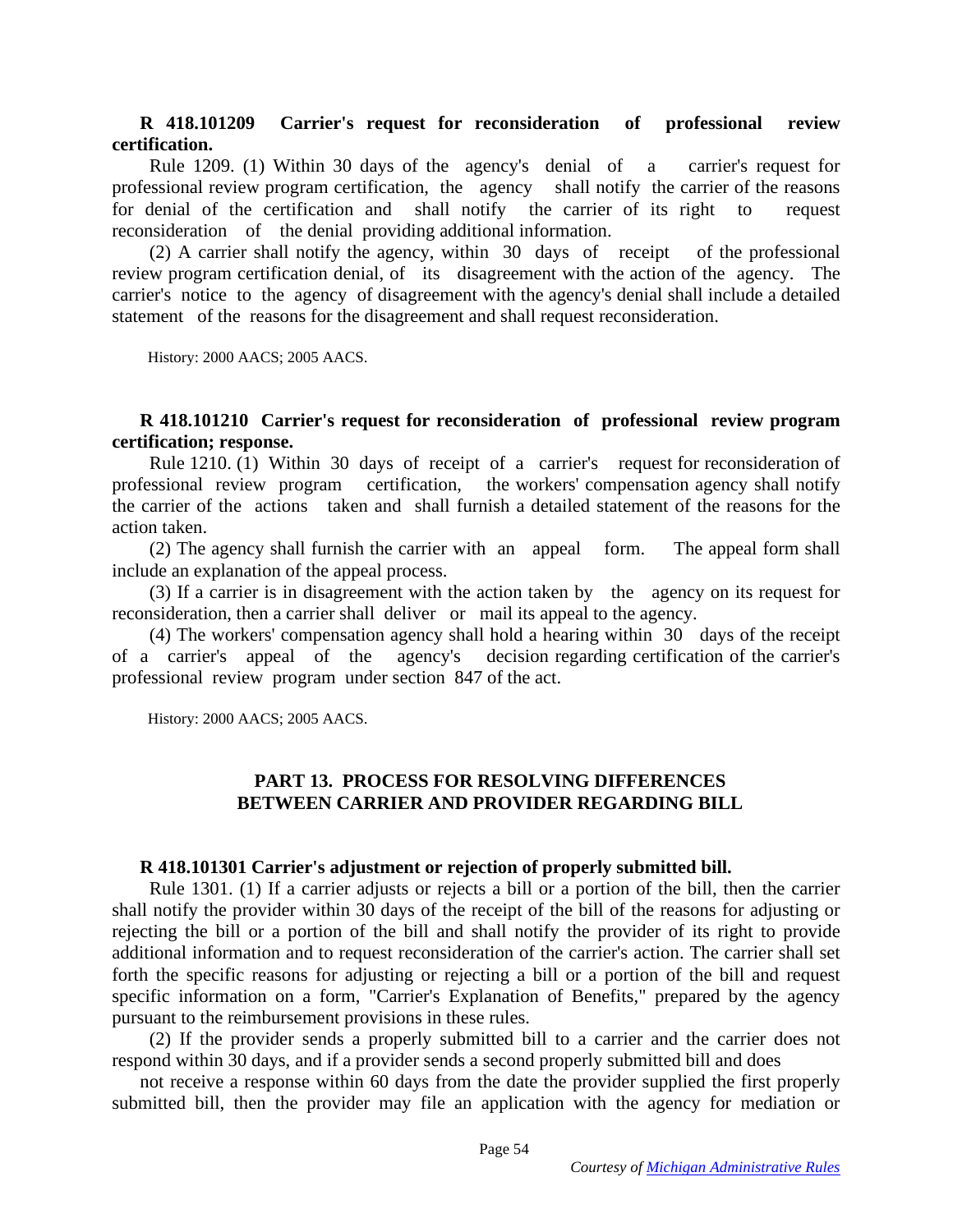hearing. The provider shall send a completed form entitled "Application for Mediation or Hearing" to the agency and shall send a copy of this form to the carrier.

 (3) The carrier shall notify the employee and the provider that the rules prohibit a provider from billing an employee for any amount for health care services provided for the treatment of a covered work-related injury or illness if that amount is disputed by the carrier under its utilization review program or if the amount is more than the maximum allowable payment established by these rules. The carrier shall request the employee to notify the carrier if the provider bills the employee.

History: 2000 AACS; 2005 AACS; 2014 AACS.

#### **R 418.101302 Provider's request for reconsideration of properly submitted bill.**

 Rule 1302. A provider may request reconsideration of its adjusted or rejected properly submitted bill by a carrier within 60 days of receipt of a notice of an adjusted or rejected bill or a portion of the bill. The provider's request to the carrier for reconsideration of the adjusted or rejected bill shall include a detailed statement of the reasons for disagreement with the carrier's adjustment or rejection of a bill or a portion of the bill.

History: 1998-2000 AACS.

### **R 418.101303 Provider's request for reconsideration of bill; carrier's response to provider's right to appeal.**

 Rule 1303. (1) Within 30 days of receipt of a provider's request for reconsideration, the carrier shall notify the provider of the actions taken and provide a detailed statement of the reasons. The carrier's notification shall include an explanation of the appeal process provided under these rules, including the fact that any requested administrative appeal hearing shall be conducted by a director's representative, a magistrate, or both**.**

 (2) If a provider disagrees with the action taken by the carrier on the provider's request for reconsideration, then a provider may file an application for mediation or hearing with the agency. A provider shall send its application for mediation or hearing to the agency within 30 days from the date of receipt of a carrier's denial of the provider's request for reconsideration. The provider shall send a copy of the application to the carrier.

 (3) If, within 60 days of the provider's request for reconsideration, the provider does not receive payment for the adjusted or rejected bill or a portion of the bill, or a written detailed statement of the reasons for the actions taken by the carrier, then the provider may apply for mediation or hearing. The provider shall send the application for mediation or hearing to the agency and shall send a copy to the carrier.

History: 2000 AACS; 2005 AACS; 2012 AACS; 2021 MR 20, Eff. Nov. 1, 2021.

#### **R 418.101304 Disputes.**

 Rule 1304. (1) If a carrier adjusts or rejects a bill or a portion of a bill under these rules, then a notice given under R 418.101301(1) creates an ongoing dispute for the purpose of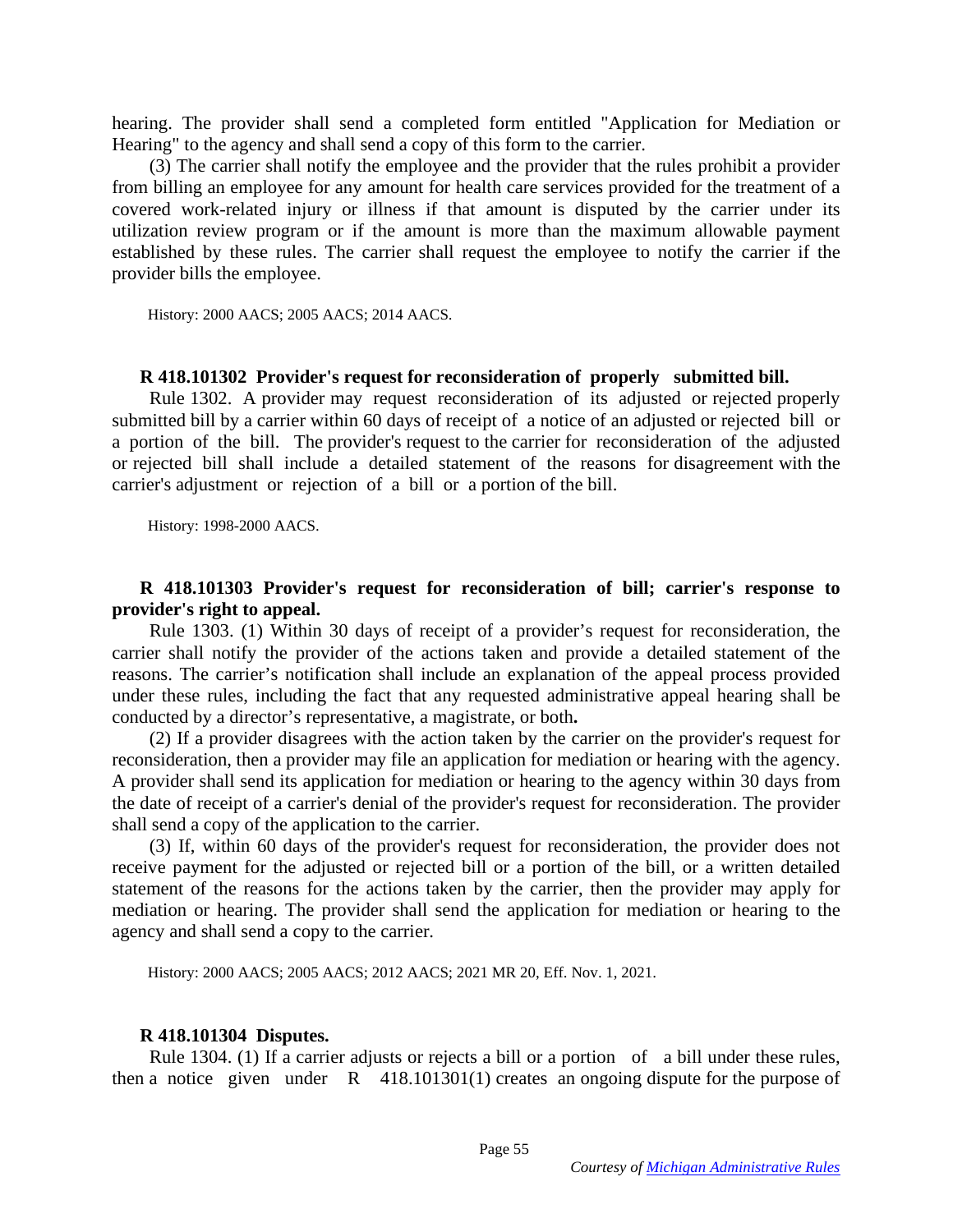section 801 of the act. The time for making payment of a bill under section 801 of the act shall not run unless the bill is properly submitted according to applicable rules and statutes.

 (2) Any dispute that concerns any of the following shall be resolved as if an application for mediation or hearing was filed under section 847 of the act:

(a) The medical appropriateness of health care or a health care service.

(b) Utilization of health care or a health care service.

(c) The need for health care or a health care service.

(d) Any dispute over the cost of health care or a health care service.

 (3) If the dispute results in the denial of medical treatment for a worker, or if there is a petition by an employer to stop the employer's liability for medical benefits previously ordered, including proceedings under subrule (6) of this rule, then the dispute shall receive the same expedited treatment accorded to 60-day cases under section 205 of the act, except that the agency may refer the matter to mediation before a representative of the director.

(4) A dispute under this rule may be submitted to arbitration under section 864 of the act.

 (5) A dispute under this rule may be handled as a small claim under section 841(2) to (10) of the act if it meets the requirements of that section.

 (6) If a carrier is required by the terms of an award to provide medical benefits, then the carrier shall continue to provide those benefits until there is a different order by any of the following entities:

(a) A magistrate.

(b) The appellate commission.

(c) The court of appeals.

 (d) The supreme court. This subrule does not preclude the use of the maximum allowable payments provided by these rules for the payment of bills by carriers. If a carrier files an application to stop or limit its liability under this subrule, the carrier shall receive the expedited treatment provided for under subrule (3) of this rule.

 (7) If the director believes that a provider is not in compliance with these rules, then the director may on his or her own motion give notice to the parties and schedule a hearing for the purpose of determining compliance.

History: 2000 AACS; 2005 AACS; 2017 AACS.

#### **R 418.101305 Resolution of disputes.**

 Rule 1305. (1) If a carrier adjusts a fee or rejects a bill under these rules, then a notice given pursuant to R 418.101301 creates a continuing dispute for the purpose of section 801 of the act. The time for making payment of a bill under section 801 of the act shall not run unless the bill is properly submitted according to applicable rules and statutes.

 (2) A magistrate, as provided under sections 315 and 847 of the act and R 408.34 and R 408.35, shall resolve any dispute that concerns any of the following:

(a) The medical appropriateness of health care or a health care service.

(b) Utilization of health care or a health care service.

(c) The need for health care or a health care service.

(d) Any dispute over the cost of health care or a health care service.

 (3) The agency may participate in any hearings that concern disputes when there is an issue that affects the provisions of these rules regarding maximum fees, medical appropriateness, or utilization of health care or health care services.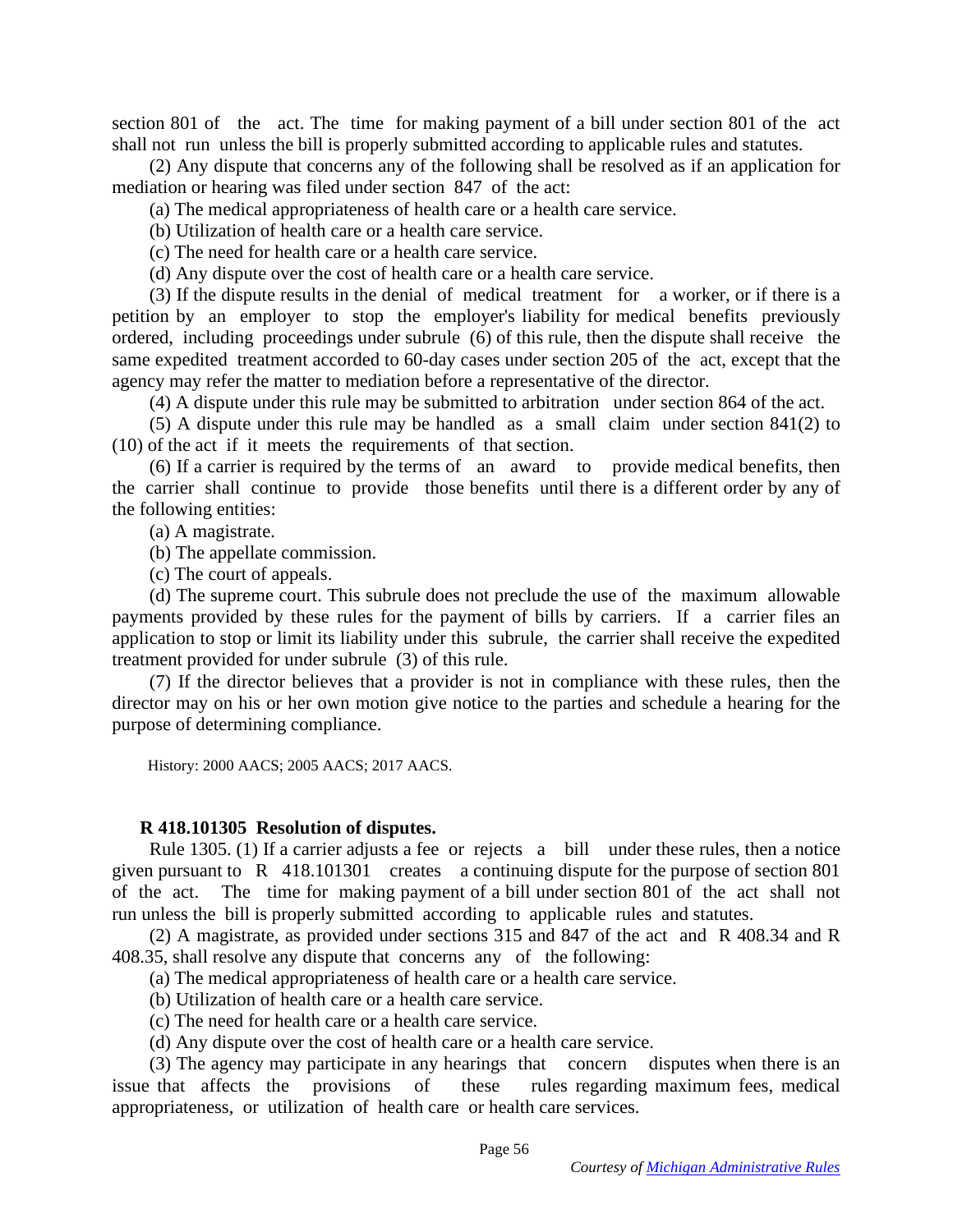# **PART 14. DATA ACQUISITION**

## **R 418.101401 Annual medical payment report.**

 Rule 1401. (1) Payments for medical services received by injured workers shall be reported to the workers' compensation agency on a form prescribed by the agency entitled "Annual Medical Payment Report (WC-406)." The agency shall provide instruction to the carriers and service companies regarding completion of the form. The annual medical payment report shall cover the periods January 1 through December 31 and shall include all of the following information:

 (a) The total number of medical payments for health care services for medical cases, wage loss cases, and the carrier's total number of worker's compensation cases in each category during the reporting period.

 (b) Medical only cases, defined as those cases where no indemnity was paid, and the total medical payments made by the carrier for those cases.

 (c) Wage loss cases, defined as those cases in which wage loss or indemnity was paid, and the total medical payments made by the carrier for those cases. For the purposes of this annual medical payment report, once wage loss benefits are paid, then the case shall always be reported as wage loss.

 (d) For the purpose of the Annual Medical Payment Report (WC-406), "medical services" is defined as all reasonable medical, surgical, and hospital services and medicines, or other attendance or treatment recognized by the laws in this state as legal, and furnished by licensed practitioners within the scope of their practice. The report shall not include indemnity payments, travel expenses, payments for independent medical examinations, legal expenses, vocational rehabilitation, or on-site or telephonic case management expenses.

 (2) The annual medical payment report (WC-406) shall be due to the agency by February 28 of each year. Form WC-406 is an online report and must be completed via the Health Care Services Online Program provided on the agency's website, [www.michigan.gov/wca.](http://www.michigan.gov/wca)

 (3) A carrier, self -insured, or group shall submit required forms either directly or through a third-party vendor, to the agency at such time as the director deems appropriate. The forms required are both of the following:

(a) Certification of a carrier's professional health care review program (form WC590).

(b) Annual medical report (WC406).

History: 1998-2000 AACS; 2005 AACS; 2010 AACS; 2014 AACS.

## **R 418.101402 Access to workers' compensation case records.**

 Rule 1402. (1) The workers' compensation agency shall have access to necessary workers' compensation health care records, medical bills, and other information concerning health care or health service from workers' compensation carriers or providers.

 (2) The agency may review the records and medical bills of any provider determined by a carrier to not be in compliance with the rules or to be requiring unjustified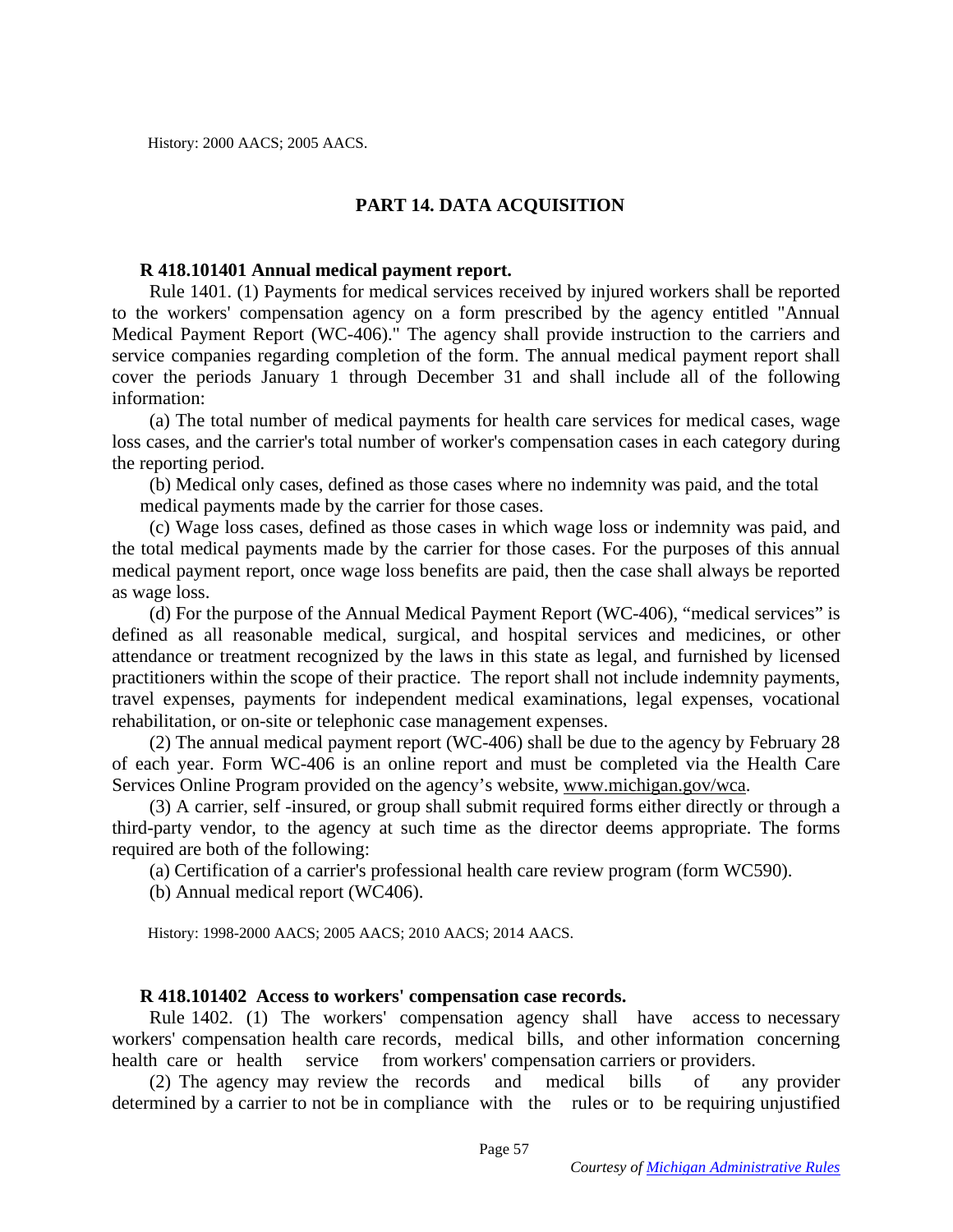treatment, hospitalization, or office visits. If a carrier requests the agency to perform an onsite review of specific records and medical bills of a provider, then the agency shall arrange a mutually acceptable visit date with the provider, by telephone or in writing, at least 15 working days before the visit. The agency shall confirm the date of the visit in writing not less than 10 working days in advance. The agency shall, by that time, identify for the provider the records, which the agency wishes to review. The records shall remain at the provider's place of business.

 (3) The workers' compensation agency shall ensure confidentiality of the individual case records regarding health care services provided to any individual.

History: 1998-2000 AACS; 2005 AACS.

### **R 418.101404 Access to carrier data for payment of medical claims.**

 Rule 1404. (1) The workers' compensation agency shall have access to payment data from the carrier in the form of the carrier's explanation of benefits and medical bills for the purposes of data analysis.

 (2) A carrier shall be notified by the agency when information is to be submitted not less than 60 days before the date required.

 (3) The agency shall ensure confidentiality of the billing records provided by the selected carriers.

History: 1998-2000 AACS; 2005 AACS.

## **PART 15 PROCEDURE CODE AND REIMBURSEMENT TABLES**

### **R 418.101501 Tables for health care services and procedures.**

 Rule 1501. The agency shall provide separate from these rules a manual, tables, and charts containing all of the following on the agency's website, www.michigan.gov/wca:

 (a) Procedure codes and relative value units for the medical, surgical, and radiology services.

 (b) Reference to the ancillary services identified in the HCPCS Level II codebook as adopted by reference in R 418.10107.

(c) Maximum payment ratios for hospitals.

(d) A copy of the billing forms and instructions for completion.

History: 1998-2000 AACS; 2001 AACS; 2003 AACS; 2005 AACS; 2014 AACS; 2018 AACS.

## **R 418.101502 Rescinded.**

History: 2003 AACS; 2005 AACS; 2007 AACS.

### **R 418.101503 Laboratory procedure codes and maximum allowable payments.**